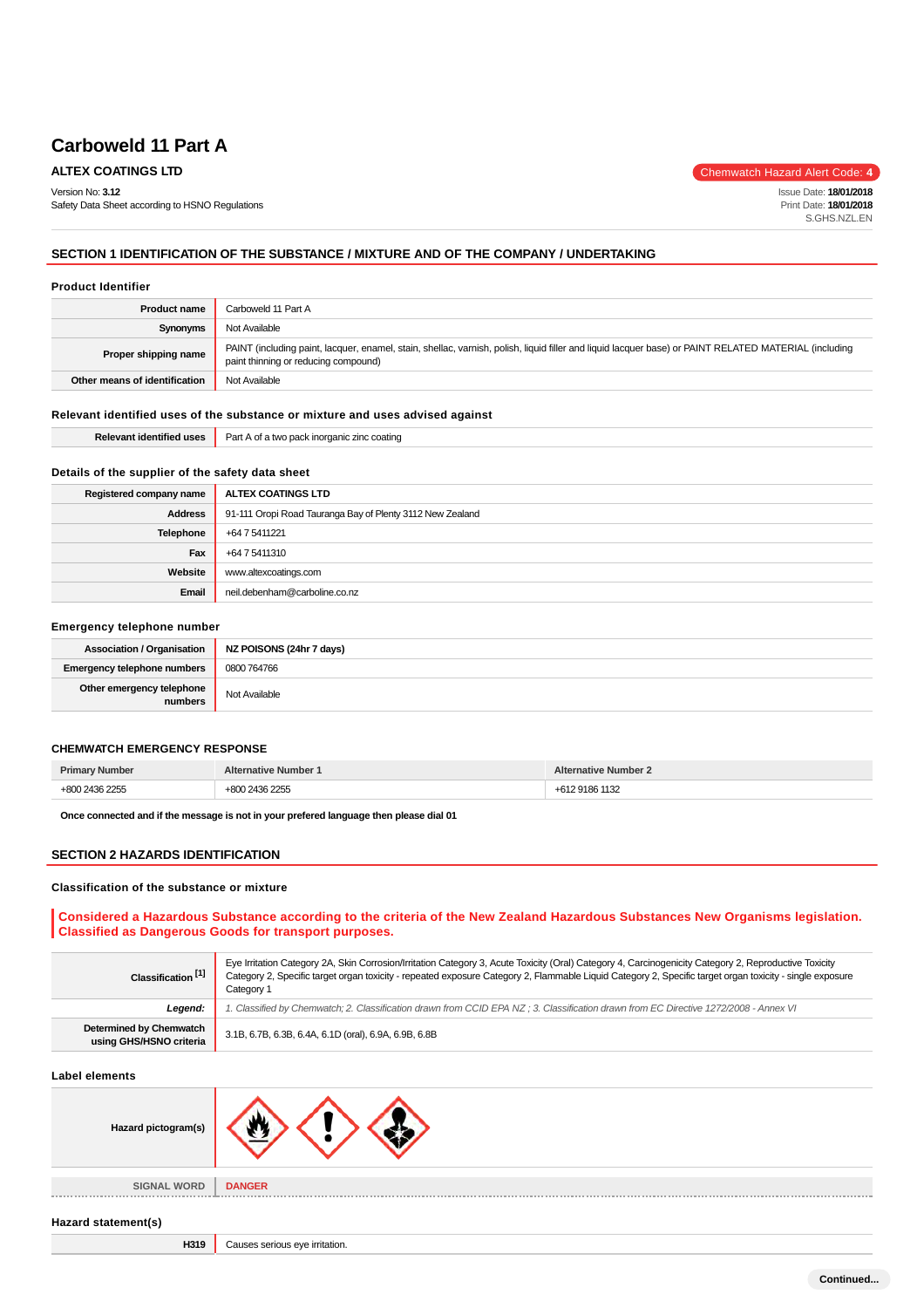| H316             | Causes mild skin irritation.                                       |
|------------------|--------------------------------------------------------------------|
| H302             | Harmful if swallowed.                                              |
| H351             | Suspected of causing cancer.                                       |
| H361             | Suspected of damaging fertility or the unborn child.               |
| H373             | May cause damage to organs through prolonged or repeated exposure. |
| H <sub>225</sub> | Highly flammable liquid and vapour.                                |
| H370             | Causes damage to organs.                                           |

## **Precautionary statement(s) Prevention**

| P <sub>201</sub> | Obtain special instructions before use.                                           |  |
|------------------|-----------------------------------------------------------------------------------|--|
| P <sub>210</sub> | Keep away from heat/sparks/open flames/hot surfaces. - No smoking.                |  |
| P <sub>233</sub> | Keep container tightly closed.                                                    |  |
| P <sub>260</sub> | Do not breathe dust/fume/gas/mist/vapours/spray.                                  |  |
| P <sub>281</sub> | Use personal protective equipment as required.                                    |  |
| P <sub>240</sub> | Ground/bond container and receiving equipment.                                    |  |
| P <sub>241</sub> | Use explosion-proof electrical/ventilating/lighting/intrinsically safe equipment. |  |
| P <sub>242</sub> | Use only non-sparking tools.                                                      |  |
| P <sub>243</sub> | Take precautionary measures against static discharge.                             |  |
| P270             | Do not eat, drink or smoke when using this product.                               |  |
| P280             | Wear protective gloves/protective clothing/eye protection/face protection.        |  |
|                  |                                                                                   |  |

## **Precautionary statement(s) Response**

| P307+P311      | IF exposed: Call a POISON CENTER or doctor/physician.                                                                            |  |
|----------------|----------------------------------------------------------------------------------------------------------------------------------|--|
| P308+P313      | IF exposed or concerned: Get medical advice/attention.                                                                           |  |
| P370+P378      | In case of fire: Use alcohol resistant foam or normal protein foam for extinction.                                               |  |
| P305+P351+P338 | IF IN EYES: Rinse cautiously with water for several minutes. Remove contact lenses, if present and easy to do. Continue rinsing. |  |
| P314           | Get medical advice/attention if you feel unwell.                                                                                 |  |
| P332+P313      | If skin irritation occurs: Get medical advice/attention.                                                                         |  |
| P337+P313      | If eye irritation persists: Get medical advice/attention.                                                                        |  |
| P301+P312      | IF SWALLOWED: Call a POISON CENTER or doctor/physician if you feel unwell.                                                       |  |
| P303+P361+P353 | IF ON SKIN (or hair): Remove/Take off immediately all contaminated clothing. Rinse skin with water/shower.                       |  |
| P330           | Rinse mouth.                                                                                                                     |  |

# **Precautionary statement(s) Storage**

| P403+P235  | Store in a well-ventilated place. Keep cool. |
|------------|----------------------------------------------|
| <b>DAC</b> | Store locked up.                             |

## **Precautionary statement(s) Disposal**

**P501** Dispose of contents/container in accordance with local regulations.

# **SECTION 3 COMPOSITION / INFORMATION ON INGREDIENTS**

## **Substances**

See section below for composition of Mixtures

# **Mixtures**

| <b>CAS No</b> | %[weight] | Name               |
|---------------|-----------|--------------------|
| 64-17-5.      | 40-50     | ethanol, denatured |
| 67-63-0       | 30-40     | isopropanol        |
| 1330-20-7     | $1 - 10$  | xylene             |

# **SECTION 4 FIRST AID MEASURES**

NZ Poisons Centre 0800 POISON (0800 764 766) | NZ Emergency Services: 111

# **Description of first aid measures**

|                    | If this product comes in contact with the eyes:<br>Wash out immediately with fresh running water.                                                         |
|--------------------|-----------------------------------------------------------------------------------------------------------------------------------------------------------|
| <b>Eye Contact</b> | Ensure complete irrigation of the eye by keeping eyelids apart and away from eye and moving the eyelids by occasionally lifting the upper and lower lids. |
|                    | ► Seek medical attention without delay; if pain persists or recurs seek medical attention.                                                                |
|                    | Removal of contact lenses after an eye injury should only be undertaken by skilled personnel.                                                             |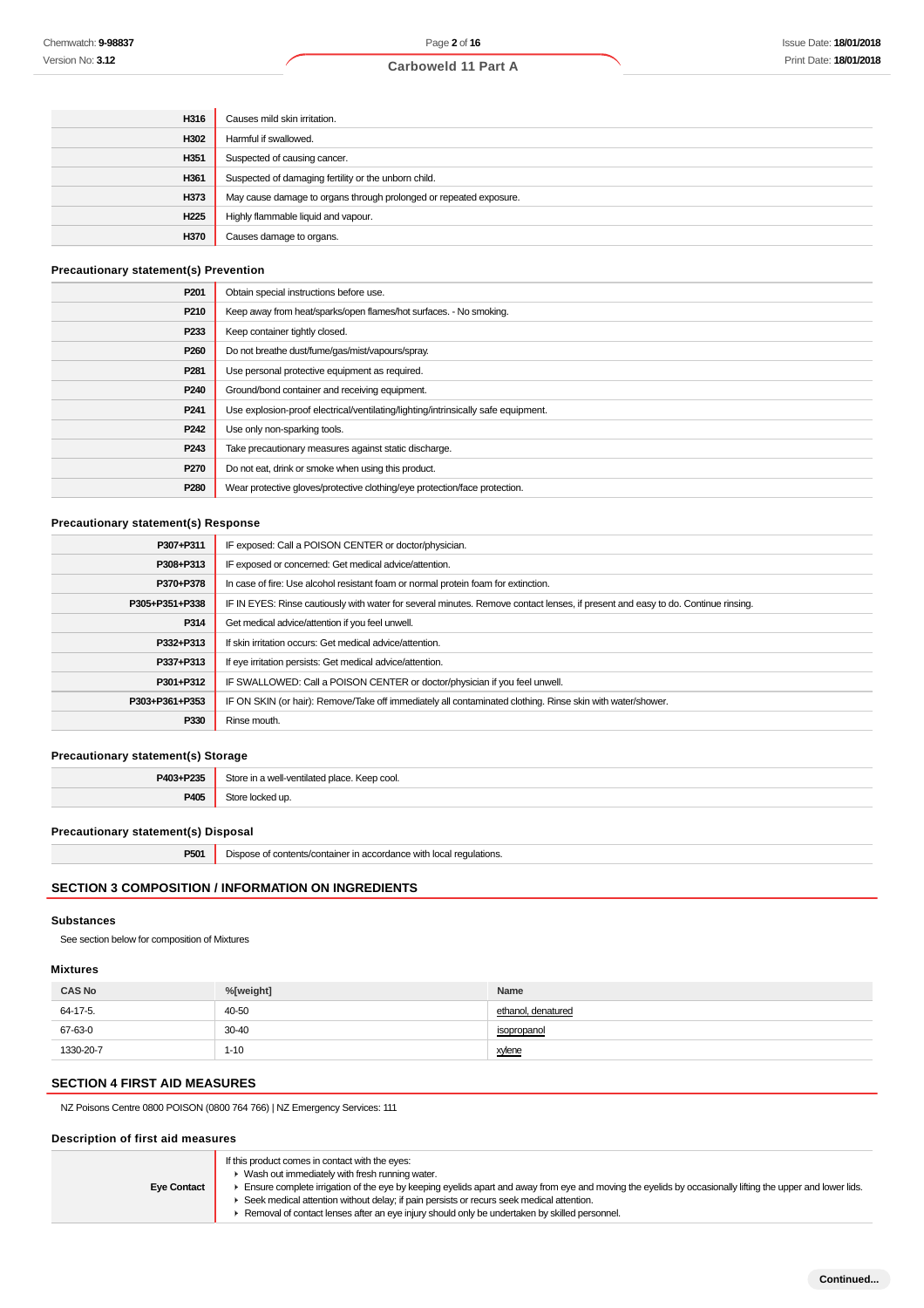| <b>Carboweld 11 Part A</b> |  |  |
|----------------------------|--|--|
|----------------------------|--|--|

| <b>Skin Contact</b> | If skin or hair contact occurs:<br>In Immediately flush body and clothes with large amounts of water, using safety shower if available.<br>• Quickly remove all contaminated clothing, including footwear.<br>► Wash skin and hair with running water. Continue flushing with water until advised to stop by the Poisons Information Centre.<br>Transport to hospital, or doctor.                                                                                                                                                                                                                                                                                                                            |
|---------------------|--------------------------------------------------------------------------------------------------------------------------------------------------------------------------------------------------------------------------------------------------------------------------------------------------------------------------------------------------------------------------------------------------------------------------------------------------------------------------------------------------------------------------------------------------------------------------------------------------------------------------------------------------------------------------------------------------------------|
| Inhalation          | If fumes or combustion products are inhaled remove from contaminated area.<br>Lay patient down. Keep warm and rested.<br>► Prostheses such as false teeth, which may block airway, should be removed, where possible, prior to initiating first aid procedures.<br>Apply artificial respiration if not breathing, preferably with a demand valve resuscitator, bag-valve mask device, or pocket mask as trained. Perform CPR if<br>necessary.<br>Transport to hospital, or doctor, without delay.                                                                                                                                                                                                            |
| Ingestion           | If spontaneous vomiting appears imminent or occurs, hold patient's head down, lower than their hips to help avoid possible aspiration of vomitus.<br>If swallowed do <b>NOT</b> induce vomiting.<br>If vomiting occurs, lean patient forward or place on left side (head-down position, if possible) to maintain open airway and prevent aspiration.<br>• Observe the patient carefully.<br>► Never give liquid to a person showing signs of being sleepy or with reduced awareness; i.e. becoming unconscious.<br>• Give water to rinse out mouth, then provide liquid slowly and as much as casualty can comfortably drink.<br>Seek medical advice.<br>Avoid giving milk or oils.<br>Avoid giving alcohol. |

#### **Indication of any immediate medical attention and special treatment needed**

- **Effective therapy against burns from oxalic acid involves replacement of calcium.**
- Intravenous oxalic acid is substantially excreted (88% 90%) in the urine within 36 hours.

Any material aspirated during vomiting may produce lung injury. Therefore emesis should not be induced mechanically or pharmacologically. Mechanical means should be used if it is considered necessary to evacuate the stomach contents; these include gastric lavage after endotracheal intubation. If spontaneous vomiting has occurred after ingestion, the patient should be monitored for difficult breathing, as adverse effects of aspiration into the lungs may be delayed up to 48 hours.

For acute or short term repeated exposures to ethanol:

- Acute ingestion in non-tolerant patients usually responds to supportive care with special attention to prevention of aspiration, replacement of fluid and correction of nutritional deficiencies (magnesium, thiamine pyridoxine, Vitamins C and K).
- Give 50% dextrose (50-100 ml) IV to obtunded patients following blood draw for glucose determination.
- Comatose patients should be treated with initial attention to airway, breathing, circulation and drugs of immediate importance (glucose, thiamine).
- ▶ Decontamination is probably unnecessary more than 1 hour after a single observed ingestion. Cathartics and charcoal may be given but are probably not effective in single ingestions.
- **F** Fructose administration is contra-indicated due to side effects.

For acute or short term repeated exposures to isopropanol:

- ▶ Rapid onset respiratory depression and hypotension indicates serious ingestions that require careful cardiac and respiratory monitoring together with immediate intravenous access.
- Rapid absorption precludes the usefulness of emesis or lavage 2 hours post-ingestion. Activated charcoal and cathartics are not clinically useful. Ipecac is most useful when given 30 mins. post-ingestion.
- There are no antidotes.
- Management is supportive. Treat hypotension with fluids followed by vasopressors.
- Watch closely, within the first few hours for respiratory depression; follow arterial blood gases and tidal volumes.
- Ice water lavage and serial haemoglobin levels are indicated for those patients with evidence of gastrointestinal bleeding.
- For acute and short term repeated exposures to methanol:
- Toxicity results from accumulation of formaldehyde/formic acid. ▶ Clinical signs are usually limited to CNS, eyes and GI tract Severe metabolic acidosis may produce dyspnea and profound systemic effects which may become intractable. All symptomatic
- patients should have arterial pH measured. Evaluate airway, breathing and circulation.
- Stabilise obtunded patients by giving naloxone, glucose and thiamine.
- Decontaminate with Ipecac or lavage for patients presenting 2 hours post-ingestion. Charcoal does not absorb well; the usefulness of cathartic is not established.
- Forced diuresis is not effective; haemodialysis is recommended where peak methanol levels exceed 50 mg/dL (this correlates with serum bicarbonate levels below 18 meq/L).
- Ethanol, maintained at levels between 100 and 150 mg/dL, inhibits formation of toxic metabolites and may be indicated when peak methanol levels exceed 20 mg/dL. An intravenous solution of ethanol in D5W is optimal.
- Folate, as leucovorin, may increase the oxidative removal of formic acid. 4-methylpyrazole may be an effective adjunct in the treatment. 8. Phenytoin may be preferable to diazepam for controlling seizure.

[Ellenhorn Barceloux: Medical Toxicology]

#### BIOLOGICAL EXPOSURE INDEX - BEI

| Determinant             | Index               | Sampling Time                       | Comment |
|-------------------------|---------------------|-------------------------------------|---------|
| 1. Methanol in urine    | 15 mg/l             | End of shift                        | B.NS    |
| 2. Formic acid in urine | 80 mg/gm creatinine | Before the shift at end of workweek | B.NS    |

B: Background levels occur in specimens collected from subjects **NOT** exposed.

NS: Non-specific determinant - observed following exposure to other materials.

- For acute or short term repeated exposures to xylene:
- Gastro-intestinal absorption is significant with ingestions. For ingestions exceeding 1-2 ml (xylene)/kg, intubation and lavage with cuffed endotracheal tube is recommended. The use of charcoal and cathartics is equivocal.
- Pulmonary absorption is rapid with about 60-65% retained at rest.
- Primary threat to life from ingestion and/or inhalation, is respiratory failure.
- ▶ Patients should be quickly evaluated for signs of respiratory distress (e.g. cyanosis, tachypnoea, intercostal retraction, obtundation) and given oxygen. Patients with inadequate tidal volumes or poor arterial blood gases (pO2 < 50 mm Hg or pCO2 > 50 mm Hg) should be intubated.
- Arrhythmias complicate some hydrocarbon ingestion and/or inhalation and electrocardiographic evidence of myocardial injury has been reported; intravenous lines and cardiac monitors should be established in obviously symptomatic patients. The lungs excrete inhaled solvents, so that hyperventilation improves clearance.
- A chest x-ray should be taken immediately after stabilisation of breathing and circulation to document aspiration and detect the presence of pneumothorax.
- Epinephrine (adrenalin) is not recommended for treatment of bronchospasm because of potential myocardial sensitisation to catecholamines. Inhaled cardioselective bronchodilators (e.g. Alupent, Salbutamol) are the preferred agents, with aminophylline a second choice.

BIOLOGICAL EXPOSURE INDEX - BEI

These represent the determinants observed in specimens collected from a healthy worker exposed at the Exposure Standard (ES or TLV):

| Determinant                    | Index                | Sampling Time       | Comments |
|--------------------------------|----------------------|---------------------|----------|
| Methylhippu-ric acids in urine | 1.5 gm/gm creatinine | End of shift        |          |
|                                | 2 m <sub>n</sub>     | $1 - 4$ here of $A$ |          |

I ast 4 hrs of shift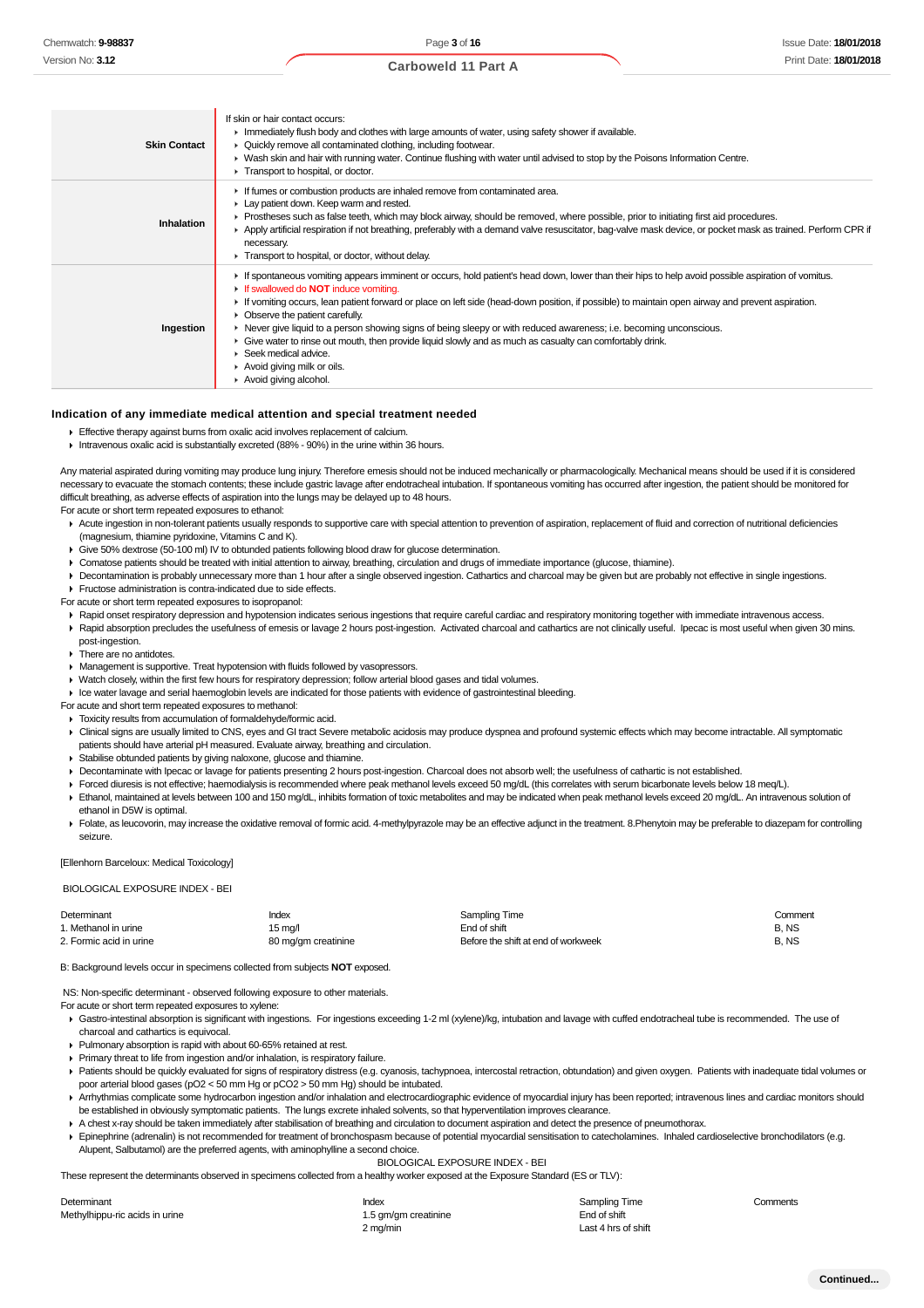# Page **4** of **16 Carboweld 11 Part A**

# **SECTION 5 FIREFIGHTING MEASURES**

#### **Extinguishing media**

- Alcohol stable foam.
- Dry chemical powder.
- BCF (where regulations permit).
- Carbon dioxide.
- Water spray or fog Large fires only.

# **Special hazards arising from the substrate or mixture**

| Special hazards arising from the substrate or mixture |                                                                                                                                                                                                                                                                                                                                                                                                                                                                                                                                                                                                                                                                                                                                                                                                                                                                                                                                                                                                                                                                 |  |
|-------------------------------------------------------|-----------------------------------------------------------------------------------------------------------------------------------------------------------------------------------------------------------------------------------------------------------------------------------------------------------------------------------------------------------------------------------------------------------------------------------------------------------------------------------------------------------------------------------------------------------------------------------------------------------------------------------------------------------------------------------------------------------------------------------------------------------------------------------------------------------------------------------------------------------------------------------------------------------------------------------------------------------------------------------------------------------------------------------------------------------------|--|
| <b>Fire Incompatibility</b>                           | Avoid contamination with oxidising agents i.e. nitrates, oxidising acids, chlorine bleaches, pool chlorine etc. as ignition may result                                                                                                                                                                                                                                                                                                                                                                                                                                                                                                                                                                                                                                                                                                                                                                                                                                                                                                                          |  |
| <b>Advice for firefighters</b>                        |                                                                                                                                                                                                                                                                                                                                                                                                                                                                                                                                                                                                                                                                                                                                                                                                                                                                                                                                                                                                                                                                 |  |
| <b>Fire Fighting</b>                                  | • When silica dust is dispersed in air, firefighters should wear inhalation protection as hazardous substances from the fire may be adsorbed on the silica<br>particles.<br>▶ When heated to extreme temperatures, (>1700 deg.C) amorphous silica can fuse.<br>Alert Fire Brigade and tell them location and nature of hazard.<br>• May be violently or explosively reactive.<br>▶ Wear breathing apparatus plus protective gloves in the event of a fire.<br>▶ Prevent, by any means available, spillage from entering drains or water course.<br>Consider evacuation (or protect in place).<br>Fight fire from a safe distance, with adequate cover.<br>If safe, switch off electrical equipment until vapour fire hazard removed.<br>• Use water delivered as a fine spray to control the fire and cool adjacent area.<br>Avoid spraying water onto liquid pools.<br>Do not approach containers suspected to be hot.<br>• Cool fire exposed containers with water spray from a protected location.<br>If safe to do so, remove containers from path of fire. |  |
| <b>Fire/Explosion Hazard</b>                          | Liquid and vapour are highly flammable.<br>Severe fire hazard when exposed to heat, flame and/or oxidisers.<br>▶ Vapour may travel a considerable distance to source of ignition.<br>► Heating may cause expansion or decomposition leading to violent rupture of containers.<br>• On combustion, may emit toxic fumes of carbon monoxide (CO).<br>Combustion products include:<br>carbon dioxide (CO2)<br>silicon dioxide (SiO2)<br>other pyrolysis products typical of burning organic material.<br><b>WARNING:</b> Long standing in contact with air and light may result in the formation<br>of potentially explosive peroxides.                                                                                                                                                                                                                                                                                                                                                                                                                            |  |

# **SECTION 6 ACCIDENTAL RELEASE MEASURES**

## **Personal precautions, protective equipment and emergency procedures** See section 8

#### **Environmental precautions**

See section 12

## **Methods and material for containment and cleaning up**

| <b>Minor Spills</b> | Remove all ignition sources.<br>• Clean up all spills immediately.<br>Avoid breathing vapours and contact with skin and eyes.<br>• Control personal contact with the substance, by using protective equipment.<br>• Contain and absorb small quantities with vermiculite or other absorbent material.<br>$\triangleright$ Wipe up.<br>$\blacktriangleright$ Collect residues in a flammable waste container.                                                                                                                                                                                                                                                                                                                                                                                                                                                                                                                                                                                                   |
|---------------------|----------------------------------------------------------------------------------------------------------------------------------------------------------------------------------------------------------------------------------------------------------------------------------------------------------------------------------------------------------------------------------------------------------------------------------------------------------------------------------------------------------------------------------------------------------------------------------------------------------------------------------------------------------------------------------------------------------------------------------------------------------------------------------------------------------------------------------------------------------------------------------------------------------------------------------------------------------------------------------------------------------------|
| <b>Major Spills</b> | Clear area of personnel and move upwind.<br>Alert Fire Brigade and tell them location and nature of hazard.<br>• May be violently or explosively reactive.<br>▶ Wear breathing apparatus plus protective gloves.<br>► Prevent, by any means available, spillage from entering drains or water course.<br>• Consider evacuation (or protect in place).<br>▶ No smoking, naked lights or ignition sources.<br>$\blacktriangleright$ Increase ventilation.<br>Stop leak if safe to do so.<br>• Water spray or fog may be used to disperse /absorb vapour.<br>Contain spill with sand, earth or vermiculite.<br>Use only spark-free shovels and explosion proof equipment.<br>• Collect recoverable product into labelled containers for recycling.<br>Absorb remaining product with sand, earth or vermiculite.<br>• Collect solid residues and seal in labelled drums for disposal.<br>• Wash area and prevent runoff into drains.<br>If contamination of drains or waterways occurs, advise emergency services. |

Personal Protective Equipment advice is contained in Section 8 of the SDS.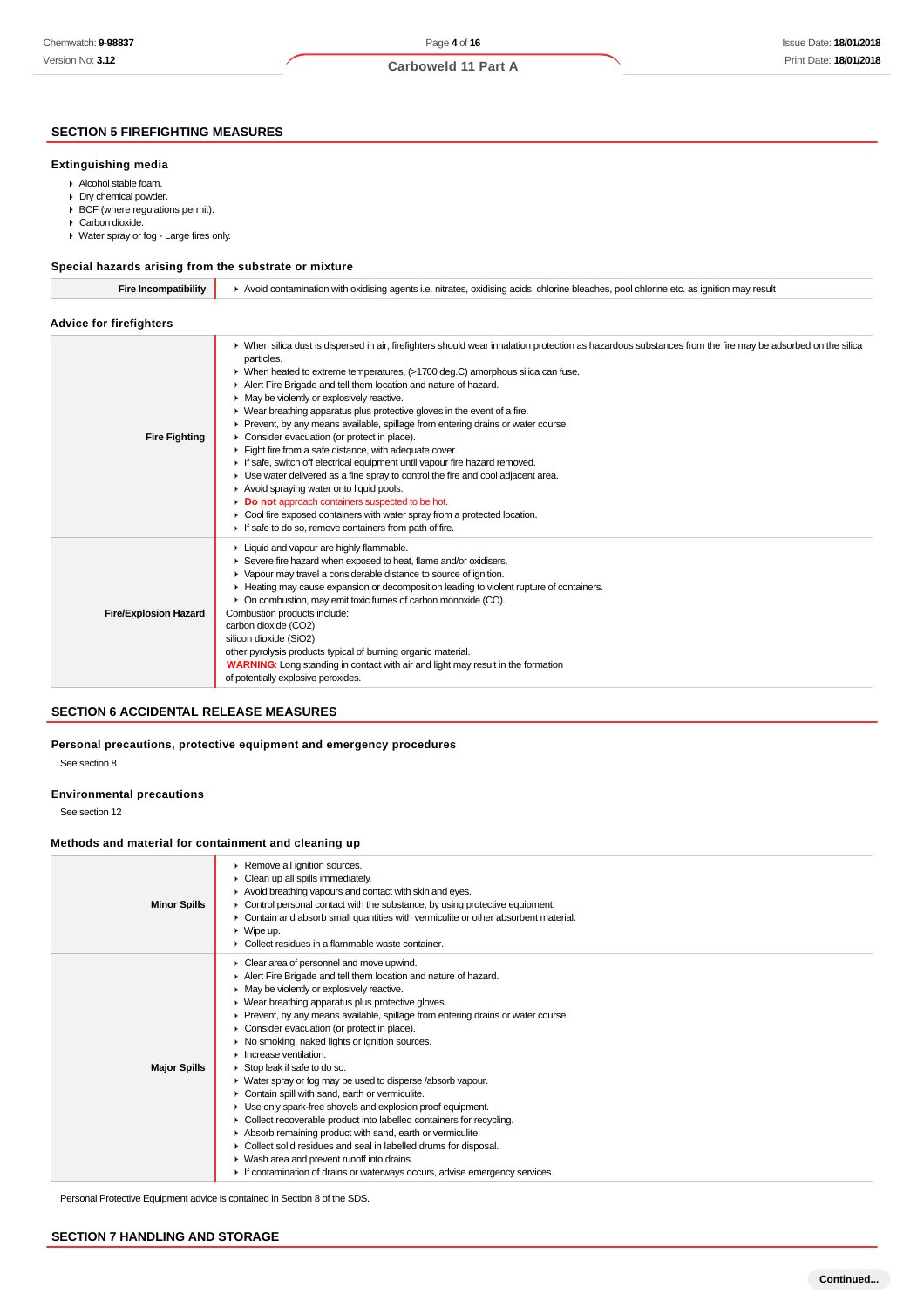| Chemwatch: 9-98837            | Page 5 of 16<br>Issue Date: 18/01/2018                                                                                                                                                                                                                                                                                                                                                                                                                                                                                                                                                                                                                                                                                                                                                                                                                                                                                                                                                                                                                                                                                                                                                                                                                                                                                                                                                                                                                                                                                                                                                                                                                                                                                                                                                                                                                                                                                                                                                                                                                                                                                                                                                                                                                                                                                                                                                                                                                                                                                                                                                                                                                                                    |
|-------------------------------|-------------------------------------------------------------------------------------------------------------------------------------------------------------------------------------------------------------------------------------------------------------------------------------------------------------------------------------------------------------------------------------------------------------------------------------------------------------------------------------------------------------------------------------------------------------------------------------------------------------------------------------------------------------------------------------------------------------------------------------------------------------------------------------------------------------------------------------------------------------------------------------------------------------------------------------------------------------------------------------------------------------------------------------------------------------------------------------------------------------------------------------------------------------------------------------------------------------------------------------------------------------------------------------------------------------------------------------------------------------------------------------------------------------------------------------------------------------------------------------------------------------------------------------------------------------------------------------------------------------------------------------------------------------------------------------------------------------------------------------------------------------------------------------------------------------------------------------------------------------------------------------------------------------------------------------------------------------------------------------------------------------------------------------------------------------------------------------------------------------------------------------------------------------------------------------------------------------------------------------------------------------------------------------------------------------------------------------------------------------------------------------------------------------------------------------------------------------------------------------------------------------------------------------------------------------------------------------------------------------------------------------------------------------------------------------------|
| Version No: <b>3.12</b>       | Print Date: 18/01/2018<br><b>Carboweld 11 Part A</b>                                                                                                                                                                                                                                                                                                                                                                                                                                                                                                                                                                                                                                                                                                                                                                                                                                                                                                                                                                                                                                                                                                                                                                                                                                                                                                                                                                                                                                                                                                                                                                                                                                                                                                                                                                                                                                                                                                                                                                                                                                                                                                                                                                                                                                                                                                                                                                                                                                                                                                                                                                                                                                      |
|                               |                                                                                                                                                                                                                                                                                                                                                                                                                                                                                                                                                                                                                                                                                                                                                                                                                                                                                                                                                                                                                                                                                                                                                                                                                                                                                                                                                                                                                                                                                                                                                                                                                                                                                                                                                                                                                                                                                                                                                                                                                                                                                                                                                                                                                                                                                                                                                                                                                                                                                                                                                                                                                                                                                           |
| Precautions for safe handling |                                                                                                                                                                                                                                                                                                                                                                                                                                                                                                                                                                                                                                                                                                                                                                                                                                                                                                                                                                                                                                                                                                                                                                                                                                                                                                                                                                                                                                                                                                                                                                                                                                                                                                                                                                                                                                                                                                                                                                                                                                                                                                                                                                                                                                                                                                                                                                                                                                                                                                                                                                                                                                                                                           |
| Safe handling                 | • Containers, even those that have been emptied, may contain explosive vapours.<br>Do NOT cut, drill, grind, weld or perform similar operations on or near containers.<br>Electrostatic discharge may be generated during pumping - this may result in fire.<br>Ensure electrical continuity by bonding and grounding (earthing) all equipment.<br>► Restrict line velocity during pumping in order to avoid generation of electrostatic discharge (<=1 m/sec until fill pipe submerged to twice its diameter,<br>then $\leq$ 7 m/sec).<br>Avoid splash filling.<br>▶ Do NOT use compressed air for filling discharging or handling operations.<br>Avoid all personal contact, including inhalation.<br>• Wear protective clothing when risk of exposure occurs.<br>• Use in a well-ventilated area.<br>▶ Prevent concentration in hollows and sumps.<br>DO NOT enter confined spaces until atmosphere has been checked.<br>Avoid smoking, naked lights, heat or ignition sources.<br>▶ When handling, DO NOT eat, drink or smoke.<br>• Vapour may ignite on pumping or pouring due to static electricity.<br>DO NOT use plastic buckets.<br>Earth and secure metal containers when dispensing or pouring product.<br>• Use spark-free tools when handling.<br>Avoid contact with incompatible materials.<br>▶ Keep containers securely sealed.<br>Avoid physical damage to containers.<br>Always wash hands with soap and water after handling.<br>▶ Work clothes should be laundered separately.<br>• Use good occupational work practice.<br>• Observe manufacturer's storage and handling recommendations contained within this SDS.<br>Atmosphere should be regularly checked against established exposure standards to ensure safe working conditions.<br>DO NOT allow clothing wet with material to stay in contact with skin                                                                                                                                                                                                                                                                                                                                                                                                                                                                                                                                                                                                                                                                                                                                                                                                                                                      |
| Other information             | Store in original containers in approved flame-proof area.<br>• No smoking, naked lights, heat or ignition sources.<br>DO NOT store in pits, depressions, basements or areas where vapours may be trapped.<br>► Keep containers securely sealed.<br>Store away from incompatible materials in a cool, dry well ventilated area.<br>• Protect containers against physical damage and check regularly for leaks.<br>• Observe manufacturer's storage and handling recommendations contained within this SDS.                                                                                                                                                                                                                                                                                                                                                                                                                                                                                                                                                                                                                                                                                                                                                                                                                                                                                                                                                                                                                                                                                                                                                                                                                                                                                                                                                                                                                                                                                                                                                                                                                                                                                                                                                                                                                                                                                                                                                                                                                                                                                                                                                                                |
|                               | Conditions for safe storage, including any incompatibilities                                                                                                                                                                                                                                                                                                                                                                                                                                                                                                                                                                                                                                                                                                                                                                                                                                                                                                                                                                                                                                                                                                                                                                                                                                                                                                                                                                                                                                                                                                                                                                                                                                                                                                                                                                                                                                                                                                                                                                                                                                                                                                                                                                                                                                                                                                                                                                                                                                                                                                                                                                                                                              |
| Sultable containel            | DO NOT use aluminium or galvanised containers<br>• Packing as supplied by manufacturer.<br>• Plastic containers may only be used if approved for flammable liquid.<br>• Check that containers are clearly labelled and free from leaks.<br>► For low viscosity materials (i) : Drums and jerry cans must be of the non-removable head type. (ii) : Where a can is to be used as an inner package, the<br>can must have a screwed enclosure.<br>For materials with a viscosity of at least 2680 cSt. (23 deg. C)<br>► For manufactured product having a viscosity of at least 250 cSt. (23 deg. C)<br>• Manufactured product that requires stirring before use and having a viscosity of at least 20 cSt (25 deg. C): (i) Removable head packaging; (ii) Cans<br>with friction closures and (iii) low pressure tubes and cartridges may be used.<br>▶ Where combination packages are used, and the inner packages are of glass, there must be sufficient inert cushioning material in contact with inner and<br>outer packages<br>In addition, where inner packagings are glass and contain liquids of packing group I there must be sufficient inert absorbent to absorb any spillage,<br>unless the outer packaging is a close fitting moulded plastic box and the substances are not incompatible with the plastic.                                                                                                                                                                                                                                                                                                                                                                                                                                                                                                                                                                                                                                                                                                                                                                                                                                                                                                                                                                                                                                                                                                                                                                                                                                                                                                                                                                     |
| Storage incompatibility       | Oxalic acid (and its dihydrate):<br>F react violently with strong oxidisers, bromine, furfuryl alcohol, hydrogen peroxide (90%), phosphorous trichloride, silver powders<br>reacts explosively with chlorites and hypochlorites<br>in mixture with some silver compounds form explosive salts of silver oxalate<br>is incompatible with caustics and alkalis, urea, alkaline metals and steel<br>in attacks polyvinyl alcohol and acetal plastics<br>Ethyl silicate:<br>reacts slowly with water forming ethanol<br>F reacts violently with strong oxidisers<br>$\blacktriangleright$ is incompatible with acids, nitrates<br>in attacks some plastics and rubber<br>Isopropanol (syn: isopropyl alcohol, IPA):<br>F forms ketones and unstable peroxides on contact with air or oxygen; the presence of ketones especially methyl ethyl ketone (MEK, 2-butanone) will<br>accelerate the rate of peroxidation<br>F reacts violently with strong oxidisers, powdered aluminium (exothermic), crotonaldehyde, diethyl aluminium bromide (ignition), dioxygenyl<br>tetrafluoroborate (ignition/ambient temperature), chromium trioxide (ignition), potassium-tert-butoxide (ignition), nitroform (possible explosion), oleum<br>(pressure increased in closed container), cobalt chloride, aluminium triisopropoxide, hydrogen plus palladium dust (ignition), oxygen gas, phosgene,<br>phosgene plus iron salts (possible explosion), sodium dichromate plus sulfuric acid (exothermic/ incandescence), triisobutyl aluminium<br>reacts with phosphorus trichloride forming hydrogen chloride gas<br>reacts, possibly violently, with alkaline earth and alkali metals, strong acids, strong caustics, acid anhydrides, halogens, aliphatic amines, aluminium<br>isopropoxide, isocyanates, acetaldehyde, barium perchlorate (forms highly explosive perchloric ester compound), benzoyl peroxide, chromic acid,<br>dialkylzincs, dichlorine oxide, ethylene oxide (possible explosion), hexamethylene diisocyanate (possible explosion), hydrogen peroxide (forms explosive<br>compound), hypochlorous acid, isopropyl chlorocarbonate, lithium aluminium hydride, lithium tetrahydroaluminate, nitric acid, nitrogen dioxide, nitrogen<br>tetraoxide (possible explosion), pentafluoroguanidine, perchloric acid (especially hot), permonosulfuric acid, phosphorus pentasulfide, tangerine oil,<br>triethylaluminium, triisobutylaluminium, trinitromethane<br>attacks some plastics, rubber and coatings<br>reacts with metallic aluminium at high temperature<br>may generate electrostatic charges<br>Avoid oxidising agents, acids, acid chlorides, acid anhydrides, chloroformates. |

- Oxalic acid (and its dihydrate):
	- react violently with strong oxidisers, bromine, furfuryl alcohol, hydrogen peroxide (90%), phosphorous trichloride, silver powders
	- $\blacktriangleright$  reacts explosively with chlorites and hypochlorites
	- mixture with some silver compounds form explosive salts of silver oxalate
	- $\blacktriangleright$  is incompatible with caustics and alkalis, urea, alkaline metals and steel
- $\triangleright$  attacks polyvinyl alcohol and acetal plastics
- Ethyl silicate:
	- $\blacktriangleright$  reacts slowly with water forming ethanol
	- $\blacktriangleright$  reacts violently with strong oxidisers
	- $\blacktriangleright$  is incompatible with acids, nitrates
- attacks some plastics and rubber
- Isopropanol (syn: isopropyl alcohol, IPA):
- forms ketones and unstable peroxides on contact with air or oxygen; the presence of ketones especially methyl ethyl ketone (MEK, 2-butanone) will accelerate the rate of peroxidation reacts violently with strong oxidisers, powdered aluminium (exothermic), crotonaldehyde, diethyl aluminium bromide (ignition), dioxygenyl
- **Storage incompatibility**

- reacts with phosphorus trichloride forming hydrogen chloride gas
- reacts, possibly violently, with alkaline earth and alkali metals, strong acids, strong caustics, acid anhydrides, halogens,aliphatic amines, aluminium isopropoxide, isocyanates, acetaldehyde, barium perchlorate (forms highly explosive perchloric ester compound), benzoyl peroxide, chromic acid, dialkylzincs, dichlorine oxide, ethylene oxide (possible explosion), hexamethylene diisocyanate (possible explosion), hydrogen peroxide (forms explosive compound), hypochlorous acid, isopropyl chlorocarbonate, lithium aluminium hydride, lithium tetrahydroaluminate, nitric acid, nitrogen dioxide, nitrogen tetraoxide (possible explosion), pentafluoroguanidine, perchloric acid (especially hot), permonosulfuric acid, phosphorus pentasulfide, tangerine oil, triethylaluminium, triisobutylaluminium, trinitromethane
- **attacks some plastics, rubber and coatings**
- $\blacktriangleright$  reacts with metallic aluminium at high temperature
- may generate electrostatic charges
-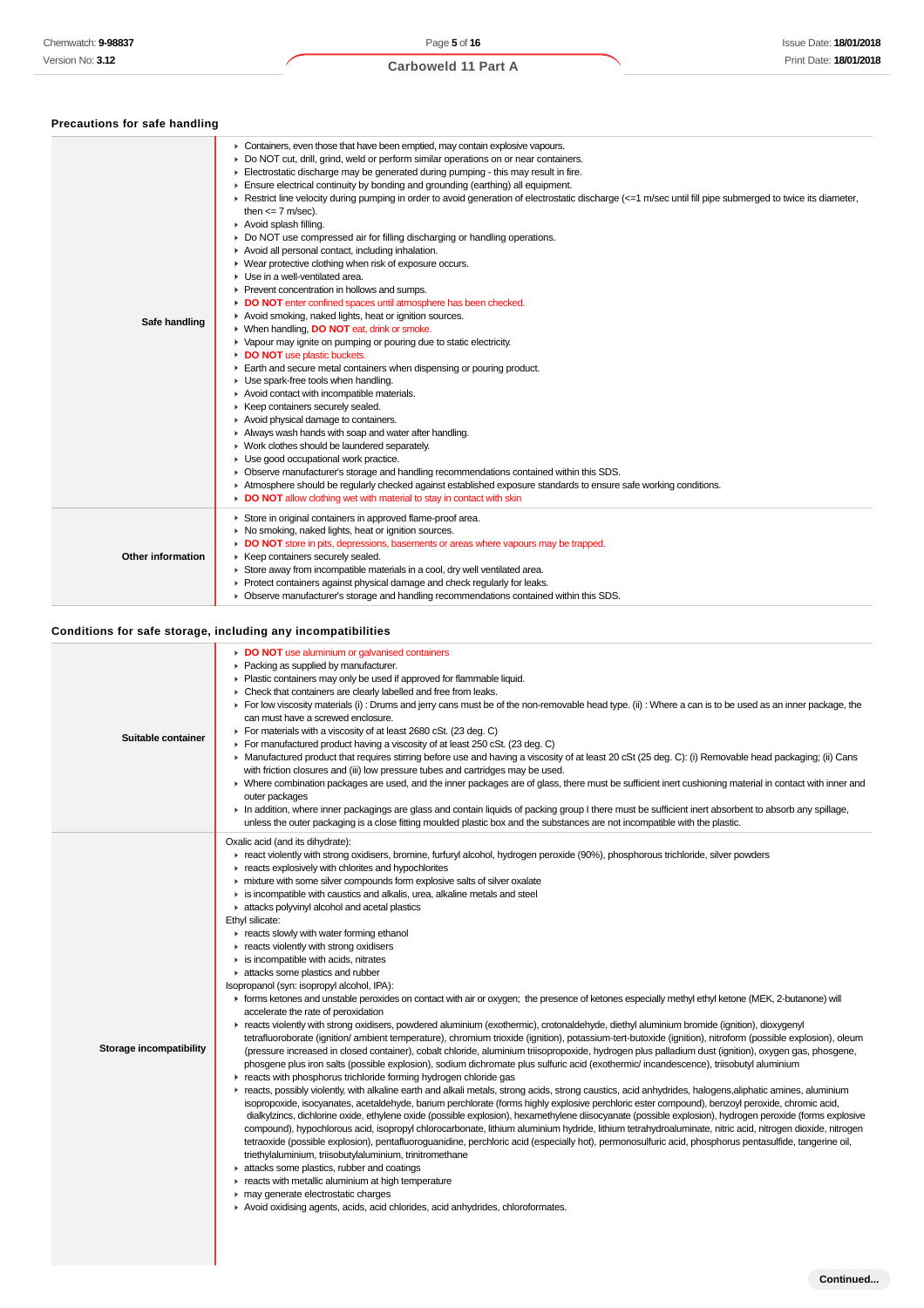| Xvlenes: |  |
|----------|--|
|----------|--|

- may ignite or explode in contact with strong oxidisers, 1,3-dichloro-5,5-dimethylhydantoin, uranium fluoride
- **F** attack some plastics, rubber and coatings
- **F** may generate electrostatic charges on flow or agitation due to low conductivity.
- Vigorous reactions, sometimes amounting to explosions, can result from the contact between aromatic rings and strong oxidising agents.
- Aromatics can react exothermically with bases and with diazo compounds.

Alcohols

- are incompatible with strong acids, acid chlorides, acid anhydrides, oxidising and reducing agents.
- reacts, possibly violently, with alkaline metals and alkaline earth metals to produce hydrogen
- react with strong acids, strong caustics, aliphatic amines, isocyanates, acetaldehyde, benzoyl peroxide, chromic acid, chromium oxide, dialkylzincs, dichlorine oxide, ethylene oxide, hypochlorous acid, isopropyl chlorocarbonate, lithium tetrahydroaluminate, nitrogen dioxide, pentafluoroguanidine, phosphorus halides, phosphorus pentasulfide, tangerine oil, triethylaluminium, triisobutylaluminium
- $\blacktriangleright$  should not be heated above 49 deg. C. when in contact with aluminium equipment
- For alkyl aromatics:

The alkyl side chain of aromatic rings can undergo oxidation by several mechanisms. The most common and dominant one is the attack by oxidation at benzylic carbon as the intermediate formed is stabilised by resonance structure of the ring.

- Following reaction with oxygen and under the influence of sunlight, a hydroperoxide at the alpha-position to the aromatic ring, is the primary oxidation product formed (provided a hydrogen atom is initially available at this position) - this product is often short-lived but may be stable dependent on the nature of the aromatic substitution; a secondary C-H bond is more easily attacked than a primary C-H bond whilst a tertiary C-H bond is even more susceptible to attack by oxygen
- Monoalkylbenzenes may subsequently form monocarboxylic acids; alkyl naphthalenes mainly produce the corresponding naphthalene carboxylic acids.
- ► Oxidation in the presence of transition metal salts not only accelerates but also selectively decomposes the hydroperoxides
	- Hock-rearrangement by the influence of strong acids converts the hydroperoxides to hemiacetals. Peresters formed from the hydroperoxides undergo Criegee rearrangement easily.
- Alkali metals accelerate the oxidation while CO2 as co-oxidant enhances the selectivity.
- **Microwave conditions give improved yields of the oxidation products.**

Photo-oxidation products may occur following reaction with hydroxyl radicals and NOx - these may be components of photochemical smogs. Oxidation of Alkylaromatics: T.S.S Rao and Shubhra Awasthi: E-Journal of Chemistry Vol 4, No. 1, pp 1-13 January 2007

- Silicas:
- **F** react with hydrofluoric acid to produce silicon tetrafluoride gas
- **F** react with xenon hexafluoride to produce explosive xenon trioxide
- reacts exothermically with oxygen difluoride, and explosively with chlorine trifluoride (these halogenated materials are not commonplace industrial materials) and other fluorine-containing compounds
- $\blacktriangleright$  may react with fluorine, chlorates
- are incompatible with strong oxidisers, manganese trioxide, chlorine trioxide, strong alkalis, metal oxides, concentrated orthophosphoric acid, vinyl acetate
- may react vigorously when heated with alkali carbonates.

Cellulose and its derivatives may react vigorously with calcium oxide, bleaching powder, perchlorates, perchloric acid, sodium chlorate, fluorine, nitric acid, sodium nitrate and sodium nitrite.

May be incompatible with aminacrine hydrochloride, chlorocresol, mercuric chloride, phenol, resorcinol, tannic acid and silver nitrate. Secondary alcohols and some branched primary alcohols may produce potentially explosive peroxides after exposure to light and/ or heat.



 $X -$ Must not be stored together<br>  $0 -$ May be stored together with

- May be stored together with specific preventions

**+** — May be stored together

#### **SECTION 8 EXPOSURE CONTROLS / PERSONAL PROTECTION**

#### **Control parameters**

#### **OCCUPATIONAL EXPOSURE LIMITS (OEL)**

#### **INGREDIENT DATA**

| Source                                            | Ingredient         | <b>Material name</b>         | <b>TWA</b>              | <b>STEL</b>           | Peak          | <b>Notes</b>  |
|---------------------------------------------------|--------------------|------------------------------|-------------------------|-----------------------|---------------|---------------|
| New Zealand Workplace Exposure<br>Standards (WES) | ethanol. denatured | Ethyl alcohol (Ethanol)      | 1,880 mg/m3 / 1,000 ppm | Not Available         | Not Available | Not Available |
| New Zealand Workplace Exposure<br>Standards (WES) | isopropanol        | Isopropyl alcohol            | 983 mg/m3 / 400 ppm     | 1,230 mg/m3 / 500 ppm | Not Available | Not Available |
| New Zealand Workplace Exposure<br>Standards (WES) | xylene             | Dimethylbenzene (see Xylene) | 217 mg/m3 / 50 ppm      | Not Available         | Not Available | Not Available |

**EMERGENCY LIMITS**

| Ingredient         | <b>Material name</b>     | TEEL-1        |               | TEEL-2              | TEEL-3        |  |
|--------------------|--------------------------|---------------|---------------|---------------------|---------------|--|
| ethanol, denatured | Ethyl alcohol; (Ethanol) | Not Available |               | Not Available       | 15000 ppm     |  |
| isopropanol        | Isopropyl alcohol        | 400 ppm       |               | 2000 ppm            | 12000 ppm     |  |
| xylene             | Xylenes                  | Not Available |               | Not Available       | Not Available |  |
|                    |                          |               |               |                     |               |  |
| Ingredient         | <b>Original IDLH</b>     |               |               | <b>Revised IDLH</b> |               |  |
| ethanol, denatured | 3,300 [LEL] ppm          |               |               | Not Available       |               |  |
| isopropanol        | 2,000 [LEL] ppm          |               | Not Available |                     |               |  |
| xylene             | 900 ppm                  |               |               | Not Available       |               |  |

#### **Exposure controls**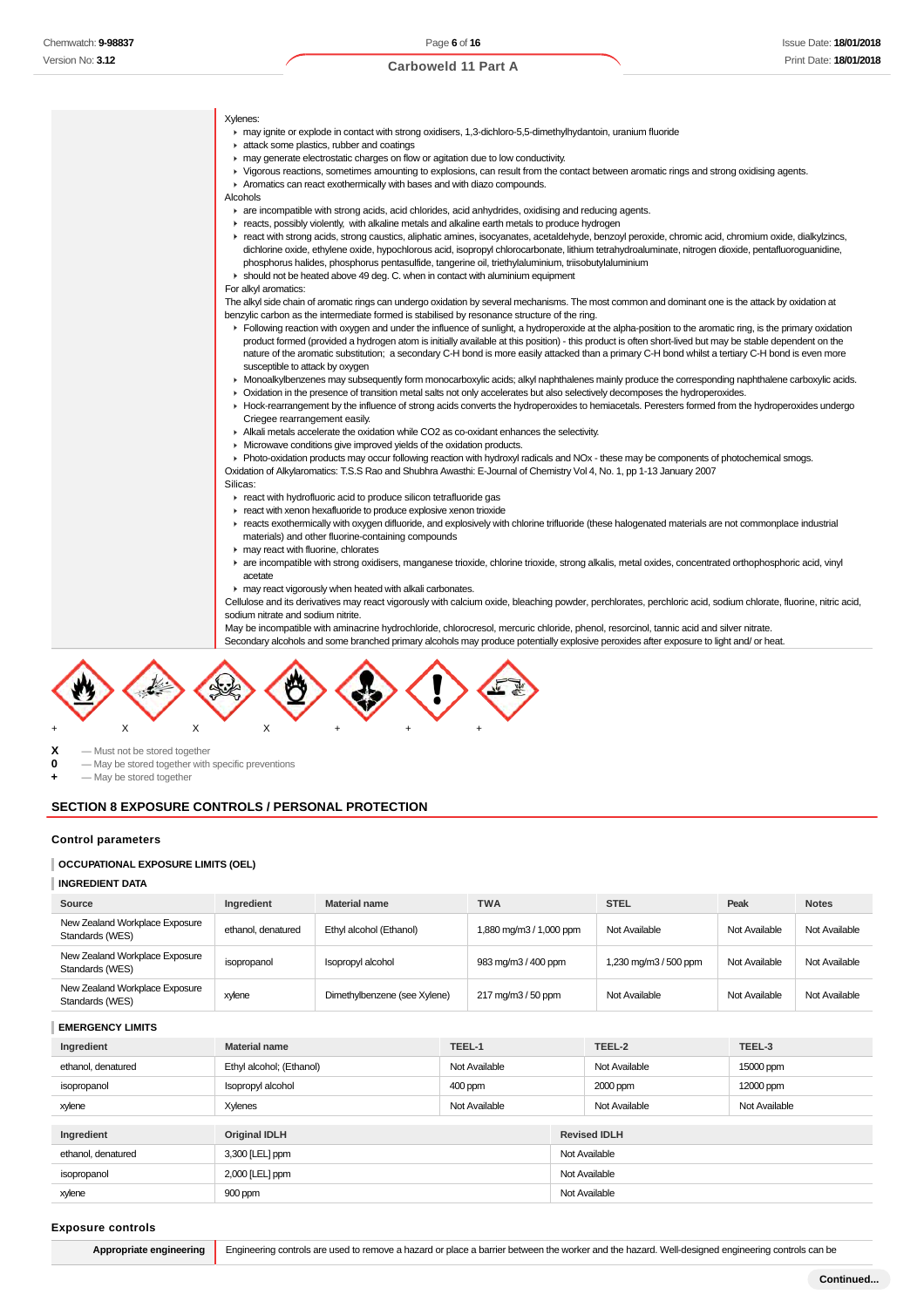#### **controls** highly effective in protecting workers and will typically be independent of worker interactions to provide this high level of protection. The basic types of engineering controls are: Process controls which involve changing the way a job activity or process is done to reduce the risk. Enclosure and/or isolation of emission source which keeps a selected hazard "physically" away from the worker and ventilation that strategically "adds" and "removes" air in the work environment. Ventilation can remove or dilute an air contaminant if designed properly. The design of a ventilation system must match the particular process and chemical or contaminant in use. Employers may need to use multiple types of controls to prevent employee overexposure. For flammable liquids and flammable gases, local exhaust ventilation or a process enclosure ventilation system may be required. Ventilation equipment should be explosion-resistant. Air contaminants generated in the workplace possess varying "escape" velocities which, in turn, determine the "capture velocities" of fresh circulating air required to effectively remove the contaminant. Type of Contaminant: Air Speed: Air Speed: Air Speed: Air Speed: Air Speed: Air Speed: Air Speed: Air Speed: Air Speed: Air Speed: Air Speed: Air Speed: Air Speed: Air Speed: Air Speed: Air Speed: Air Speed: Air Speed: Air solvent, vapours, degreasing etc., evaporating from tank (in still air). 0.25-0.5 m/s (50-100 f/min.) aerosols, fumes from pouring operations, intermittent container filling, low speed conveyer transfers, welding, spray drift, plating acid fumes, pickling (released at low velocity into zone of active generation)  $0.5 - 1 m/s$ (100-200  $f/min$ ) direct spray, spray painting in shallow booths, drum filling, conveyer loading, crusher dusts, gas discharge (active generation into zone of rapid air motion) 1-2.5 m/s (200-500 f/min.) Within each range the appropriate value depends on: Lower end of the range Upper end of the range 1: Room air currents minimal or favourable to capture 1: Disturbing room air currents 2: Contaminants of low toxicity or of nuisance value only. 2: Contaminants of high toxicity 3: Intermittent, low production. The state of the state of the state of the state of the state of the state of the state of the state of the state of the state of the state of the state of the state of the state of the sta 4: Large hood or large air mass in motion 4: Small hood-local control only Simple theory shows that air velocity falls rapidly with distance away from the opening of a simple extraction pipe. Velocity generally decreases with the square of distance from the extraction point (in simple cases). Therefore the air speed at the extraction point should be adjusted, accordingly, after reference to distance from the contaminating source. The air velocity at the extraction fan, for example, should be a minimum of 1-2 m/s (200-400 f/min.) for extraction of solvents generated in a tank 2 meters distant from the extraction point. Other mechanical considerations, producing performance deficits within the extraction apparatus, make it essential that theoretical air velocities are multiplied by factors of 10 or more when extraction systems are installed or used. **Personal protection Eye and face protection** Safety glasses with side shields. Chemical goggles. Contact lenses may pose a special hazard; soft contact lenses may absorb and concentrate irritants. A written policy document, describing the wearing of lenses or restrictions on use, should be created for each workplace or task. This should include a review of lens absorption and adsorption for the class of chemicals in use and an account of injury experience. Medical and first-aid personnel should be trained in their removal and suitable equipment should be readily available. In the event of chemical exposure, begin eye irrigation immediately and remove contact lens as soon as practicable. Lens should be removed at the first signs of eye redness or irritation - lens should be removed in a clean environment only after workers have washed hands thoroughly. [CDC NIOSH Current Intelligence Bulletin 59], [AS/NZS 1336 or national equivalent] **Skin protection** See Hand protection below **Hands/feet protection** Wear chemical protective gloves, e.g. PVC. Wear safety footwear or safety gumboots, e.g. Rubber The selection of suitable gloves does not only depend on the material, but also on further marks of quality which vary from manufacturer to manufacturer. Where the chemical is a preparation of several substances, the resistance of the glove material can not be calculated in advance and has therefore to be checked prior to the application. The exact break through time for substances has to be obtained from the manufacturer of the protective gloves and has to be observed when making a final choice. Personal hygiene is a key element of effective hand care. Gloves must only be worn on clean hands. After using gloves, hands should be washed and dried thoroughly. Application of a non-perfumed moisturizer is recommended. Suitability and durability of glove type is dependent on usage. Important factors in the selection of gloves include: frequency and duration of contact, chemical resistance of glove material, glove thickness and · dexterity Select gloves tested to a relevant standard (e.g. Europe EN 374, US F739, AS/NZS 2161.1 or national equivalent). · When prolonged or frequently repeated contact may occur, a glove with a protection class of 5 or higher (breakthrough time greater than 240 minutes according to EN 374, AS/NZS 2161.10.1 or national equivalent) is recommended. · When only brief contact is expected, a glove with a protection class of 3 or higher (breakthrough time greater than 60 minutes according to EN 374, AS/NZS 2161.10.1 or national equivalent) is recommended. Some glove polymer types are less affected by movement and this should be taken into account when considering gloves for long-term use. Contaminated gloves should be replaced. For general applications, gloves with a thickness typically greater than 0.35 mm, are recommended. It should be emphasised that glove thickness is not necessarily a good predictor of glove resistance to a specific chemical, as the permeation efficiency of the glove will be dependent on the exact composition of the glove material. Therefore, glove selection should also be based on consideration of the task requirements and knowledge of breakthrough times. Glove thickness may also vary depending on the glove manufacturer, the glove type and the glove model. Therefore, the manufacturers' technical data should always be taken into account to ensure selection of the most appropriate glove for the task.

Note: Depending on the activity being conducted, gloves of varying thickness may be required for specific tasks. For example:

· Thinner gloves (down to 0.1 mm or less) may be required where a high degree of manual dexterity is needed. However, these gloves are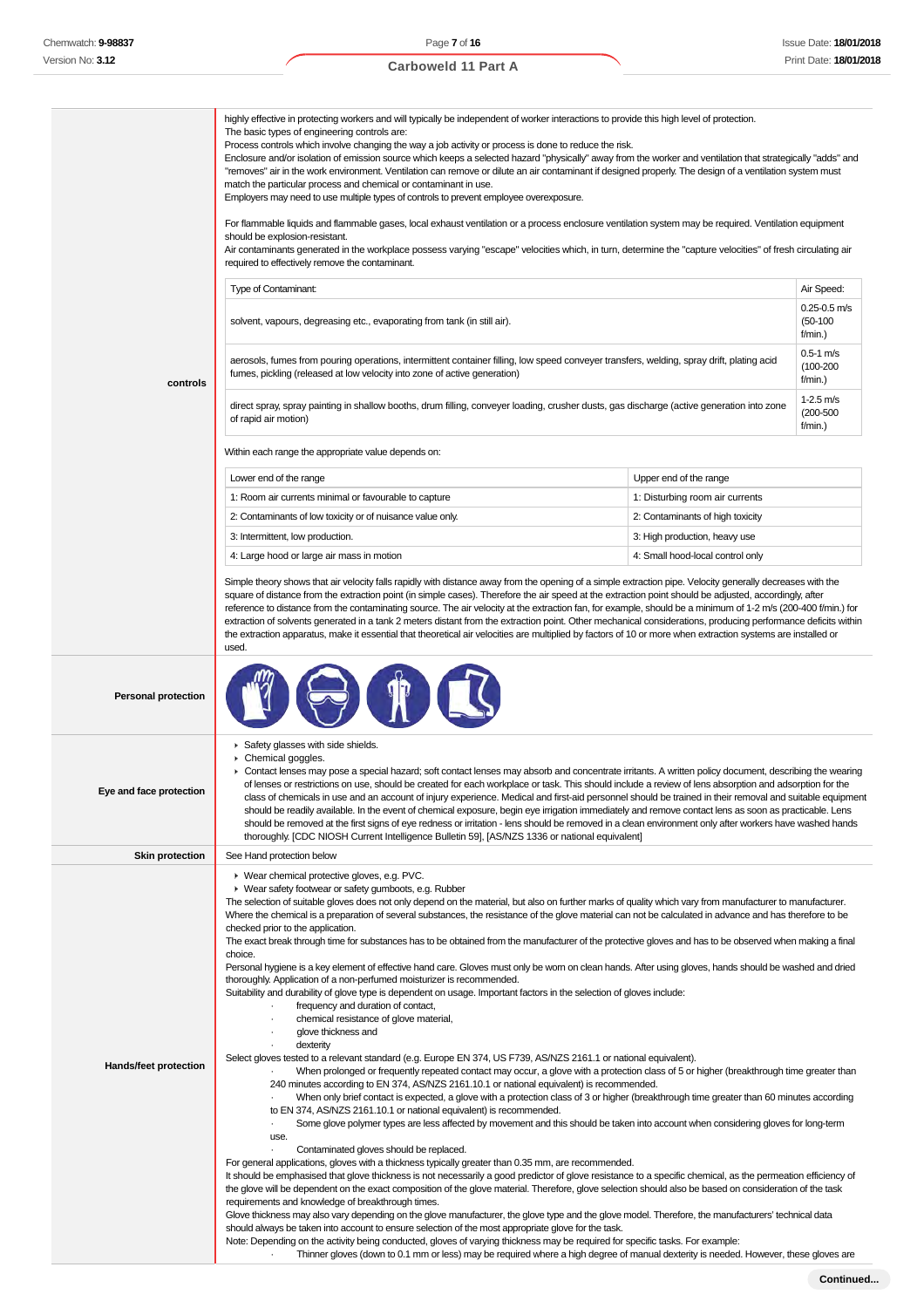|                        | only likely to give short duration protection and would normally be just for single use applications, then disposed of.<br>Thicker gloves (up to 3 mm or more) may be required where there is a mechanical (as well as a chemical) risk i.e. where there is<br>abrasion or puncture potential<br>Gloves must only be wom on clean hands. After using gloves, hands should be washed and dried thoroughly. Application of a non-perfumed moisturiser is<br>recommended.                                                                                                                                                                                                                                                                                                                                                                                                                                                                                                                                                                                                                                         |
|------------------------|----------------------------------------------------------------------------------------------------------------------------------------------------------------------------------------------------------------------------------------------------------------------------------------------------------------------------------------------------------------------------------------------------------------------------------------------------------------------------------------------------------------------------------------------------------------------------------------------------------------------------------------------------------------------------------------------------------------------------------------------------------------------------------------------------------------------------------------------------------------------------------------------------------------------------------------------------------------------------------------------------------------------------------------------------------------------------------------------------------------|
| <b>Body protection</b> | See Other protection below                                                                                                                                                                                                                                                                                                                                                                                                                                                                                                                                                                                                                                                                                                                                                                                                                                                                                                                                                                                                                                                                                     |
| Other protection       | • Overalls.<br>PVC Apron.<br>▶ PVC protective suit may be required if exposure severe.<br>Eyewash unit.<br>Ensure there is ready access to a safety shower.<br>Some plastic personal protective equipment (PPE) (e.g. gloves, aprons, overshoes) are not recommended as they may produce static<br>electricity.<br>For large scale or continuous use wear tight-weave non-static clothing (no metallic fasteners, cuffs or pockets).<br>Non sparking safety or conductive footwear should be considered. Conductive footwear describes a boot or shoe with a sole made from a<br>conductive compound chemically bound to the bottom components, for permanent control to electrically ground the foot an shall dissipate static<br>electricity from the body to reduce the possibility of ignition of volatile compounds. Electrical resistance must range between 0 to 500,000 ohms.<br>Conductive shoes should be stored in lockers close to the room in which they are worn. Personnel who have been issued conductive footwear<br>should not wear them from their place of work to their homes and return. |
| <b>Thermal hazards</b> | Not Available                                                                                                                                                                                                                                                                                                                                                                                                                                                                                                                                                                                                                                                                                                                                                                                                                                                                                                                                                                                                                                                                                                  |

# **Recommended material(s)**

#### **GLOVE SELECTION INDEX**

Glove selection is based on a modified presentation of the:

 **"Forsberg Clothing Performance Index".**

 The effect(s) of the following substance(s) are taken into account in the **computergenerated** selection:

Carboweld 11 Part A

| <b>Material</b>       | CPI |
|-----------------------|-----|
| <b>BUTYL</b>          | C   |
| <b>BUTYL/NEOPRENE</b> | C   |
| <b>HYPALON</b>        | C   |
| NAT+NEOPR+NITRILE     | C   |
| NATURAL RUBBER        | C   |
| NATURAL+NEOPRENE      | C   |
| <b>NEOPRENE</b>       | C   |
| NEOPRENE/NATURAL      | C   |
| <b>NITRILE</b>        | C   |
| NITRILE+PVC           | C   |
| PE/EVAL/PE            | C   |
| <b>PVA</b>            | C   |
| <b>PVC</b>            | C   |
| PVDC/PE/PVDC          | C   |
| SARANEX-23            | C   |
| SARANEX-23 2-PLY      | C   |
| <b>TEFLON</b>         | C   |
| <b>VITON</b>          | C   |
| <b>VITON/NEOPRENE</b> | C   |

\* CPI - Chemwatch Performance Index

A: Best Selection

B: Satisfactory; may degrade after 4 hours continuous immersion

C: Poor to Dangerous Choice for other than short term immersion

**NOTE**: As a series of factors will influence the actual performance of the glove, a final selection must be based on detailed observation. -

\* Where the glove is to be used on a short term, casual or infrequent basis, factors such as "feel" or convenience (e.g. disposability), may dictate a choice of gloves which might otherwise be unsuitable following long-term or frequent use. A qualified practitioner should be consulted.

## **SECTION 9 PHYSICAL AND CHEMICAL PROPERTIES**

#### **Information on basic physical and chemical properties**

| Appearance            | coloured liquid |                                            |               |
|-----------------------|-----------------|--------------------------------------------|---------------|
|                       |                 |                                            |               |
| <b>Physical state</b> | Liauid          | Relative density (Water = 1)               | 0.85          |
| Odour                 | Not Available   | Partition coefficient n-octanol /<br>water | Not Available |
| Odour threshold       | Not Available   | Auto-ignition temperature (°C)             | 383           |
| pH (as supplied)      | Not Available   | <b>Decomposition temperature</b>           | Not Available |

#### **Respiratory protection**

**Cartridge respirators should never be used for emergency ingress or in areas of unknown vapour concentrations or oxygen content. The wearer must be warned to leave the contaminated area immediately on detecting any odours through the respirator. The odour may indicate that the mask is not functioning properly, that the vapour concentration is too high, or that the mask is not properly fitted. Because of these limitations, only restricted use of cartridge respirators is considered appropriate.**

Selection of the Class and Type of respirator will depend upon the level of breathing zone contaminant and the chemical nature of the contaminant. Protection Factors (defined as the ratio of contaminant outside and inside the mask) may also be important.

| protection factor | Required minimum Maximum gas/vapour<br>concentration present in air p.p.m. Respirator | Half-face       | <b>Full-Face</b><br>Respirator |
|-------------------|---------------------------------------------------------------------------------------|-----------------|--------------------------------|
|                   | (by volume)                                                                           |                 |                                |
| up to 10          | 1000                                                                                  | A-AUS / Class - |                                |
|                   |                                                                                       | 1               |                                |
| up to 50          | 1000                                                                                  |                 | A-AUS / Class                  |
|                   |                                                                                       |                 | 1                              |
| up to 50          | 5000                                                                                  | Airline *       |                                |
| up to 100         | 5000                                                                                  |                 | $A-2$                          |
| up to 100         | 10000                                                                                 |                 | A-3                            |
| $100+$            |                                                                                       |                 | Airline**                      |
|                   |                                                                                       |                 |                                |

\* - Continuous Flow

\*\* - Continuous-flow or positive pressure demand.

A(All classes) = Organic vapours, B AUS or B1 = Acid gases, B2 = Acid gas or hydrogen cyanide(HCN), B3 = Acid gas or hydrogen cyanide(HCN), E = Sulfur dioxide(SO2), G = Agricultural chemicals, K = Ammonia(NH3), Hg = Mercury, NO = Oxides of nitrogen, MB = Methyl bromide, AX = Low boiling point organic compounds(below 65 deg C)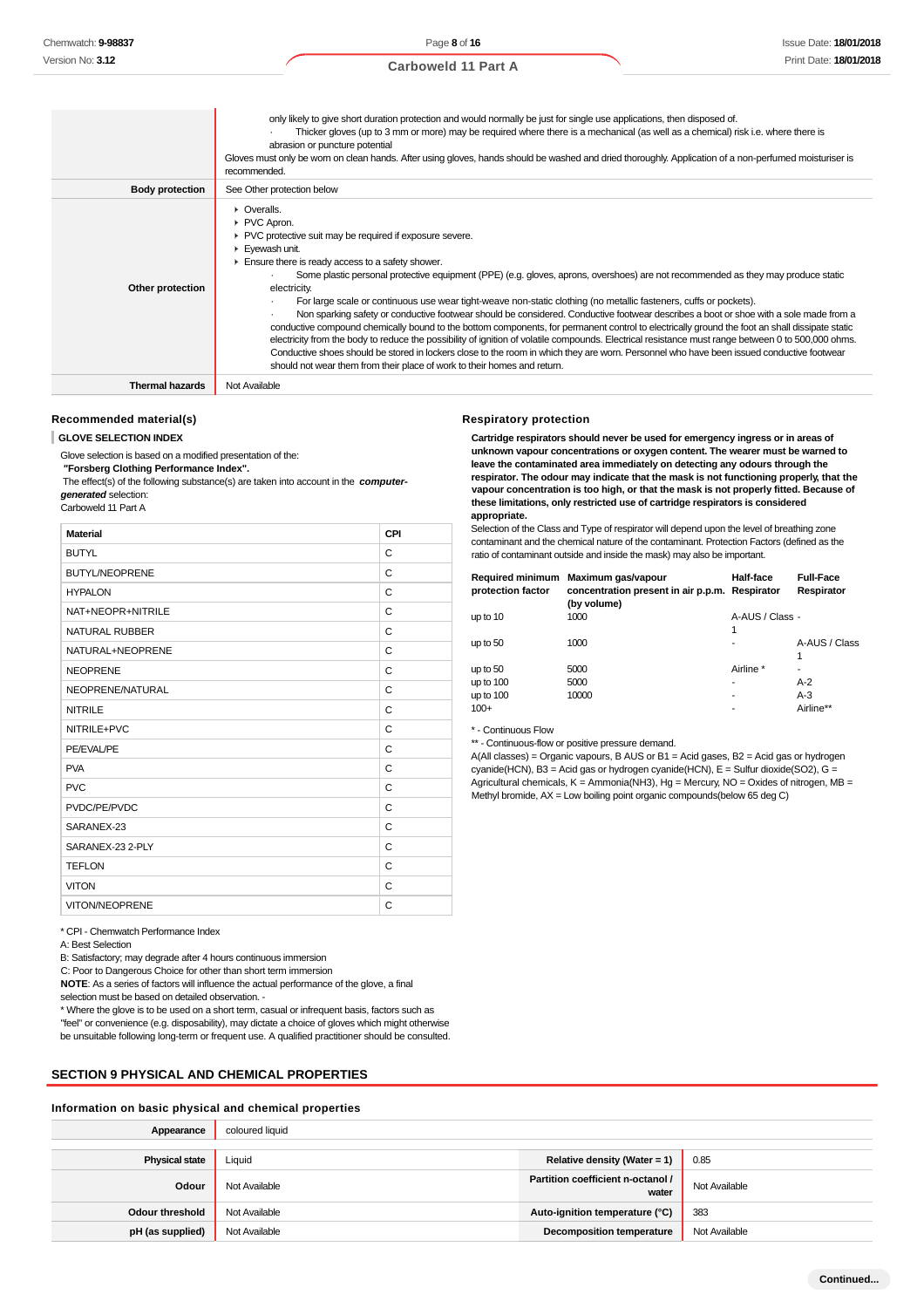| Melting point / freezing point<br>(°C)          | Not Available     | Viscosity (cSt)                        | 235.29        |
|-------------------------------------------------|-------------------|----------------------------------------|---------------|
| Initial boiling point and boiling<br>range (°C) | 81                | Molecular weight (g/mol)               | Not Available |
| Flash point (°C)                                | 13                | <b>Taste</b>                           | Not Available |
| <b>Evaporation rate</b>                         | $2.8$ BuAC = 1    | <b>Explosive properties</b>            | Not Available |
| Flammability                                    | HIGHLY FLAMMABLE. | <b>Oxidising properties</b>            | Not Available |
| Upper Explosive Limit (%)                       | 16.1              | Surface Tension (dyn/cm or<br>$mN/m$ ) | Not Available |
| Lower Explosive Limit (%)                       | 2.7               | <b>Volatile Component (%vol)</b>       | 80            |
| Vapour pressure (kPa)                           | 5.9               | Gas group                              | Not Available |
| Solubility in water (g/L)                       | Immiscible        | pH as a solution (1%)                  | Not Available |
| Vapour density $(Air = 1)$                      | 1.8               | VOC g/L                                | 717.49        |

# **SECTION 10 STABILITY AND REACTIVITY**

| Reactivity                                   | See section 7                                                                                                                        |
|----------------------------------------------|--------------------------------------------------------------------------------------------------------------------------------------|
| <b>Chemical stability</b>                    | • Unstable in the presence of incompatible materials.<br>▶ Product is considered stable.<br>Hazardous polymerisation will not occur. |
| <b>Possibility of hazardous</b><br>reactions | See section 7                                                                                                                        |
| <b>Conditions to avoid</b>                   | See section 7                                                                                                                        |
| Incompatible materials                       | See section 7                                                                                                                        |
| Hazardous decomposition<br>products          | See section 5                                                                                                                        |

# **SECTION 11 TOXICOLOGICAL INFORMATION**

# **Information on toxicological effects**

|           | There is strong evidence to suggest that this material can cause, if inhaled once, very serious, irreversible damage of organs.<br>The material is not thought to produce adverse health effects or irritation of the respiratory tract (as classified by EC Directives using animal models).<br>Nevertheless, good hygiene practice requires that exposure be kept to a minimum and that suitable control measures be used in an occupational setting.<br>Inhalation of oxalic acid dusts or vapours can cause ulceration of the linings of the nose and throat, nosebleed, headache and nervousness. The airborne<br>dust behaves as a strong acid producing severe local burns of the linings of the nose and throat.<br>Inhaling ethyl silicate may cause nose irritation, unsteadiness, tremors, excessive salivation, respiratory difficulty and unconsciousness. High<br>concentrations can cause severe systemic injury, including unconsciousness, liver, lung and kidney damage and anaemia, but at these concentrations, the<br>vapour becomes intolerable.                                                                                                                                                                                                                                                                                                                                                                   |
|-----------|------------------------------------------------------------------------------------------------------------------------------------------------------------------------------------------------------------------------------------------------------------------------------------------------------------------------------------------------------------------------------------------------------------------------------------------------------------------------------------------------------------------------------------------------------------------------------------------------------------------------------------------------------------------------------------------------------------------------------------------------------------------------------------------------------------------------------------------------------------------------------------------------------------------------------------------------------------------------------------------------------------------------------------------------------------------------------------------------------------------------------------------------------------------------------------------------------------------------------------------------------------------------------------------------------------------------------------------------------------------------------------------------------------------------------------------|
| Inhaled   | Cellulose, given via the windpipe, caused fibrosis in the alveoli and airways, with injuries of the lung cells. Some health effects associated with wood, cotton,<br>flax, jute and hemp particles or fibres are not attributable to cellulose content but to other substances and/or impurities.<br>Animal testing shows that the most common signs of inhalation overdose is inco-ordination and drowsiness.<br>Aliphatic alcohols with more than 3-carbons cause headache, dizziness, drowsiness, muscle weakness and delirium, central depression, coma, seizures<br>and behavioural changes. Secondary respiratory depression and failure, as well as low blood pressure and irregular heart rhythms, may follow.<br>Inhalation hazard is increased at higher temperatures.<br>Inhalation of vapours may cause drowsiness and dizziness. This may be accompanied by sleepiness, reduced alertness, loss of reflexes, lack of<br>co-ordination, and vertigo.                                                                                                                                                                                                                                                                                                                                                                                                                                                                         |
|           | Inhalation of high concentrations of gas/vapour causes lung irritation with coughing and nausea, central nervous depression with headache and dizziness,<br>slowing of reflexes, fatigue and inco-ordination.<br>Minor but regular methanol exposures may effect the central nervous system, optic nerves and retinae. Symptoms may be delayed, with headache, fatigue,<br>nausea, blurring of vision and double vision. Continued or severe exposures may cause damage to optic nerves, which may become severe with permanent<br>visual impairment even blindness resulting.<br>WARNING: Methanol is only slowly eliminated from the body and should be regarded as a cumulative poison which cannot be made non-harmful<br>[CCINFO]<br>The odour of isopropanol may give some warning of exposure, but odour fatigue may occur. Inhalation of isopropanol may produce irritation of the nose and<br>throat with sneezing, sore throat and runny nose.<br>Headache, fatigue, tiredness, irritability and digestive disturbances (nausea, loss of appetite and bloating) are the most common symptoms of xylene<br>overexposure. Injury to the heart, liver, kidneys and nervous system has also been noted amongst workers.<br>Xylene is a central nervous system depressant<br>Inhalation of vapours or aerosols (mists, fumes), generated by the material during the course of normal handling, may be damaging to the health of the |
|           | individual.<br>There is strong evidence to suggest that this material can cause, if swallowed once, very serious, irreversible damage of organs.                                                                                                                                                                                                                                                                                                                                                                                                                                                                                                                                                                                                                                                                                                                                                                                                                                                                                                                                                                                                                                                                                                                                                                                                                                                                                         |
|           | Oxalic acid is a minor, normal body constituent occurring in blood, kidney, muscle and liver at very low concentrations. Higher concentrations are toxic.<br>Ingestion of 5 grams has caused death within hours. It is a poison which affects the central nervous system and kidney function. Low doses may cause low<br>blood calcium concentration.<br>Swallowing ethyl silicate may cause liver, kidney and lung damage.                                                                                                                                                                                                                                                                                                                                                                                                                                                                                                                                                                                                                                                                                                                                                                                                                                                                                                                                                                                                              |
| Ingestion | Overexposure to non-ring alcohols causes nervous system symptoms. These include headache, muscle weakness and inco-ordination, giddiness,<br>confusion, delirium and coma.<br>Large doses of cellulose may be administered orally as non-nutritive bulk, with doses of up to 30 g/day tolerated as bulk laxative while extremely large oral<br>doses may produce disturbances to the gut.<br>Ingestion of ethanol (ethyl alcohol, "alcohol") may produce nausea, vomiting, bleeding from the digestive tract, abdominal pain, and diarrhoea. Effects on<br>the body:                                                                                                                                                                                                                                                                                                                                                                                                                                                                                                                                                                                                                                                                                                                                                                                                                                                                     |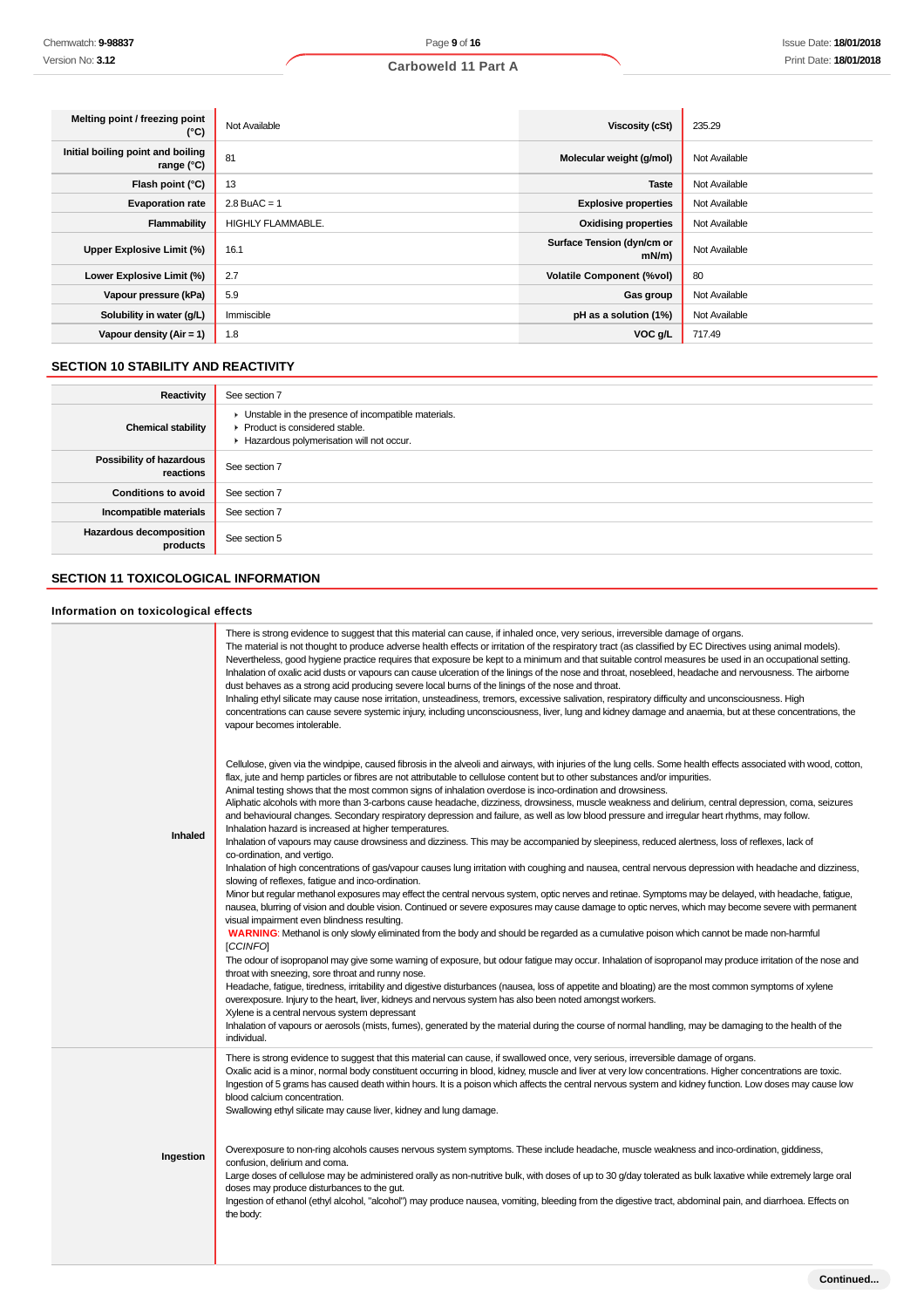|                     | <b>Blood concentration</b>                                                                                                                                                                                                                                                                                                                                                                                                                                                                                                                                                                           | Effects                                                                                                                                                                                                                                                                                                                                                                                                                                                                                                                                                                                                                                                                                                                                                                                                                                                                                                                                                                                                                                                                                                                                                                                                                                                                                                                                                                                                                                                                                                                                                                                                                                                                                                                                                                                                                                                                                                                                                                                                                                                                                                                                                                                                                                                                                                                                                                                                  |
|---------------------|------------------------------------------------------------------------------------------------------------------------------------------------------------------------------------------------------------------------------------------------------------------------------------------------------------------------------------------------------------------------------------------------------------------------------------------------------------------------------------------------------------------------------------------------------------------------------------------------------|----------------------------------------------------------------------------------------------------------------------------------------------------------------------------------------------------------------------------------------------------------------------------------------------------------------------------------------------------------------------------------------------------------------------------------------------------------------------------------------------------------------------------------------------------------------------------------------------------------------------------------------------------------------------------------------------------------------------------------------------------------------------------------------------------------------------------------------------------------------------------------------------------------------------------------------------------------------------------------------------------------------------------------------------------------------------------------------------------------------------------------------------------------------------------------------------------------------------------------------------------------------------------------------------------------------------------------------------------------------------------------------------------------------------------------------------------------------------------------------------------------------------------------------------------------------------------------------------------------------------------------------------------------------------------------------------------------------------------------------------------------------------------------------------------------------------------------------------------------------------------------------------------------------------------------------------------------------------------------------------------------------------------------------------------------------------------------------------------------------------------------------------------------------------------------------------------------------------------------------------------------------------------------------------------------------------------------------------------------------------------------------------------------|
|                     | $<$ 1.5 g/L                                                                                                                                                                                                                                                                                                                                                                                                                                                                                                                                                                                          | Mild: impaired vision, co-ordination and<br>reaction time; emotional instability                                                                                                                                                                                                                                                                                                                                                                                                                                                                                                                                                                                                                                                                                                                                                                                                                                                                                                                                                                                                                                                                                                                                                                                                                                                                                                                                                                                                                                                                                                                                                                                                                                                                                                                                                                                                                                                                                                                                                                                                                                                                                                                                                                                                                                                                                                                         |
|                     | 1.5-3.0 $g/L$                                                                                                                                                                                                                                                                                                                                                                                                                                                                                                                                                                                        | Moderate: Slurred speech, confusion,<br>inco-ordination, emotional instability,<br>disturbances in perception and senses,<br>possible blackouts, and impaired<br>objective performance in standardized<br>tests. Possible double vision, flushing,<br>fast heart rate, sweating and incontinence.<br>Slow breathing may occur rarely and fast<br>breathing may develop in cases of<br>metabolic acidosis, low blood sugar<br>and low blood potassium.<br>Central nervous system depression may<br>progress to coma.                                                                                                                                                                                                                                                                                                                                                                                                                                                                                                                                                                                                                                                                                                                                                                                                                                                                                                                                                                                                                                                                                                                                                                                                                                                                                                                                                                                                                                                                                                                                                                                                                                                                                                                                                                                                                                                                                      |
|                     | $3-5$ g/L                                                                                                                                                                                                                                                                                                                                                                                                                                                                                                                                                                                            | Severe: cold clammy skin, low body<br>temperature and low blood pressure.<br>Atrial fibrillation and heart block have been<br>reported. Depression of breathing may<br>occur, respiratory failure may follow<br>serious poisoning, choking on vomit may<br>result in lung inflammation and swelling.<br>Convulsions due to severe low blood sugar<br>may also occur. Acute liver inflammation<br>may develop.                                                                                                                                                                                                                                                                                                                                                                                                                                                                                                                                                                                                                                                                                                                                                                                                                                                                                                                                                                                                                                                                                                                                                                                                                                                                                                                                                                                                                                                                                                                                                                                                                                                                                                                                                                                                                                                                                                                                                                                            |
|                     | corroborating animal or human evidence.<br>There is evidence that a slight tolerance to isopropanol may be acquired.<br>Accidental ingestion of the material may be damaging to the health of the individual.                                                                                                                                                                                                                                                                                                                                                                                        | Swallowing of the liquid may cause aspiration into the lungs with the risk of chemical pneumonitis; serious consequences may result. (ICSC13733)<br>The material has NOT been classified by EC Directives or other classification systems as "harmful by ingestion". This is because of the lack of<br>Swallowing 10 millilitres of isopropanol may cause serious injury; 100 millilitres may be fatal if not properly treated. The adult single lethal dose is<br>approximately 250 millilitres. Isopropanol is twice as poisonous as ethanol, and the effects caused are similar, except that isopropanol does not cause an<br>initial feeling of well-being. Swallowing may cause nausea, vomiting and diarrhea; vomiting and stomach inflammation is more prominent with isopropanol<br>than with ethanol. Animals given near-lethal doses also showed inco-ordination, lethargy, inactivity and loss of consciousness.                                                                                                                                                                                                                                                                                                                                                                                                                                                                                                                                                                                                                                                                                                                                                                                                                                                                                                                                                                                                                                                                                                                                                                                                                                                                                                                                                                                                                                                                              |
|                     | through wounds, lesions or abrasions.                                                                                                                                                                                                                                                                                                                                                                                                                                                                                                                                                                | There is strong evidence to suggest that this material, on a single contact with skin, can cause very serious, irreversible damage of organs.<br>Skin contact is not thought to have harmful health effects (as classified under EC Directives); the material may still produce health damage following entry<br>Solutions of 5% to 10% oxalic acid are irritating to the skin after prolonged contact; early gangrene may occur after hand immersion in oxalate solutions.<br>Skin contact with liquid ethyl silicate may result in dryness, cracking, and inflammation and redness, according to animal testing.                                                                                                                                                                                                                                                                                                                                                                                                                                                                                                                                                                                                                                                                                                                                                                                                                                                                                                                                                                                                                                                                                                                                                                                                                                                                                                                                                                                                                                                                                                                                                                                                                                                                                                                                                                                       |
| <b>Skin Contact</b> | Open cuts, abraded or irritated skin should not be exposed to this material<br>use of the material and ensure that any external damage is suitably protected.<br>511ipa                                                                                                                                                                                                                                                                                                                                                                                                                              | Most liquid alcohols appear to act as primary skin irritants in humans. Significant percutaneous absorption occurs in rabbits but not apparently in man.<br>Entry into the blood-stream, through, for example, cuts, abrasions or lesions, may produce systemic injury with harmful effects. Examine the skin prior to the<br>There is some evidence to suggest that the material may cause moderate inflammation of the skin either following direct contact or after a delay of some<br>time. Repeated exposure can cause contact dermatitis which is characterised by redness, swelling and blistering.                                                                                                                                                                                                                                                                                                                                                                                                                                                                                                                                                                                                                                                                                                                                                                                                                                                                                                                                                                                                                                                                                                                                                                                                                                                                                                                                                                                                                                                                                                                                                                                                                                                                                                                                                                                               |
|                     |                                                                                                                                                                                                                                                                                                                                                                                                                                                                                                                                                                                                      | Direct contact of the eye with ethanol (alcohol) may cause an immediate stinging and burning sensation, with reflex closure of the lid, and a temporary,<br>tearing injury to the comea together with redness of the conjunctiva. Discomfort may last 2 days but usually the injury heals without treatment.<br>Animal testing showed that hydrolysed ethyl silicate only caused minor irritation if applied to the eye, if the eye was rinsed.                                                                                                                                                                                                                                                                                                                                                                                                                                                                                                                                                                                                                                                                                                                                                                                                                                                                                                                                                                                                                                                                                                                                                                                                                                                                                                                                                                                                                                                                                                                                                                                                                                                                                                                                                                                                                                                                                                                                                          |
| Eye                 | damage. Eye contact may cause tearing and blurring of vision.<br>inflammation may be expected with pain.                                                                                                                                                                                                                                                                                                                                                                                                                                                                                             | Isopropanol vapour may cause mild eye irritation at 400 parts per million. Splashes may cause severe eye irritation, possible burns to the cornea and eye<br>There is evidence that material may produce eye irritation in some persons and produce eye damage 24 hours or more after instillation. Severe                                                                                                                                                                                                                                                                                                                                                                                                                                                                                                                                                                                                                                                                                                                                                                                                                                                                                                                                                                                                                                                                                                                                                                                                                                                                                                                                                                                                                                                                                                                                                                                                                                                                                                                                                                                                                                                                                                                                                                                                                                                                                               |
| Chronic             | Ample evidence from experiments exists that there is a suspicion this material directly reduces fertility.<br>infection. Pre-employment screening is recommended.<br>$\,<\,$<br>Liver and/or kidney injury may also result.<br>Long term, or repeated exposure of isopropanol may cause inco-ordination and tiredness.<br>isopropanol.<br>Animal testing showed the chronic exposure did not produce reproductive effects.<br>workers in the past. "Isopropyl oil" is no longer formed during production of isopropanol.<br>chronically exposed to xylene has demonstrated lack of genetic toxicity. | There has been concern that this material can cause cancer or mutations, but there is not enough data to make an assessment.<br>Repeated or long-term occupational exposure is likely to produce cumulative health effects involving organs or biochemical systems.<br>Prolonged exposure to ethanol may cause damage to the liver and cause scarring. It may also worsen damage caused by other agents.<br>Chronic dust inhalation of kaolin, can cause kaolinosis from kaolin deposition in the lungs causing distinct lung markings, abnormal inflation of air sacs,<br>and chronic lung diseases (nodular pneumoconiosis). This condition is made worse by long duration of occupational exposure and pre-existing chest<br>Inhalation studies using animals have shown that cellulose fibres can cause lung scarring, and humans exposed to cellulose at work are more likely to<br>develop asthma and obstructive lung disease. The substance may also induce the production of free radicals in human white blood cells.<br>Amorphous silicas generally are less hazardous than crystalline silicas, but the former can be converted to the latter on heating and subsequent cooling.<br>Inhalation of dusts containing crystalline silicas may lead to silicosis, a disabling lung disease that may take years to develop.<br>Long-term exposure to methanol vapour, at concentrations exceeding 3000 ppm, may produce cumulative effects characterised by gastrointestinal<br>disturbances (nausea, vomiting), headache, ringing in the ears, insomnia, trembling, unsteady gait, vertigo, conjunctivitis and clouded or double vision.<br>Repeated inhalation exposure to isopropanol may produce sleepiness, inco-ordination and liver degeneration. Animal data show developmental effects only<br>at exposure levels that produce toxic effects in adult animals. Isopropanol does not cause genetic damage.<br>There are inconclusive reports of human sensitisation from skin contacts with isopropanol. Chronic alcoholics are more tolerant of the whole-body effects of<br>NOTE: Commercial isopropanol does not contain "isopropyl oil", which caused an excess incidence of sinus and throat cancers in isoproanol production<br>Women exposed to xylene in the first 3 months of pregnancy showed a slightly increased risk of miscarriage and birth defects. Evaluation of workers |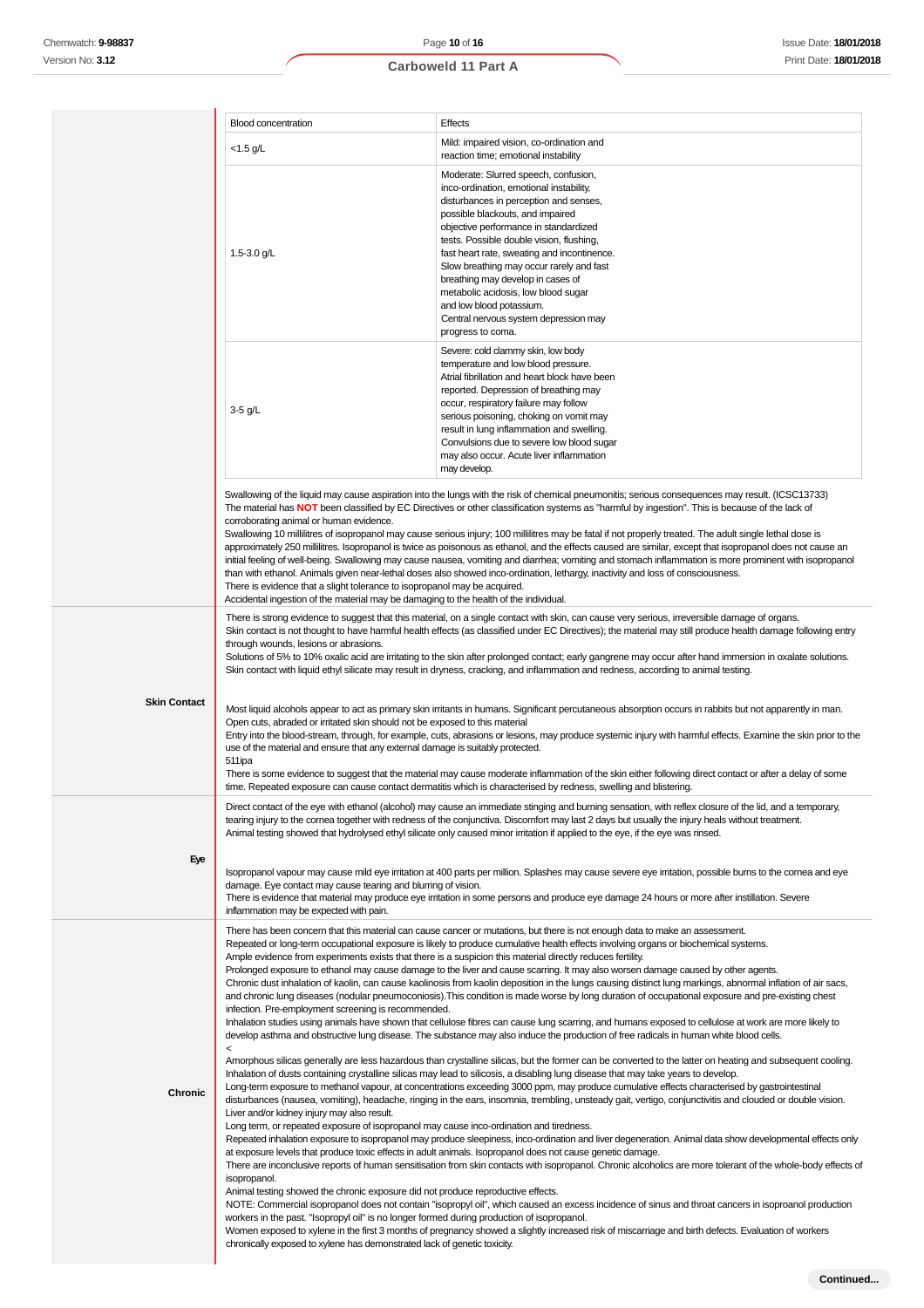|                                             | Ingestion may result in intoxication and drunkenness. In chronic form this may result in alcoholism and liver damage.                                                                               |                                 |                                                                                                                                                               |
|---------------------------------------------|-----------------------------------------------------------------------------------------------------------------------------------------------------------------------------------------------------|---------------------------------|---------------------------------------------------------------------------------------------------------------------------------------------------------------|
|                                             |                                                                                                                                                                                                     |                                 |                                                                                                                                                               |
|                                             | <b>TOXICITY</b>                                                                                                                                                                                     | <b>IRRITATION</b>               |                                                                                                                                                               |
| Carboweld 11 Part A                         | Not Available                                                                                                                                                                                       | Not Available                   |                                                                                                                                                               |
|                                             |                                                                                                                                                                                                     |                                 |                                                                                                                                                               |
|                                             | <b>TOXICITY</b>                                                                                                                                                                                     |                                 | <b>IRRITATION</b>                                                                                                                                             |
|                                             | Dermal (rabbit) LD50: 17100 mg/kg <sup>[1]</sup>                                                                                                                                                    |                                 | Not Available                                                                                                                                                 |
| ethanol, denatured                          | Inhalation (rat) LC50: 63926.976 mg/l/4h <sup>[2]</sup>                                                                                                                                             |                                 |                                                                                                                                                               |
|                                             | Oral (rat) LD50: 7060 mg/kg <sup>[2]</sup>                                                                                                                                                          |                                 |                                                                                                                                                               |
|                                             |                                                                                                                                                                                                     |                                 |                                                                                                                                                               |
|                                             | <b>TOXICITY</b>                                                                                                                                                                                     |                                 |                                                                                                                                                               |
|                                             |                                                                                                                                                                                                     | <b>IRRITATION</b>               |                                                                                                                                                               |
|                                             | Dermal (rabbit) LD50: 12800 mg/kg <sup>[2]</sup>                                                                                                                                                    |                                 | Eye (rabbit): 10 mg - moderate                                                                                                                                |
| isopropanol                                 | Inhalation (rat) LC50: 72.6 mg/l/4h <sup>[2]</sup>                                                                                                                                                  |                                 | Eye (rabbit): 100 mg - SEVERE                                                                                                                                 |
|                                             | Oral (rat) LD50: 5000 mg/kg <sup>[2]</sup>                                                                                                                                                          |                                 | Eye (rabbit): 100mg/24hr-moderate                                                                                                                             |
|                                             |                                                                                                                                                                                                     |                                 | Skin (rabbit): 500 mg - mild                                                                                                                                  |
|                                             |                                                                                                                                                                                                     |                                 |                                                                                                                                                               |
|                                             | <b>TOXICITY</b>                                                                                                                                                                                     |                                 | <b>IRRITATION</b>                                                                                                                                             |
|                                             | Dermal (rabbit) LD50: >1700 mg/kg <sup>[2]</sup>                                                                                                                                                    | Eye (human): 200 ppm irritant   |                                                                                                                                                               |
| xylene                                      | Inhalation (rat) LC50: 4994.295 mg/l/4h <sup>[2]</sup>                                                                                                                                              |                                 | Eye (rabbit): 5 mg/24h SEVERE                                                                                                                                 |
|                                             | Oral (rat) LD50: 4300 mg/kg <sup>[2]</sup>                                                                                                                                                          |                                 | Eye (rabbit): 87 mg mild                                                                                                                                      |
|                                             |                                                                                                                                                                                                     |                                 | Skin (rabbit):500 mg/24h moderate                                                                                                                             |
|                                             |                                                                                                                                                                                                     |                                 |                                                                                                                                                               |
| Legend:                                     | data extracted from RTECS - Register of Toxic Effect of chemical Substances                                                                                                                         |                                 | 1. Value obtained from Europe ECHA Registered Substances - Acute toxicity 2.* Value obtained from manufacturer's SDS. Unless otherwise specified              |
|                                             |                                                                                                                                                                                                     |                                 |                                                                                                                                                               |
| <b>ETHANOL, DENATURED</b>                   | The material may produce severe irritation to the eye causing pronounced inflammation. Repeated or prolonged exposure to irritants may produce<br>conjunctivitis.                                   |                                 |                                                                                                                                                               |
|                                             |                                                                                                                                                                                                     |                                 | Isopropanol is irritating to the eyes, nose and throat but generally not to the skin. Prolonged high dose exposure may also produce depression of the central |
|                                             |                                                                                                                                                                                                     |                                 | nervous system and drowsiness. Few have reported skin irritation. It can be absorbed from the skin or when inhaled. Intentional swallowing is common          |
| <b>ISOPROPANOL</b>                          | particularly among alcoholics or suicide victims and also leads to fainting, breathing difficulty, nausea, vomiting and headache. In the absence of                                                 |                                 | unconsciousness, recovery usually occurred. Repeated doses may damage the kidneys. A decrease in the frequency of mating has been found in among              |
|                                             | animals, and newborns have been found to have a greater incidence of low birth weight. Tumours of the testes have been observed in the male rat.<br>The substance is classified by IARC as Group 3: |                                 |                                                                                                                                                               |
|                                             | <b>NOT</b> classifiable as to its carcinogenicity to humans.                                                                                                                                        |                                 |                                                                                                                                                               |
| <b>ETHANOL, DENATURED &amp;</b>             | Evidence of carcinogenicity may be inadequate or limited in animal testing.                                                                                                                         |                                 | The material may cause skin irritation after prolonged or repeated exposure and may produce on contact skin redness, swelling, the production of vesicles,    |
| <b>ISOPROPANOL</b>                          | scaling and thickening of the skin.                                                                                                                                                                 |                                 |                                                                                                                                                               |
| <b>Acute Toxicity</b>                       | ✔                                                                                                                                                                                                   | Carcinogenicity                 | ✔                                                                                                                                                             |
| <b>Skin Irritation/Corrosion</b>            | ✔                                                                                                                                                                                                   | Reproductivity                  | ✔                                                                                                                                                             |
| Serious Eye Damage/Irritation               | ✔                                                                                                                                                                                                   | <b>STOT - Single Exposure</b>   | ✔                                                                                                                                                             |
| <b>Respiratory or Skin</b><br>sensitisation | ◎                                                                                                                                                                                                   | <b>STOT - Repeated Exposure</b> | ✔                                                                                                                                                             |
| <b>Mutagenicity</b>                         | $\circledcirc$                                                                                                                                                                                      | <b>Aspiration Hazard</b>        | ◎                                                                                                                                                             |
|                                             |                                                                                                                                                                                                     | Legend:                         | $\blacktriangleright$ - Data available but does not fill the criteria for classification                                                                      |
|                                             |                                                                                                                                                                                                     |                                 | $\blacktriangleright$ - Data available to make classification<br>- Data Not Available to make classification                                                  |

# **SECTION 12 ECOLOGICAL INFORMATION**

| <b>Toxicity</b>     |                 |                           |                |                               |               |              |               |               |
|---------------------|-----------------|---------------------------|----------------|-------------------------------|---------------|--------------|---------------|---------------|
| Carboweld 11 Part A | <b>ENDPOINT</b> | <b>TEST DURATION (HR)</b> |                | <b>SPECIES</b>                | <b>VALUE</b>  |              | <b>SOURCE</b> |               |
|                     | Not Available   | Not Available             |                | Not Available                 | Not Available |              | Not Available |               |
|                     | <b>ENDPOINT</b> | <b>TEST DURATION (HR)</b> | <b>SPECIES</b> |                               |               | <b>VALUE</b> |               | <b>SOURCE</b> |
|                     | <b>LC50</b>     | 96                        | Fish           |                               |               | 42mg/L       |               | 4             |
| ethanol, denatured  | EC50            | 48                        | Crustacea      |                               |               | 2mg/L        |               | 4             |
|                     | <b>EC50</b>     | 96                        |                | Algae or other aquatic plants |               | 17.921mg/L   |               | 4             |
|                     | <b>NOEC</b>     | 2016                      | Fish           |                               |               | 0.000375mg/L |               | 4             |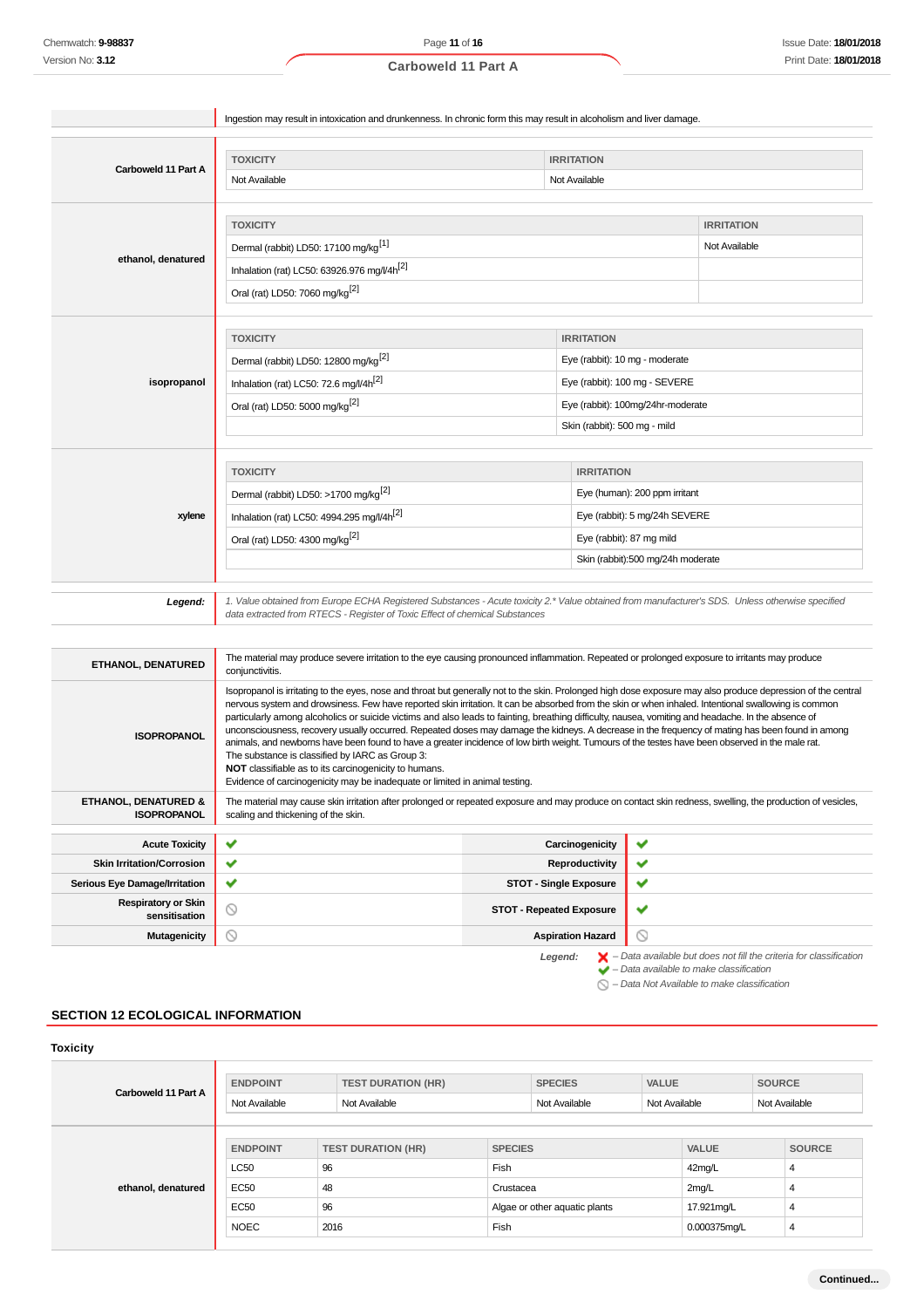| Fish<br>>1400mg/L<br>4<br>5<br>Crustacea<br>12500mg/L<br>Algae or other aquatic plants<br>$>1000$ mg/L<br>$\mathbf{1}$ |
|------------------------------------------------------------------------------------------------------------------------|
|                                                                                                                        |
|                                                                                                                        |
|                                                                                                                        |
| Crustacea<br>$=100$ mg/L<br>1                                                                                          |
| Fish<br>$0.02$ mg/L<br>4                                                                                               |
| <b>SPECIES</b><br><b>VALUE</b><br><b>SOURCE</b>                                                                        |
|                                                                                                                        |
| $\overline{2}$<br>Fish<br>$2.6$ mg/L                                                                                   |
| $>3.4$ mg/L<br>2<br>Crustacea                                                                                          |
| 2<br>Algae or other aquatic plants<br>$4.6$ mg/L                                                                       |
| Algae or other aquatic plants<br>2<br>$0.44$ mg/L                                                                      |
|                                                                                                                        |

(QSAR) - Aquatic Toxicity Data (Estimated) 4. US EPA, Ecotox database - Aquatic Toxicity Data 5. ECETOC Aquatic Hazard Assessment Data 6. NITE (Japan) - Bioconcentration Data 7. METI (Japan) - Bioconcentration Data 8. Vendor Data

#### For Aromatic Substances Series:

Environmental Fate: Large, molecularly complex polycyclic aromatic hydrocarbons, or PAHs, are persistent in the environment longer than smaller PAHs.

Atmospheric Fate: PAHs are 'semi-volatile substances" which can move between the atmosphere and the Earth's surface in repeated, temperature-driven cycles of deposition and volatilization. Terrestrial Fate: BTEX compounds have the potential to move through soil and contaminate ground water, and their vapors are highly flammable and explosive.

Ecotoxicity - Within an aromatic series, acute toxicity increases with increasing alkyl substitution on the aromatic nucleus. The order of most toxic to least in a study using grass shrimp and brown shrimp was dimethylnaphthalenes > methylnaphthalenes >naphthalenes. Anthrcene is a phototoxic PAH. UV light greatly increases the toxicity of anthracene to bluegill sunfish. Biological resources in strong sunlight are at more risk than those that are not. PAHs in general are more frequently associated with chronic risks.

For Ethanol: log Kow: -0.31 to -0.32; Koc 1: Estimated BCF= 3; Half-life (hr) air: 144; Half-life (hr) H2O surface water: 144; Henry's atm m3 /mol: 6.29E-06;

BOD 5 if unstated: 0.93-1.67,63%

COD: 1.99-2.11,97%;

ThOD : 2.1.

 Environmental Fate: Terrestrial - Ethanol quickly biodegrades in soil but may leach into ground water; most is lost by evaporation. Ethanol is expected to have very high mobility in soil. Volatilization of ethanol from moist soil surfaces is expected to be an important fate process. The potential for volatilization of ethanol from dry soil surfaces may exist. Biodegradation is expected to be an important fate process for ethanol based on half-lives on the order of a few days for ethanol in sandy soil/groundwater microcosms.

Atmospheric Fate: Ethanol is expected to exist solely as a vapour in the ambient atmosphere. Vapour-phase ethanol is degraded in the atmosphere by reaction with photochemically-produced hydroxyl radicals; the half-life for this reaction in air is estimated to be 5 days. Ethanol readily degraded by reaction with photochemically produced hydroxy radicals; release into air will result in photodegradation and wet deposition.

Aquatic Fate: When released into water ethanol readily evaporates and is biodegradable. Ethanol is not expected to adsorb to suspended solids and sediment. Volatilization from water surfaces is expected and volatilization half-lives for a model river and model lake are 3 and 39 days, respectively. Bioconcentration in aquatic organisms is considered to be low. Hydrolysis and photolysis in sunlit surface waters is not expected to be an important environmental fate process for ethanol and is unlikely to be persistent in aquatic environments.

For tetraethyl silicate:

**Environmental fate;**

Biodegradability:

98% DOC Die Away test; EC 79/831 Readily biodegradable. **Ecotoxicity:**

Fish LC50 (96 h): Brachydanio rerio >= 245 mg/l (acute toxicity test; EC 92/69) Bacterial EC10 (5 h): Pseudomonas putida > 1878 mg/l (oxygen consumption test; on the lines of: Bringmann und Kuhn, Z. Wasser Abwasser Forsch. 10, 87-98 (1977))

Daphnia magna EC10 (48 h): > 844 mg/l (EC 84/449)

Algae EC50 (72 h): Scenedesmus subspicatus 410.4 mg/l (Cell multiplication inhibition test; EC 88/302)

Bentonite and kaolin have low toxicity to aquatic species, a large number of which have been tested

For Isopropanol (IPA): log Kow: -0.16- 0.28; Half-life (hr) air: 33-84; Half-life (hr) H2O surface water: 130; Henry's atm m3 /mol: 8.07E-06; BOD 5: 1.19,60%; COD: 1.61-2.30, 97%; ThOD: 2.4; BOD 20: >70%.

Environmental Fate: IPA is expected to partition primarily to the aquatic compartment (77.7%) with the remainder to the air (22.3%). Overall, IPA presents a low potential hazard to aquatic or terrestrial biota.

Aquatic Fate: IPA has been shown to biodegrade rapidly in aerobic, aqueous biodegradation tests and therefore, would not be expected to persist in aquatic habitats. IPA is expected to volatilize slowly from water. The calculated half-life for the volatilization from surface water (1 meter depth) is predicted to range from 4 days (from a river) to 31 days (from a lake). Hydrolysis is not considered a significant degradation process for IPA, however; aerobic biodegradation of IPA has been shown to occur rapidly under non-acclimated conditions. IPA is readily biodegradable in both freshwater and saltwater (72 to 78% biodegradation in 20 days).

Terrestrial Fate: Soil - IPA is also not expected to persist in surface soils due to rapid evaporation to the air. IPA will evaporate quickly from soil and is not expected to partition to the soil however; IPA has the potential to leach through the soil due to its low soil adsorption. Plants - Toxicity of IPA to plants is expected to be low.

Atmospheric Fate: IPA is subject to oxidation predominantly by hydroxy radical attack. The atmospheric half-life is expected to be 10 to 25 hours. Direct photolysis is not expected to be an important transformation process for the degradation of IPA.

Ecotoxicity: IPA has been shown to have a low order of acute aquatic toxicity and is not acutely toxic to fish and invertebrates. Chronic aquatic toxicity has also been shown to be of low concern and bioconcentration in aquatic organisms is not expected to occur.

For Xylenes:

log Koc : 2.05-3.08; Koc : 25.4-204; Half-life (hr) air : 0.24-42; Half-life (hr) H2O surface water : 24-672; Half-life (hr) H2O ground : 336-8640; Half-life (hr) soil : 52-672; Henry's Pa m3 /mol : 637-879; Henry's atm m3 /mol - 7.68E-03; BOD 5 if unstated - 1.4,1%; COD - 2.56,13% ThOD - 3.125 : BCF : 23; log BCF : 1.17-2.41.

Environmental Fate: Most xylenes released to the environment will occur in the atmosphere and volatilisation is the dominant environmental fate process. Soil - Xylenes are expected to have moderate mobility in soil evaporating rapidly from soil surfaces. The extent of the degradation is expected to depend on its concentration, residence time in the soil, the nature of the soil, and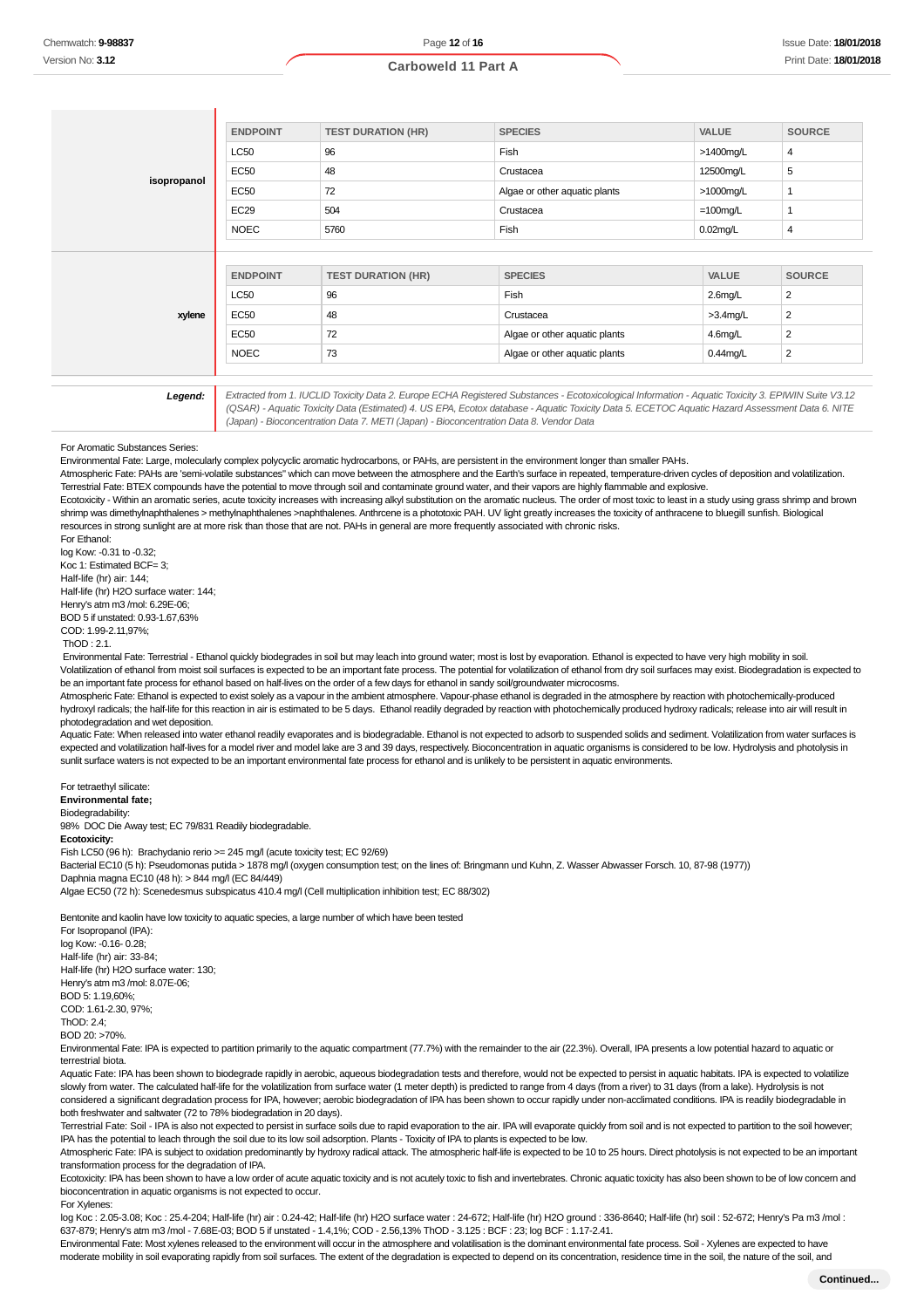whether resident microbial populations have been acclimated. Xylene can remain below the soil surface for several days and may travel through the soil profile and enter groundwater. Soil and water microbes may transform it into other, less harmful compounds, although this happens slowly. It is not clear how long xylene remains trapped deep underground in soil or groundwater, but it may be months or years.

Atmospheric Fate: Xylene evaporates quickly into the air from surface soil and water and can remain in the air for several days until it is broken down by sunlight into other less harmful chemicals. In the ambient atmosphere, xylenes are expected to exist solely in the vapour phase. Xylenes are degraded in the atmosphere with an estimated atmospheric lifetime of about 0.5 to 2 days. Xylene may contribute to photochemical smog formation. p-Xylene has a moderately high photochemical reactivity under smog conditions, higher than the other xylene isomers. The photooxidation of p-xylene results in the production of carbon monoxide, formaldehyde, glyoxal, methylglyoxal, 3-methylbenzylnitrate, m-tolualdehyde, 4-nitro-3-xylene, 5-nitro-3-xylene, 2,6-dimethyl-p-benzoquinone, 2,4-dimethylphenol, 6-nitro-2,4-dimethylphenol, 2,6-dimethylphenol, and 4-nitro-2,6-dimethylphenol.

Aquatic Fate: p-xylene may adsorb to suspended solids and sediment in water and is expected to volatilise from water surfaces. Estimated volatilisation half-lives for a model river and model lake are 3 hours and 4 days, respectively. Measurements taken from goldfish, eels and clams indicate that bioconcentration in aquatic organisms is low. Photo-oxidation in the presence of humic acids may play an important role in the abiotic degradation of p-xylene. p-Xylene is biodegradable and has been observed to degrade in pond water however; it is unclear if it degrades in surface waters. p-Xylene has been observed to degrade in anaerobic and aerobic groundwater; however, it is known to persist for many years in groundwater, at least at sites where the concentration might have been quite high. Ecotoxicity: Xylenes are slightly toxic to fathead minnow, rainbow trout and bluegill and not acutely toxic to water fleas. For Photobacterium phosphoreum EC50 (24 h): 0.0084 mg/L. and Gammarus lacustris LC50 (48 h): 0.6 mg/L.

Cellulosic products, including cellulose ethers, generally have a low biodegradation rate and are generally of low toxicity to fish.

For Amorphous Silica: Amorphous silica is chemically and biologically inert. It is not biodegradable.

Aquatic Fate: Due to its insolubility in water there is a separation at every filtration and sedimentation process. On a global scale, the level of man-made synthetic amorphous silicas (SAS) represents up to 2.4% of the dissolved silica naturally present in the aquatic environment and untreated SAS have a relatively low water solubility and an extremely low vapour pressure. Biodegradability in sewage treatment plants or in surface water is not applicable to inorganic substances like SAS.

Terrestrial Fate: Crystalline and/or amorphous silicas are common on the earth in soils and sediments, and in living organisms (e.g. diatoms), but only the dissolved form is bioavailable. On the basis of these properties it is expected that SAS released into the environment will be distributed mainly into soil/sediment. Surface treated silica will be wetted then adsorbed onto soils and sediments.

Atmospheric Fate: SAS is not expected to be distributed into the air if released.

Ecotoxicity: SAS is not toxic to environmental organisms (apart from physical desiccation in insects). SAS presents a low risk for adverse effects to the environment. For Silica:

Environmental Fate: Most documentation on the fate of silica in the environment concerns dissolved silica, in the aquatic environment, regardless of origin, (man-made or natural), or structure, (crystalline or amorphous).

Terrestrial Fate: Silicon makes up 25.7% of the Earth Os crust, by weight, and is the second most abundant element, being exceeded only by oxygen. Silicon is not found free in nature, but occurs chiefly as the oxide and as silicates. Once released into the environment, no distinction can be made between the initial forms of silica.

Aquatic Fate: At normal environmental pH, dissolved silica exists exclusively as monosilicic acid. At pH 9.4, amorphous silica is highly soluble in water. Crystalline silica, in the form of quartz, has low solubility in water. Silicic acid plays an important role in the biological/geological/chemical cycle of silicon, especially in the ocean. Marine organisms such as diatoms, silicoflagellates and radiolarians use silicic acid in their skeletal structures and their skeletal remains leave silica in sea sediment

Ecotoxicity: Silicon is important to plant and animal life and is practically non-toxic to fish including zebrafish, and Daphnia magna water fleas.

#### **DO NOT** discharge into sewer or waterways.

#### **Persistence and degradability**

| Ingredient         | Persistence: Water/Soil       | Persistence: Air              |
|--------------------|-------------------------------|-------------------------------|
| ethanol, denatured | LOW (Half-life $= 2.17$ days) | LOW (Half-life = $5.08$ days) |
| isopropanol        | LOW (Half-life $= 14$ days)   | LOW (Half-life $=$ 3 days)    |
| xylene             | $HIGH$ (Half-life = 360 days) | LOW (Half-life $= 1.83$ days) |

#### **Bioaccumulative potential**

| Ingredient         | <b>Bioaccumulation</b>  |
|--------------------|-------------------------|
| ethanol, denatured | LOW (LogKOW = $-0.31$ ) |
| isopropanol        | LOW (LogKOW = $0.05$ )  |
| xylene             | $MEDIUM (BCF = 740)$    |

#### **Mobility in soil**

| Ingredient         | <b>Mobility</b>     |
|--------------------|---------------------|
| ethanol, denatured | $HIGH (KOC = 1)$    |
| isopropanol        | $HIGH (KOC = 1.06)$ |

# **SECTION 13 DISPOSAL CONSIDERATIONS**

| Waste treatment methods      |                                                                                                                                                                                                                                                                                                                                                                                                                                                                                                                                                                                                                                                                                                                                                                                                                                                                                                                                                                                                                                                                                                                                                                                                                                                                                                                                                                                                                                                                                                                                                                                                                                                                                                                                |
|------------------------------|--------------------------------------------------------------------------------------------------------------------------------------------------------------------------------------------------------------------------------------------------------------------------------------------------------------------------------------------------------------------------------------------------------------------------------------------------------------------------------------------------------------------------------------------------------------------------------------------------------------------------------------------------------------------------------------------------------------------------------------------------------------------------------------------------------------------------------------------------------------------------------------------------------------------------------------------------------------------------------------------------------------------------------------------------------------------------------------------------------------------------------------------------------------------------------------------------------------------------------------------------------------------------------------------------------------------------------------------------------------------------------------------------------------------------------------------------------------------------------------------------------------------------------------------------------------------------------------------------------------------------------------------------------------------------------------------------------------------------------|
| Product / Packaging disposal | • Containers may still present a chemical hazard/ danger when empty.<br>Return to supplier for reuse/ recycling if possible.<br>Otherwise:<br>If container can not be cleaned sufficiently well to ensure that residuals do not remain or if the container cannot be used to store the same product, then<br>puncture containers, to prevent re-use, and bury at an authorised landfill.<br>• Where possible retain label warnings and SDS and observe all notices pertaining to the product.<br>Legislation addressing waste disposal requirements may differ by country, state and/ or territory. Each user must refer to laws operating in their area. In<br>some areas, certain wastes must be tracked.<br>A Hierarchy of Controls seems to be common - the user should investigate:<br>$\triangleright$ Reduction<br>$\blacktriangleright$ Reuse<br>$\triangleright$ Recycling<br>• Disposal (if all else fails)<br>This material may be recycled if unused, or if it has not been contaminated so as to make it unsuitable for its intended use. If it has been contaminated, it may<br>be possible to reclaim the product by filtration, distillation or some other means. Shelf life considerations should also be applied in making decisions of this<br>type. Note that properties of a material may change in use, and recycling or reuse may not always be appropriate.<br>DO NOT allow wash water from cleaning or process equipment to enter drains.<br>It may be necessary to collect all wash water for treatment before disposal.<br>In all cases disposal to sewer may be subject to local laws and regulations and these should be considered first.<br>• Where in doubt contact the responsible authority. |
|                              |                                                                                                                                                                                                                                                                                                                                                                                                                                                                                                                                                                                                                                                                                                                                                                                                                                                                                                                                                                                                                                                                                                                                                                                                                                                                                                                                                                                                                                                                                                                                                                                                                                                                                                                                |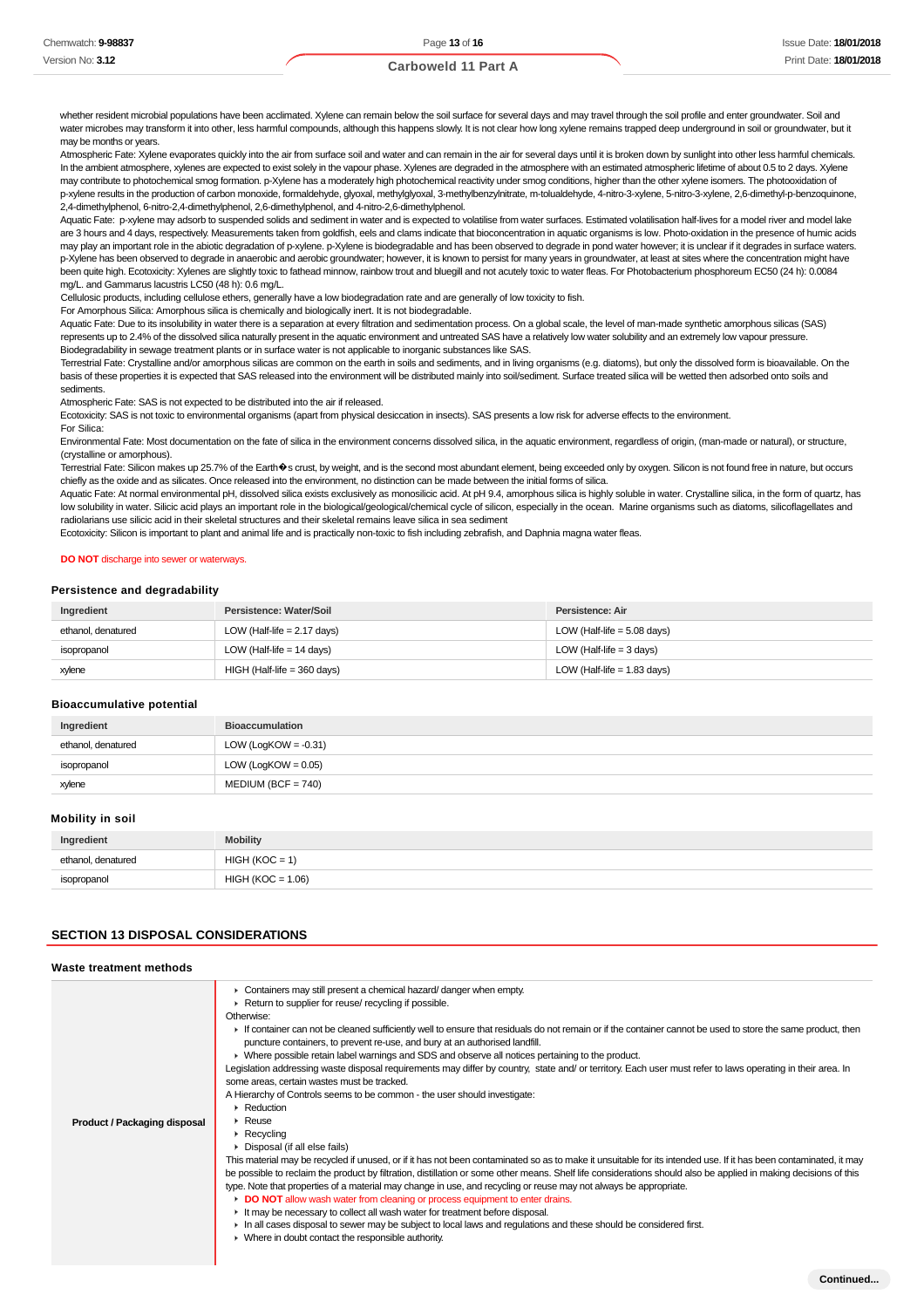**Recycle wherever possible.** 

- Consult manufacturer for recycling options or consult local or regional waste management authority for disposal if no suitable treatment or disposal facility can be identified.
- ▶ Dispose of by: burial in a land-fill specifically licensed to accept chemical and / or pharmaceutical wastes or Incineration in a licensed apparatus (after admixture with suitable combustible material).
	- Decontaminate empty containers. Observe all label safeguards until containers are cleaned and destroyed.

Ensure that the disposal of material is carried out in accordance with Hazardous Substances (Disposal) Regulations 2001.

# **SECTION 14 TRANSPORT INFORMATION**

# **Labels Required**

| Marine Pollutant NO |  |
|---------------------|--|
| HAZCHEM 3YE         |  |

## **Land transport (UN)**

| <b>UN number</b>             | 1263                                                                                                                                                                                          |  |  |
|------------------------------|-----------------------------------------------------------------------------------------------------------------------------------------------------------------------------------------------|--|--|
| UN proper shipping name      | PAINT (including paint, lacquer, enamel, stain, shellac, varnish, polish, liquid filler and liquid lacquer base) or PAINT RELATED MATERIAL (including<br>paint thinning or reducing compound) |  |  |
| Transport hazard class(es)   | 3<br>Class<br>Subrisk<br>Not Applicable                                                                                                                                                       |  |  |
| Packing group                | ш                                                                                                                                                                                             |  |  |
| <b>Environmental hazard</b>  | Not Applicable                                                                                                                                                                                |  |  |
| Special precautions for user | Special provisions<br>163; 367<br>5 L<br>Limited quantity                                                                                                                                     |  |  |

# **Air transport (ICAO-IATA / DGR)**

| <b>UN number</b>             | 1263                                                                                                                                                                                                                                                                                        |                           |                                                                  |  |
|------------------------------|---------------------------------------------------------------------------------------------------------------------------------------------------------------------------------------------------------------------------------------------------------------------------------------------|---------------------------|------------------------------------------------------------------|--|
| UN proper shipping name      | Paint (including paint, lacquer, enamel, stain, shellac, varnish, polish, liquid filler and liquid lacquer base); Paint related material (including paint thinning<br>or reducing compounds)                                                                                                |                           |                                                                  |  |
| Transport hazard class(es)   | <b>ICAO/IATA Class</b><br>ICAO / IATA Subrisk<br><b>ERG Code</b>                                                                                                                                                                                                                            | 3<br>Not Applicable<br>3L |                                                                  |  |
| Packing group                | $\mathsf{I}\mathsf{I}$                                                                                                                                                                                                                                                                      |                           |                                                                  |  |
| <b>Environmental hazard</b>  | Not Applicable                                                                                                                                                                                                                                                                              |                           |                                                                  |  |
| Special precautions for user | Special provisions<br>Cargo Only Packing Instructions<br>Cargo Only Maximum Qty / Pack<br>Passenger and Cargo Packing Instructions<br>Passenger and Cargo Maximum Qty / Pack<br>Passenger and Cargo Limited Quantity Packing Instructions<br>Passenger and Cargo Limited Maximum Qty / Pack |                           | A3 A72 A192<br>364<br>60L<br>353<br>5L<br>Y341<br>1 <sub>L</sub> |  |

# **Sea transport (IMDG-Code / GGVSee)**

| UN number                   | 1263                                                                                                                                                                                          |  |
|-----------------------------|-----------------------------------------------------------------------------------------------------------------------------------------------------------------------------------------------|--|
| UN proper shipping name     | PAINT (including paint, lacquer, enamel, stain, shellac, varnish, polish, liquid filler and liquid lacquer base) or PAINT RELATED MATERIAL (including<br>paint thinning or reducing compound) |  |
| Transport hazard class(es)  | <b>IMDG Class</b><br>3<br><b>IMDG Subrisk</b><br>Not Applicable                                                                                                                               |  |
| Packing group               | $\mathbf{I}$                                                                                                                                                                                  |  |
| <b>Environmental hazard</b> | Not Applicable                                                                                                                                                                                |  |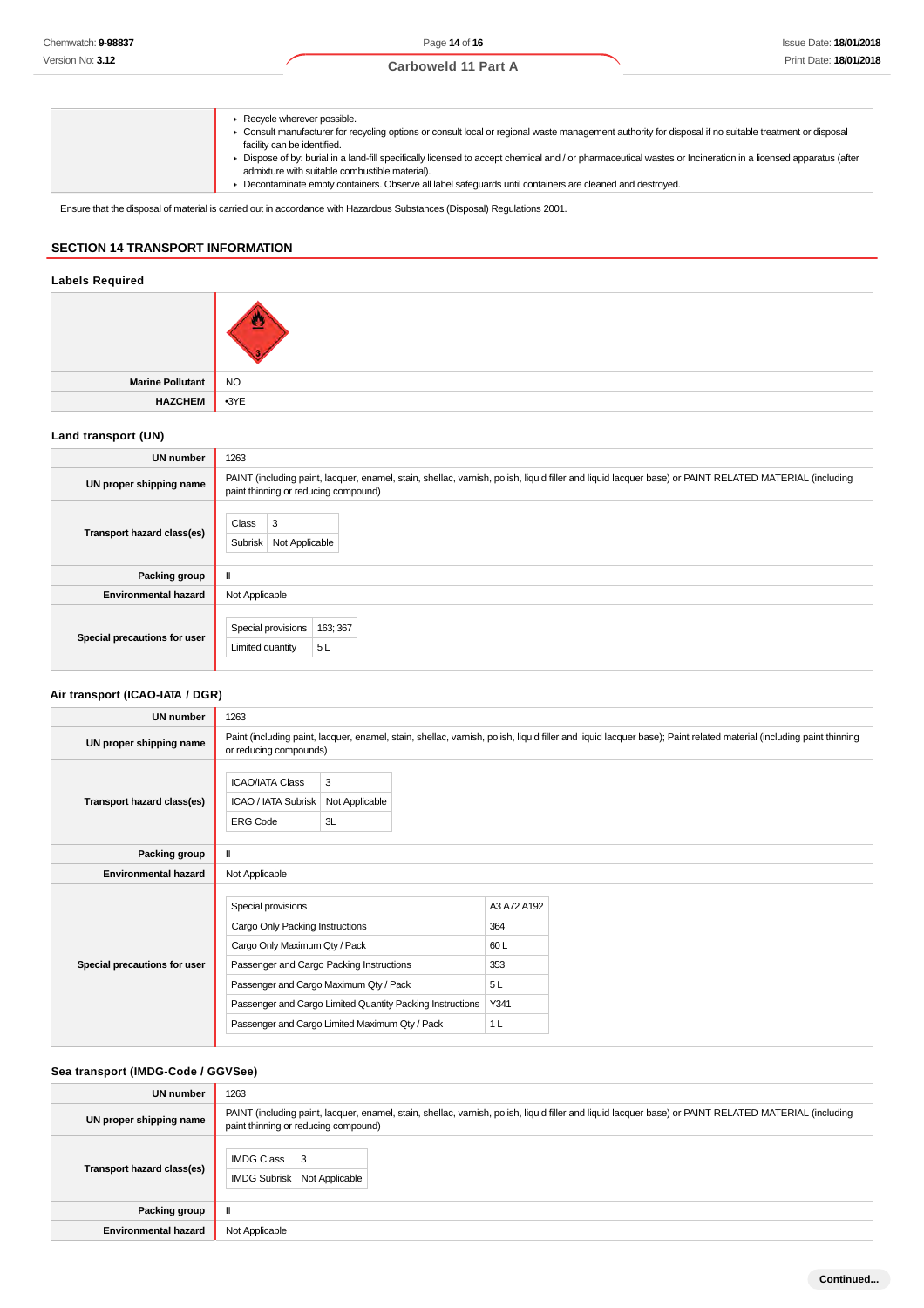|                              | <b>EMS Number</b>            | $F-E$ . S-E |
|------------------------------|------------------------------|-------------|
| Special precautions for user | Special provisions   163 367 |             |
|                              | Limited Quantities   5 L     |             |
|                              |                              |             |

## **Transport in bulk according to Annex II of MARPOL and the IBC code**

Not Applicable

#### **SECTION 15 REGULATORY INFORMATION**

#### **Safety, health and environmental regulations / legislation specific for the substance or mixture**

This substance is to be managed using the conditions specified in an applicable Group Standard

| <b>HSR Number</b>                                                                              | <b>Group Standard</b>                                                              |                                                |  |  |
|------------------------------------------------------------------------------------------------|------------------------------------------------------------------------------------|------------------------------------------------|--|--|
| HSR002669                                                                                      | Surface Coatings and Colourants (Flammable, Toxic [6.7]) Group Standard 2006       |                                                |  |  |
|                                                                                                | ETHANOL, DENATURED(64-17-5.) IS FOUND ON THE FOLLOWING REGULATORY LISTS            |                                                |  |  |
| New Zealand Hazardous Substances and New Organisms (HSNO) Act - Classification of<br>Chemicals |                                                                                    | New Zealand Workplace Exposure Standards (WES) |  |  |
| New Zealand Inventory of Chemicals (NZIoC)                                                     |                                                                                    |                                                |  |  |
|                                                                                                | ISOPROPANOL (67-63-0) IS FOUND ON THE FOLLOWING REGULATORY LISTS                   |                                                |  |  |
| International Agency for Research on Cancer (IARC) - Agents Classified by the IARC             |                                                                                    | New Zealand Inventory of Chemicals (NZIoC)     |  |  |
| Monographs                                                                                     |                                                                                    | New Zealand Workplace Exposure Standards (WES) |  |  |
| New Zealand Hazardous Substances and New Organisms (HSNO) Act - Classification of<br>Chemicals |                                                                                    |                                                |  |  |
|                                                                                                | XYLENE(1330-20-7) IS FOUND ON THE FOLLOWING REGULATORY LISTS                       |                                                |  |  |
|                                                                                                | International Agency for Research on Cancer (IARC) - Agents Classified by the IARC | New Zealand Inventory of Chemicals (NZIoC)     |  |  |
| Monographs                                                                                     |                                                                                    | New Zealand Workplace Exposure Standards (WES) |  |  |
| New Zealand Hazardous Substances and New Organisms (HSNO) Act - Classification of              |                                                                                    |                                                |  |  |

#### **Location Test Certificate**

Chemicals

Subject to Regulation 55 of the Hazardous Substances (Classes 1 to 5 Controls) Regulations, a location test certificate is required when quantity greater than or equal to those indicated below are present.

| <b>Hazard Class</b> | Quantity beyond which controls apply for closed<br>containers | Quantity beyond which controls apply when use occurring in open<br>containers |
|---------------------|---------------------------------------------------------------|-------------------------------------------------------------------------------|
| 3.1B                | 100 L in containers greater than 5 L                          | 50 L                                                                          |
|                     | 250 L in containers up to and including 5 L                   | 50 L                                                                          |

# **Approved Handler**

Subject to Regulation 56 of the Hazardous Substances (Classes 1 to 5 Controls) Regulations and Regulation 9 of the Hazardous Substances (Classes 6, 8, and 9 Controls) Regulations, the substance must be under the personal control of an Approved Handler when present in a quantity greater than or equal to those indicated below.

| <b>Class of substance</b> | Quantities                                                                                        |
|---------------------------|---------------------------------------------------------------------------------------------------|
| 3.1B                      | 250 L (when in containers greater than 5 L)<br>500 L (when in containers up to and including 5 L) |

Refer Group Standards for further information

#### **Tracking Requirements**

Not Applicable

| <b>National Inventory</b>     | <b>Status</b>                                                                                                                                                                              |
|-------------------------------|--------------------------------------------------------------------------------------------------------------------------------------------------------------------------------------------|
| Australia - AICS              | Υ                                                                                                                                                                                          |
| Canada - DSL                  | Y                                                                                                                                                                                          |
| Canada - NDSL                 | N (xylene; isopropanol; ethanol, denatured)                                                                                                                                                |
| China - IECSC                 | Y                                                                                                                                                                                          |
| Europe - EINEC / ELINCS / NLP | Y                                                                                                                                                                                          |
| Japan - ENCS                  | Y                                                                                                                                                                                          |
| Korea - KECI                  | Y                                                                                                                                                                                          |
| New Zealand - NZIoC           | Y                                                                                                                                                                                          |
| Philippines - PICCS           | Y                                                                                                                                                                                          |
| USA - TSCA                    | Y                                                                                                                                                                                          |
| Legend:                       | $Y = All$ ingredients are on the inventory<br>N = Not determined or one or more ingredients are not on the inventory and are not exempt from listing(see specific ingredients in brackets) |

## **SECTION 16 OTHER INFORMATION**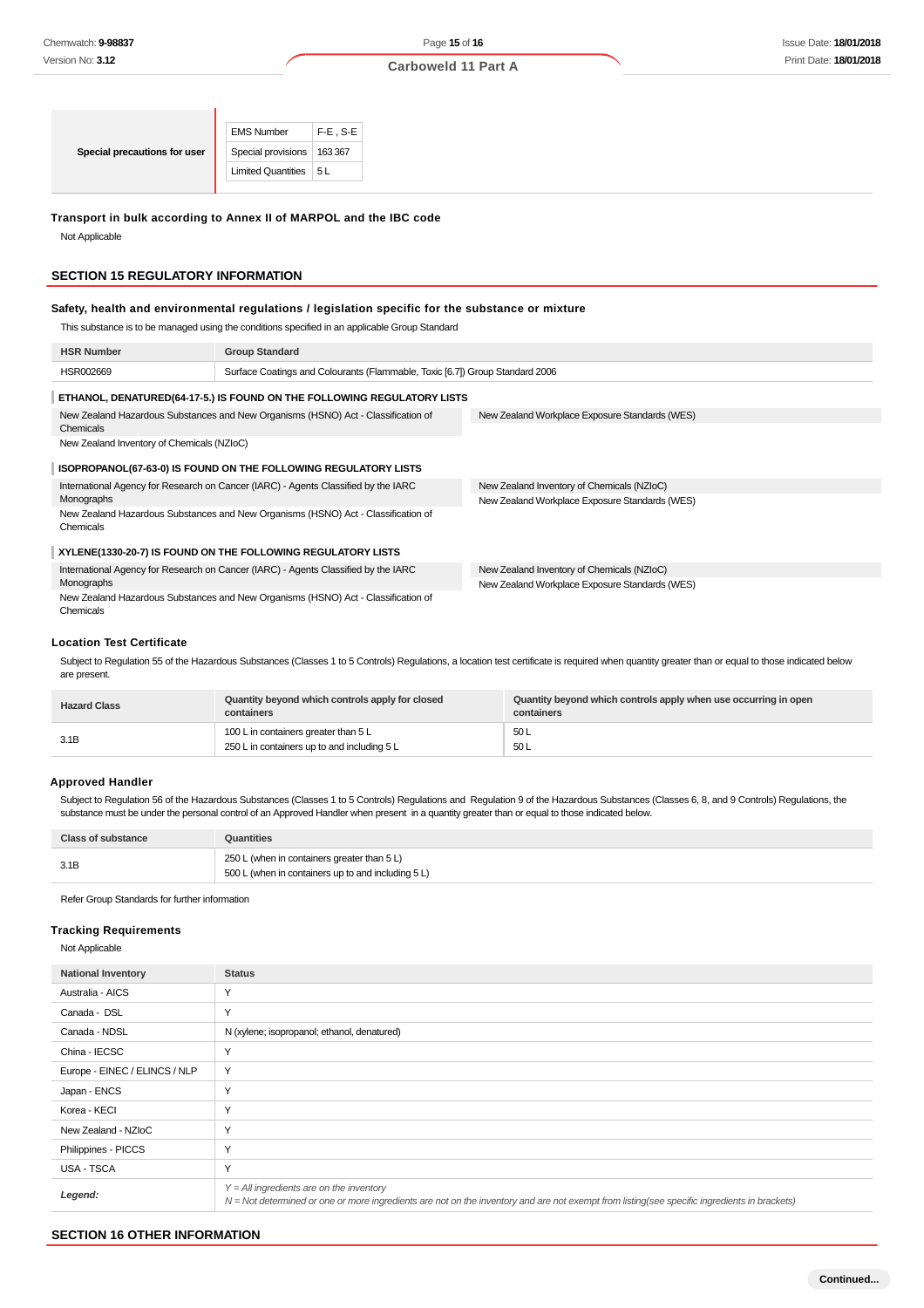#### **Other information**

Classification of the preparation and its individual components has drawn on official and authoritative sources as well as independent review by the Chemwatch Classification committee using available literature references.

The SDS is a Hazard Communication tool and should be used to assist in the Risk Assessment. Many factors determine whether the reported Hazards are Risks in the workplace or other settings. Risks may be determined by reference to Exposures Scenarios. Scale of use, frequency of use and current or available engineering controls must be considered.

## **Definitions and abbreviations**

PC-TWA: Permissible Concentration-Time Weighted Average PC-STEL: Permissible Concentration-Short Term Exposure Limit IARC: International Agency for Research on Cancer ACGIH: American Conference of Governmental Industrial Hygienists STEL: Short Term Exposure Limit TEEL: Temporary Emergency Exposure Limit。 IDLH: Immediately Dangerous to Life or Health Concentrations OSF: Odour Safety Factor NOAEL :No Observed Adverse Effect Level LOAEL: Lowest Observed Adverse Effect Level TLV: Threshold Limit Value LOD: Limit Of Detection OTV: Odour Threshold Value BCF: BioConcentration Factors BEI: Biological Exposure Index Powered by AuthorITe, from Chemwatch.

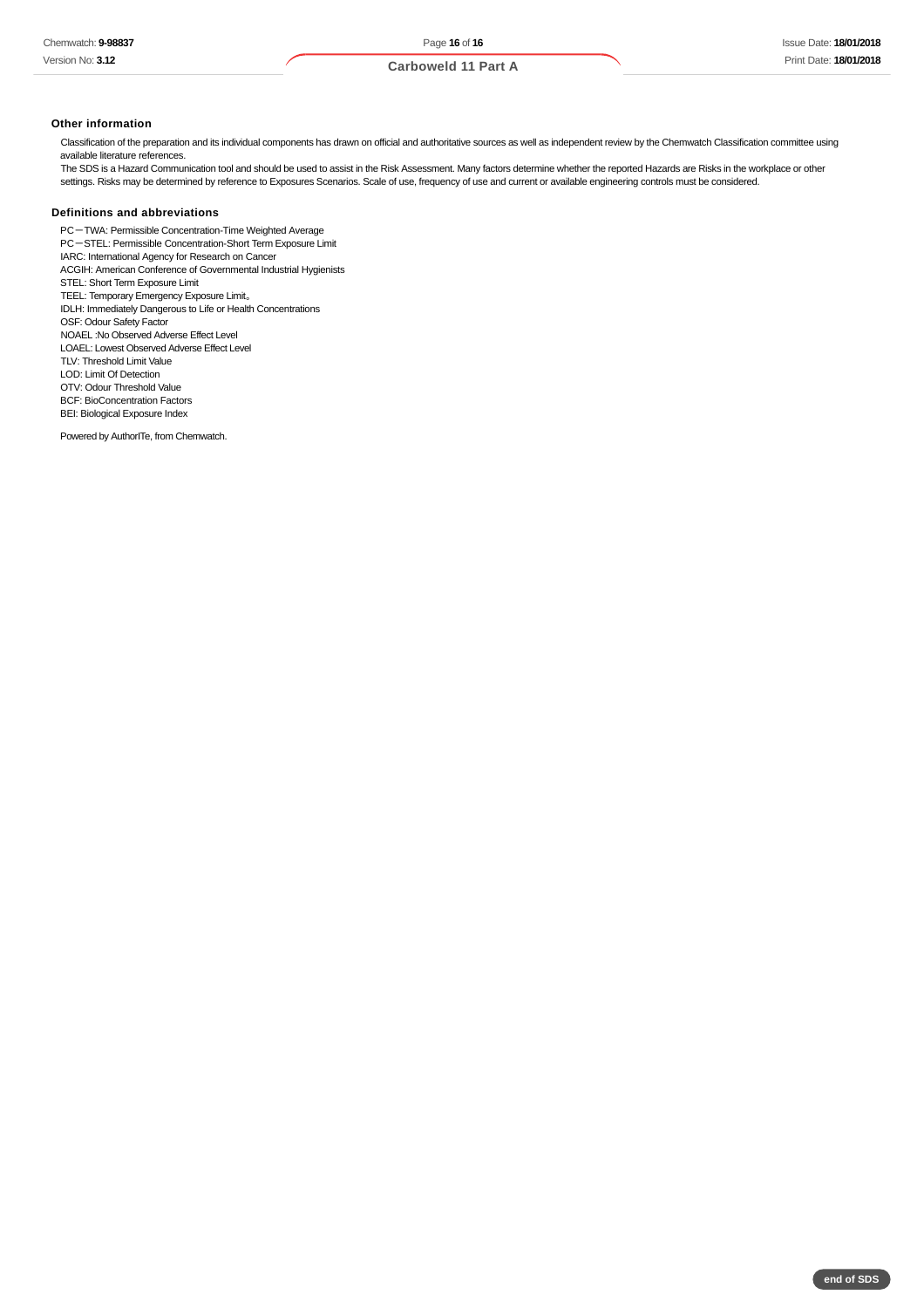# **Zinc Filler**

Version No: **4.7** Safety Data Sheet according to HSNO Regulations

**ALTEX COATINGS LTD COLLEGE 2 COATINGS LTD** 

Issue Date: **29/08/2017** Print Date: **29/08/2017** S.GHS.NZL.EN

# **SECTION 1 IDENTIFICATION OF THE SUBSTANCE / MIXTURE AND OF THE COMPANY / UNDERTAKING**

#### **Product Identifier**

| <b>Product name</b>              | Zinc Filler                                                               |  |
|----------------------------------|---------------------------------------------------------------------------|--|
| Synonyms                         | Not Available                                                             |  |
| Proper shipping name             | ENVIRONMENTALLY HAZARDOUS SUBSTANCE, SOLID, N.O.S. (contains zinc powder) |  |
| Other means of<br>identification | Not Available                                                             |  |

# **Relevant identified uses of the substance or mixture and uses advised against**

| ---<br>. | ı to manufacturer<br>s directions.<br>$\mathsf{I} \circ \mathsf{A}$<br>:orair |
|----------|-------------------------------------------------------------------------------|
|          |                                                                               |

# **Details of the supplier of the safety data sheet**

| Registered company name | ALTEX COATINGS LTD                                        |
|-------------------------|-----------------------------------------------------------|
| <b>Address</b>          | 91-111 Oropi Road Tauranga Bay of Plenty 3112 New Zealand |
| <b>Telephone</b>        | +64 7 5411221                                             |
| Fax                     | +64 7 5411310                                             |
| Website                 | www.altexcoatings.com                                     |
| Email                   | neil.debenham@carboline.co.nz                             |

## **Emergency telephone number**

| <b>Association / Organisation</b>    | NZ POISONS (24hr 7 days) |
|--------------------------------------|--------------------------|
| Emergency telephone<br>numbers       | 0800 764766              |
| Other emergency telephone<br>numbers | Not Available            |

# **CHEMWATCH EMERGENCY RESPONSE**

| <b>Primary Number</b> | <b>Alternative Number 1</b>                    | <b>Alternative Number 2</b> |  |  |
|-----------------------|------------------------------------------------|-----------------------------|--|--|
| +800 2436 2255        | 2436 2255<br>റററ<br>7. JL JL<br>$\overline{2}$ | +612 9186 1132<br>$+617$    |  |  |

**Once connected and if the message is not in your prefered language then please dial 01**

# **SECTION 2 HAZARDS IDENTIFICATION**

#### **Classification of the substance or mixture**

**Considered a Hazardous Substance according to the criteria of the New Zealand Hazardous Substances New Organisms legislation. Classified as Dangerous Goods for transport purposes.**

| Acute Aquatic Hazard Category 1, Chronic Aquatic Hazard Category 1                                                                   |  |  |  |
|--------------------------------------------------------------------------------------------------------------------------------------|--|--|--|
| 1. Classified by Chemwatch; 2. Classification drawn from CCID EPA NZ; 3. Classification drawn from EC Directive 1272/2008 - Annex VI |  |  |  |
| 9.1A                                                                                                                                 |  |  |  |
|                                                                                                                                      |  |  |  |
|                                                                                                                                      |  |  |  |
| <b>WARNING</b>                                                                                                                       |  |  |  |
|                                                                                                                                      |  |  |  |
| Very toxic to aquatic life with long lasting effects.                                                                                |  |  |  |
|                                                                                                                                      |  |  |  |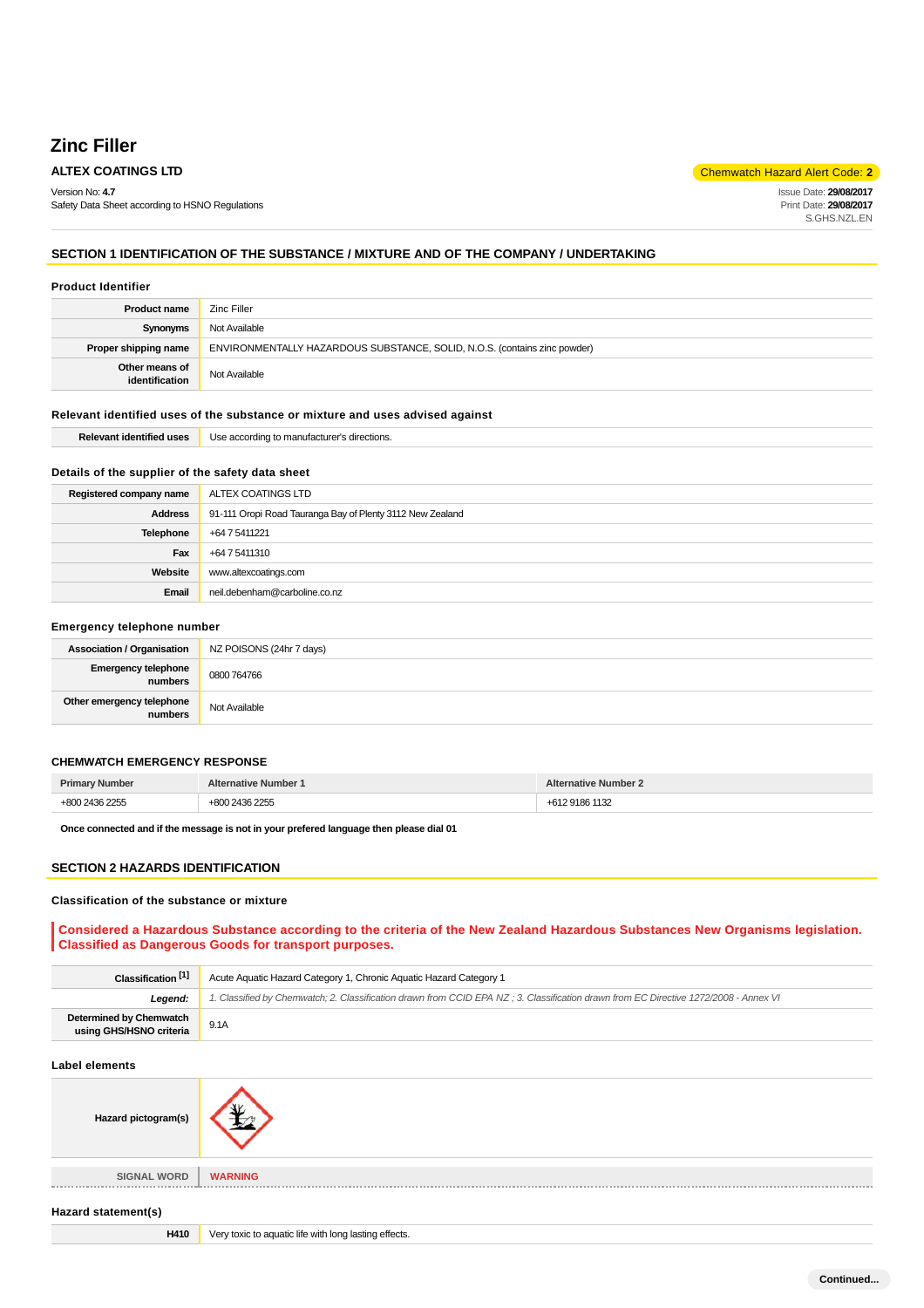#### **Precautionary statement(s) Prevention**

**P273** Avoid release to the environment.

#### **Precautionary statement(s) Response**

**P391** Collect spillage

#### **Precautionary statement(s) Storage**

Not Applicable

#### **Precautionary statement(s) Disposal**

**P501** Dispose of contents/container in accordance with local regulations.

# **SECTION 3 COMPOSITION / INFORMATION ON INGREDIENTS**

## **Substances**

See section below for composition of Mixtures

# **Mixtures**

| <b>CAS No</b> | %[weight] | Name                |  |
|---------------|-----------|---------------------|--|
| 7440-66-6     | $>= 90$   | zinc powder         |  |
| 1314-13-2     | $1 - 10$  | zinc oxide<br>_____ |  |

## **SECTION 4 FIRST AID MEASURES**

NZ Poisons Centre 0800 POISON (0800 764 766) | NZ Emergency Services: 111

#### **Description of first aid measures**

| <b>Eye Contact</b>  | If this product comes in contact with eyes:<br>$\blacktriangleright$ Wash out immediately with water.<br>If irritation continues, seek medical attention.<br>► Removal of contact lenses after an eye injury should only be undertaken by skilled personnel.<br>DO NOT attempt to remove particles attached to or embedded in eye.<br>► Lay victim down, on stretcher if available and pad BOTH eyes, make sure dressing does not press on the injured eye by placing thick pads under dressing,<br>above and below the eye.<br>▶ Seek urgent medical assistance, or transport to hospital. |
|---------------------|---------------------------------------------------------------------------------------------------------------------------------------------------------------------------------------------------------------------------------------------------------------------------------------------------------------------------------------------------------------------------------------------------------------------------------------------------------------------------------------------------------------------------------------------------------------------------------------------|
| <b>Skin Contact</b> | If skin or hair contact occurs:<br>Flush skin and hair with running water (and soap if available).<br>▶ Seek medical attention in event of irritation.                                                                                                                                                                                                                                                                                                                                                                                                                                      |
| <b>Inhalation</b>   | If fumes, aerosols or combustion products are inhaled remove from contaminated area.<br>• Other measures are usually unnecessary.                                                                                                                                                                                                                                                                                                                                                                                                                                                           |
| Ingestion           | Immediately give a glass of water.<br>First aid is not generally required. If in doubt, contact a Poisons Information Centre or a doctor.                                                                                                                                                                                                                                                                                                                                                                                                                                                   |

#### **Indication of any immediate medical attention and special treatment needed**

Treat symptomatically.

Copper, magnesium, aluminium, antimony, iron, manganese, nickel, zinc (and their compounds) in welding, brazing, galvanising or smelting operations all give rise to thermally produced particulates of smaller dimension than may be produced if the metals are divided mechanically. Where insufficient ventilation or respiratory protection is available these particulates may produce "metal fume fever" in workers from an acute or long term exposure.

- Onset occurs in 4-6 hours generally on the evening following exposure. Tolerance develops in workers but may be lost over the weekend. (Monday Morning Fever)
- Pulmonary function tests may indicate reduced lung volumes, small airway obstruction and decreased carbon monoxide diffusing capacity but these abnormalities resolve after several months.
- Although mildly elevated urinary levels of heavy metal may occur they do not correlate with clinical effects.
- The general approach to treatment is recognition of the disease, supportive care and prevention of exposure.
- Seriously symptomatic patients should receive chest x-rays, have arterial blood gases determined and be observed for the development of tracheobronchitis and pulmonary edema.

[Ellenhorn and Barceloux: Medical Toxicology]

Absorption of zinc compounds occurs in the small intestine.

- $\triangleright$  The metal is heavily protein bound.
- Elimination results primarily from faecal excretion.
- F The usual measures for decontamination (Ipecac Syrup, lavage, charcoal or cathartics) may be administered, although patients usually have sufficient vomiting not to require them.
- CaNa2EDTA has been used successfully to normalise zinc levels and is the agent of choice.

[Ellenhorn and Barceloux: Medical Toxicology]

#### **SECTION 5 FIREFIGHTING MEASURES**

#### **Extinguishing media**

Metal dust fires need to be smothered with sand, inert dry powders.

**DO NOT** USE WATER, CO2 or FOAM.

- Use DRY sand, graphite powder, dry sodium chloride based extinguishers, G-1 or Met L-X to smother fire.
- Confining or smothering material is preferable to applying water as chemical reaction may produce flammable and explosive hydrogen gas.
- Chemical reaction with CO2 may produce flammable and explosive methane.
- If impossible to extinguish, withdraw, protect surroundings and allow fire to burn itself out.
- **DO NOT** use halogenated fire extinguishing agents.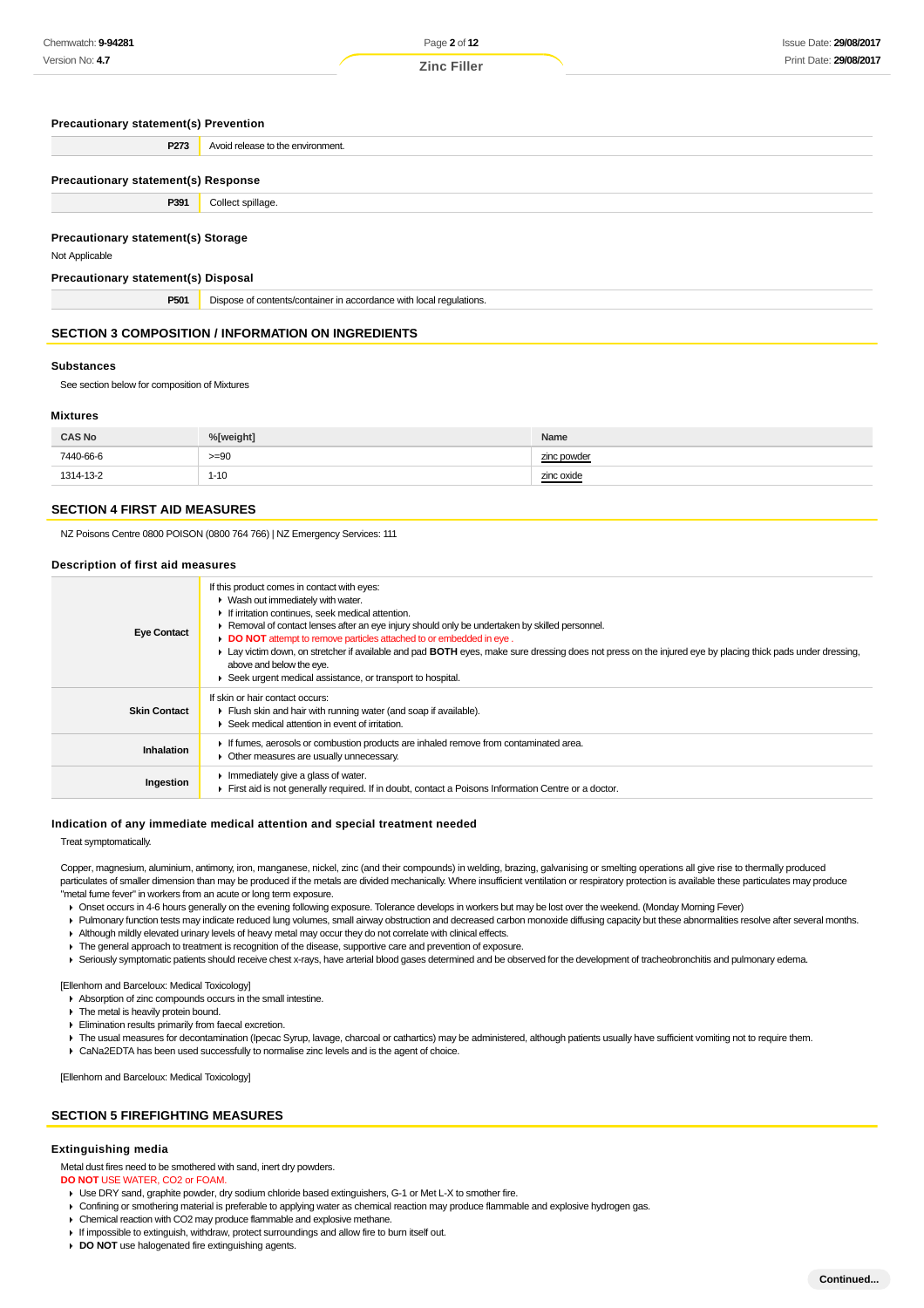# **Special hazards arising from the substrate or mixture**

| <b>Fire Incompatibility</b>    | Reacts with acids producing flammable / explosive hydrogen (H2) gas                                                                                                                                                                                                                                                                                                                                                                                                                                                                                                                                                                                                                                                                                                                                                                                                                                                                                                                                                                                                                                                                                                                                                                                                                                                                                                                                                                                                                                                                                                                                                                                                                                                                                                                                                                                                                                                                                                                                                                                                                                                     |  |  |  |  |  |  |
|--------------------------------|-------------------------------------------------------------------------------------------------------------------------------------------------------------------------------------------------------------------------------------------------------------------------------------------------------------------------------------------------------------------------------------------------------------------------------------------------------------------------------------------------------------------------------------------------------------------------------------------------------------------------------------------------------------------------------------------------------------------------------------------------------------------------------------------------------------------------------------------------------------------------------------------------------------------------------------------------------------------------------------------------------------------------------------------------------------------------------------------------------------------------------------------------------------------------------------------------------------------------------------------------------------------------------------------------------------------------------------------------------------------------------------------------------------------------------------------------------------------------------------------------------------------------------------------------------------------------------------------------------------------------------------------------------------------------------------------------------------------------------------------------------------------------------------------------------------------------------------------------------------------------------------------------------------------------------------------------------------------------------------------------------------------------------------------------------------------------------------------------------------------------|--|--|--|--|--|--|
| <b>Advice for firefighters</b> |                                                                                                                                                                                                                                                                                                                                                                                                                                                                                                                                                                                                                                                                                                                                                                                                                                                                                                                                                                                                                                                                                                                                                                                                                                                                                                                                                                                                                                                                                                                                                                                                                                                                                                                                                                                                                                                                                                                                                                                                                                                                                                                         |  |  |  |  |  |  |
| <b>Fire Fighting</b>           | Alert Fire Brigade and tell them location and nature of hazard.<br>▶ Wear breathing apparatus plus protective gloves in the event of a fire.<br>Prevent, by any means available, spillage from entering drains or water courses.<br>• Use fire fighting procedures suitable for surrounding area.<br>DO NOT approach containers suspected to be hot.<br>• Cool fire exposed containers with water spray from a protected location.<br>If safe to do so, remove containers from path of fire.<br>Equipment should be thoroughly decontaminated after use.                                                                                                                                                                                                                                                                                                                                                                                                                                                                                                                                                                                                                                                                                                                                                                                                                                                                                                                                                                                                                                                                                                                                                                                                                                                                                                                                                                                                                                                                                                                                                                |  |  |  |  |  |  |
| <b>Fire/Explosion Hazard</b>   | > Zinc dust clouds are potentially explosive.<br>Electric sparks may ignite the dust cloud even in atmospheres containing low oxygen (10%).<br>In air the dust may be ignited in contact with hot surfaces or flame where temperatures exceed 600 deg C.<br>DO NOT disturb burning dust. Explosion may result if dust is stirred into a cloud, by providing oxygen to a large surface of hot metal.<br>DO NOT use water or foam as generation of explosive hydrogen may result.<br>With the exception of the metals that burn in contact with air or water (for example, sodium), masses of combustible metals do not represent unusual fire risks<br>because they have the ability to conduct heat away from hot spots so efficiently that the heat of combustion cannot be maintained - this means that it will require a<br>lot of heat to ignite a mass of combustible metal. Generally, metal fire risks exist when sawdust, machine shavings and other metal 'fines' are present.<br>Metal powders, while generally regarded as non-combustible:<br>• May burn when metal is finely divided and energy input is high.<br>$\blacktriangleright$ May react explosively with water.<br>• May be ignited by friction, heat, sparks or flame.<br>May REIGNITE after fire is extinguished.<br>$\triangleright$ Will burn with intense heat.<br>Note:<br>• Metal dust fires are slow moving but intense and difficult to extinguish.<br>Containers may explode on heating.<br>Dusts or fumes may form explosive mixtures with air.<br>Gases generated in fire may be poisonous, corrosive or irritating.<br>Hot or burning metals may react violently upon contact with other materials, such as oxidising agents and extinguishing agents used on fires involving<br>ordinary combustibles or flammable liquids.<br>F Temperatures produced by burning metals can be higher than temperatures generated by burning flammable liquids<br>Some metals can continue to burn in carbon dioxide, nitrogen, water, or steam atmospheres in which ordinary combustibles or flammable liquids would be<br>incapable of burning. |  |  |  |  |  |  |

# **SECTION 6 ACCIDENTAL RELEASE MEASURES**

**Personal precautions, protective equipment and emergency procedures**

See section 8

# **Environmental precautions**

See section 12

# **Methods and material for containment and cleaning up**

| <b>Minor Spills</b> | Environmental hazard - contain spillage.<br>Clean up all spills immediately.<br>Avoid contact with skin and eyes.<br>• Wear impervious gloves and safety glasses.<br>Use dry clean up procedures and avoid generating dust.<br>► Vacuum up (consider explosion-proof machines designed to be grounded during storage and use).<br>Do NOT use air hoses for cleaning<br>Place spilled material in clean, dry, sealable, labelled container.                                                                                                                                                                                                                                                                                                                                                                                                                                                                                                                                                                                                                                                                                                                                                                                                                                                          |
|---------------------|-----------------------------------------------------------------------------------------------------------------------------------------------------------------------------------------------------------------------------------------------------------------------------------------------------------------------------------------------------------------------------------------------------------------------------------------------------------------------------------------------------------------------------------------------------------------------------------------------------------------------------------------------------------------------------------------------------------------------------------------------------------------------------------------------------------------------------------------------------------------------------------------------------------------------------------------------------------------------------------------------------------------------------------------------------------------------------------------------------------------------------------------------------------------------------------------------------------------------------------------------------------------------------------------------------|
| <b>Major Spills</b> | Environmental hazard - contain spillage.<br>Do not use compressed air to remove metal dusts from floors, beams or equipment<br>Vacuum cleaners, of flame-proof design, should be used to minimise dust accumulation.<br>Use non-sparking handling equipment, tools and natural bristle brushes.<br>Provide grounding and bonding where necessary to prevent accumulation of static charges during metal dust handling and transfer<br>operations<br>Cover and reseal partially empty containers<br>Do not allow chips, fines or dusts to contact water, particularly in enclosed areas.<br>If molten:<br>$\triangleright$ Contain the flow using dry sand or salt flux as a dam.<br>All tooling (e.g., shovels or hand tools) and containers which come in contact with molten metal must be preheated or specially coated, rust free and approved<br>for such use.<br>Allow the spill to cool before remelting scrap.<br>• Clear area of personnel and move upwind.<br>Alert Fire Brigade and tell them location and nature of hazard.<br>• Control personal contact with the substance, by using protective equipment and dust respirator.<br>▶ Prevent spillage from entering drains, sewers or water courses.<br>Avoid generating dust.<br>Sweep, shovel up. Recover product wherever possible. |
|                     | Put residues in labelled plastic bags or other containers for disposal.<br>If contamination of drains or waterways occurs, advise emergency services.                                                                                                                                                                                                                                                                                                                                                                                                                                                                                                                                                                                                                                                                                                                                                                                                                                                                                                                                                                                                                                                                                                                                               |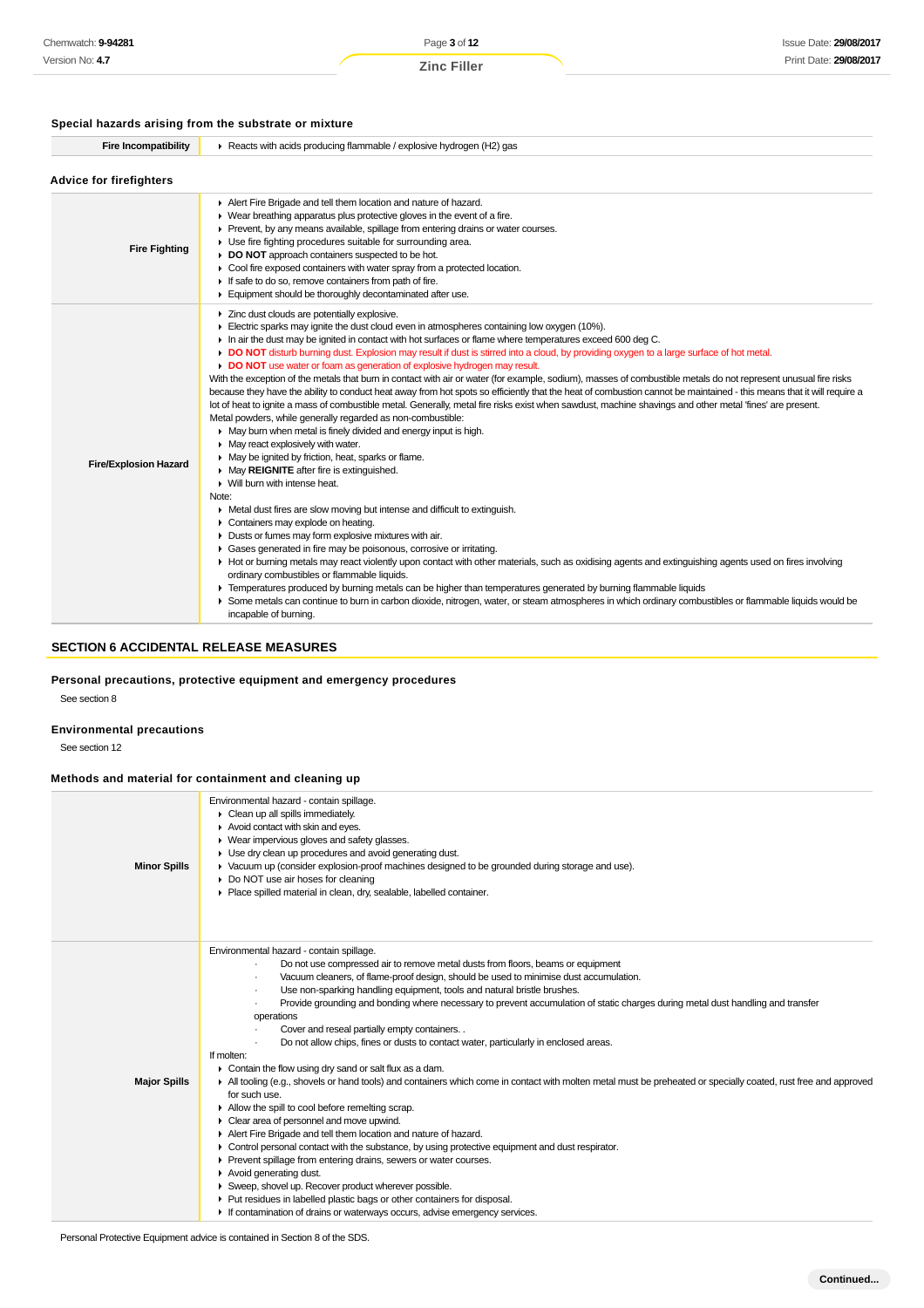# **SECTION 7 HANDLING AND STORAGE**

## **Precautions for safe handling**

| Safe handling            | For molten metals:<br>Molten metal and water can be an explosive combination. The risk is greatest when there is sufficient molten metal to entrap or seal off water.<br>Water and other forms of contamination on or contained in scrap or remelt ingot are known to have caused explosions in melting operations. While<br>the products may have minimal surface roughness and internal voids, there remains the possibility of moisture contamination or entrapment. If<br>confined, even a few drops can lead to violent explosions.<br>All tooling, containers, molds and ladles, which come in contact with molten metal must be preheated or specially coated, rust free and<br>approved for such use.<br>Any surfaces that may contact molten metal (e.g. concrete) should be specially coated<br>Drops of molten metal in water (e.g. from plasma arc cutting), while not normally an explosion hazard, can generate enough flammable<br>hydrogen gas to present an explosion hazard. Vigorous circulation of the water and removal of the particles minimise the hazard.<br>During melting operations, the following minimum guidelines should be observed:<br>Inspect all materials prior to furnace charging and completely remove surface contamination such as water, ice, snow, deposits of grease and<br>oil or other surface contamination resulting from weather exposure, shipment, or storage.<br>Store materials in dry, heated areas with any cracks or cavities pointed downwards.<br>Preheat and dry large objects adequately before charging in to a furnace containing molten metal. This is typically done by the use of a drying<br>oven or homogenising furnace. The dry cycle should bring the metal temperature of the coldest item of the batch to 200 degree C (400 deg F) and<br>then hold at that temperature for 6 hours.<br>Limit all unnecessary personal contact.<br>• Wear protective clothing when risk of exposure occurs.<br>• Use in a well-ventilated area.<br>Avoid contact with incompatible materials.<br>▶ When handling, DO NOT eat, drink or smoke.<br>▶ Keep containers securely sealed when not in use.<br>Avoid physical damage to containers.<br>Always wash hands with soap and water after handling.<br>• Work clothes should be laundered separately.<br>• Use good occupational work practice.<br>• Observe manufacturer's storage and handling recommendations contained within this SDS.<br>Atmosphere should be regularly checked against established exposure standards to ensure safe working conditions are maintained. |
|--------------------------|------------------------------------------------------------------------------------------------------------------------------------------------------------------------------------------------------------------------------------------------------------------------------------------------------------------------------------------------------------------------------------------------------------------------------------------------------------------------------------------------------------------------------------------------------------------------------------------------------------------------------------------------------------------------------------------------------------------------------------------------------------------------------------------------------------------------------------------------------------------------------------------------------------------------------------------------------------------------------------------------------------------------------------------------------------------------------------------------------------------------------------------------------------------------------------------------------------------------------------------------------------------------------------------------------------------------------------------------------------------------------------------------------------------------------------------------------------------------------------------------------------------------------------------------------------------------------------------------------------------------------------------------------------------------------------------------------------------------------------------------------------------------------------------------------------------------------------------------------------------------------------------------------------------------------------------------------------------------------------------------------------------------------------------------------------------------------------------------------------------------------------------------------------------------------------------------------------------------------------------------------------------------------------------------------------------------------------------------------------------------------------------------------------------------------------------------------------------------------------------------------------------------------------------------------------------------------------------|
| <b>Other information</b> | Store in original containers.<br>▶ Keep containers securely sealed.<br>Store in a cool, dry area protected from environmental extremes.<br>Store away from incompatible materials and foodstuff containers.<br>▶ Protect containers against physical damage and check regularly for leaks.<br>• Observe manufacturer's storage and handling recommendations contained within this SDS.<br>For major quantities:<br>► Consider storage in bunded areas - ensure storage areas are isolated from sources of community water (including stormwater, ground water, lakes and<br>streams}.<br>Ensure that accidental discharge to air or water is the subject of a contingency disaster management plan; this may require consultation with local<br>authorities.                                                                                                                                                                                                                                                                                                                                                                                                                                                                                                                                                                                                                                                                                                                                                                                                                                                                                                                                                                                                                                                                                                                                                                                                                                                                                                                                                                                                                                                                                                                                                                                                                                                                                                                                                                                                                             |

# **Conditions for safe storage, including any incompatibilities**

| Suitable container      | Lined metal can, lined metal pail/can.<br>• Plastic pail.<br>Polyliner drum.<br>• Packing as recommended by manufacturer.<br>• Check all containers are clearly labelled and free from leaks.<br>• Bulk bags: Reinforced bags required for dense materials.<br>▶ CARE: Packing of high density product in light weight metal or plastic packages may result in container collapse with product release<br>Heavy gauge metal packages / Heavy gauge metal drums                                                                                                                                                                                                                                                                                                                                                                                                                                                                                                                                                                                                                                                                                                                                                                                                                                                                                                                                                                                                                                                                                                                                                                                                                                                                                                                                                                                                                                                                                                                                                                                                                                                                                                                                                                                                                                                                                                                                                                                                                                                                                                                                                                                      |
|-------------------------|-----------------------------------------------------------------------------------------------------------------------------------------------------------------------------------------------------------------------------------------------------------------------------------------------------------------------------------------------------------------------------------------------------------------------------------------------------------------------------------------------------------------------------------------------------------------------------------------------------------------------------------------------------------------------------------------------------------------------------------------------------------------------------------------------------------------------------------------------------------------------------------------------------------------------------------------------------------------------------------------------------------------------------------------------------------------------------------------------------------------------------------------------------------------------------------------------------------------------------------------------------------------------------------------------------------------------------------------------------------------------------------------------------------------------------------------------------------------------------------------------------------------------------------------------------------------------------------------------------------------------------------------------------------------------------------------------------------------------------------------------------------------------------------------------------------------------------------------------------------------------------------------------------------------------------------------------------------------------------------------------------------------------------------------------------------------------------------------------------------------------------------------------------------------------------------------------------------------------------------------------------------------------------------------------------------------------------------------------------------------------------------------------------------------------------------------------------------------------------------------------------------------------------------------------------------------------------------------------------------------------------------------------------|
| Storage incompatibility | Zinc oxide:<br>Slowly absorbs carbon dioxide from the air.<br>may react, explosively with magnesium and chlorinated rubber when heated<br>is incompatible with linseed oil (may cause ignition)<br>▶ WARNING: Avoid or control reaction with peroxides. All transition metal peroxides should be considered as potentially explosive. For example transition metal<br>complexes of alkyl hydroperoxides may decompose explosively.<br>The pi-complexes formed between chromium(0), vanadium(0) and other transition metals (haloarene-metal complexes) and mono-or poly-fluorobenzene<br>show extreme sensitivity to heat and are explosive.<br>Avoid reaction with borohydrides or cyanoborohydrides<br>• Many metals may incandesce, react violently, ignite or react explosively upon addition of concentrated nitric acid.<br>Reacts slowly with water.<br>E CAUTION contamination with moisture will liberate explosive hydrogen gas, causing pressure build up in sealed containers.<br>▶ Reacts violently with caustic soda, other alkalies - generating heat, highly flammable hydrogen gas.<br>If alkali is dry, heat generated may ignite hydrogen - if alkali is in solution may cause violent foaming<br>Segregate from alcohol, water.<br>Metals exhibit varying degrees of activity. Reaction is reduced in the massive form (sheet, rod, or drop), compared with finely divided forms. The less active<br>metals will not burn in air but:<br>can react exothermically with oxidising acids to form noxious gases.<br>catalyse polymerisation and other reactions, particularly when finely divided<br>F react with halogenated hydrocarbons (for example, copper dissolves when heated in carbon tetrachloride), sometimes forming explosive compounds.<br>Finely divided metal powders develop pyrophoricity when a critical specific surface area is exceeded; this is ascribed to high heat of oxide formation on<br>exposure to air.<br>Safe handling is possible in relatively low concentrations of oxygen in an inert gas.<br>▶ Several pyrophoric metals, stored in glass bottles have ignited when the container is broken on impact. Storage of these materials moist and in metal<br>containers is recommended.<br>The reaction residues from various metal syntheses (involving vacuum evaporation and co-deposition with a ligand) are often pyrophoric.<br>Factors influencing the pyrophoricity of metals are particle size, presence of moisture, nature of the surface of the particle, heat of formation of the oxide, or<br>nitride, mass, hydrogen content, stress, purity and presence of oxide, among others. |

**Continued...**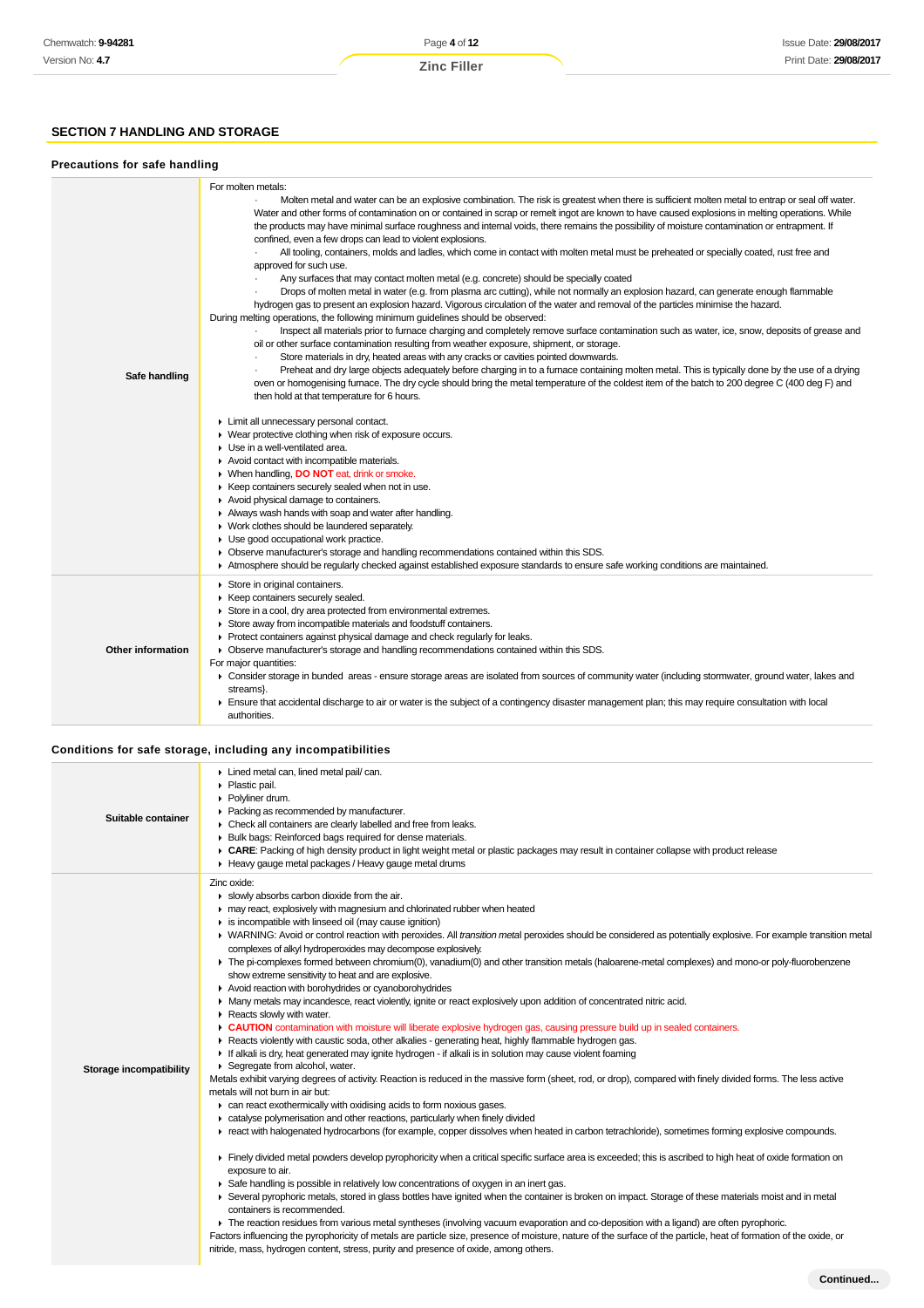Page **5** of **12 Zinc Filler**

Many metals in elemental form react exothermically with compounds having active hydrogen atoms (such as acids and water) to form flammable hydrogen gas and caustic products.

- Elemental metals may react with azo/diazo compounds to form explosive products.
- Some elemental metals form explosive products with halogenated hydrocarbons.



**X** — Must not be stored together<br>**0** — May be stored together with

**0** — May be stored together with specific preventions

**+** — May be stored together

# **SECTION 8 EXPOSURE CONTROLS / PERSONAL PROTECTION**

#### **Control parameters**

# **OCCUPATIONAL EXPOSURE LIMITS (OEL)**

## **INGREDIENT DATA**

| Source                                            | <b>Ingredient</b> | <b>Material name</b> | <b>TWA</b>        | <b>STEL</b>   | Peak          | <b>Notes</b>                         |
|---------------------------------------------------|-------------------|----------------------|-------------------|---------------|---------------|--------------------------------------|
| New Zealand Workplace<br>Exposure Standards (WES) | zinc oxide        | Zinc oxide fume      | $3 \text{ mg/m}$  | Not Available | 10 ppm        | (r) - The value for respirable dust. |
| New Zealand Workplace<br>Exposure Standards (WES) | zinc oxide        | Zinc oxide Dust      | $10 \text{ mg/m}$ | Not Available | Not Available | Not Available                        |

#### **EMERGENCY LIMITS**

| Ingredient  | <b>Material name</b> | TEEL-1            | TEEL-2              | TEEL-3      |
|-------------|----------------------|-------------------|---------------------|-------------|
| zinc powder | Zinc                 | $6$ mg/m $3$      | $21 \text{ mg/m}$   | 120 mg/m3   |
| zinc oxide  | Zinc oxide           | $10 \text{ mg/m}$ | $15 \text{ mg/m}$   | 2,500 mg/m3 |
|             |                      |                   |                     |             |
| Ingredient  | <b>Original IDLH</b> |                   | <b>Revised IDLH</b> |             |
| zinc powder | Not Available        |                   | Not Available       |             |
| zinc oxide  | 2,500 mg/m3          |                   | 500 mg/m3           |             |

#### **Exposure controls**

| Metal dusts must be collected at the source of generation as they are potentially explosive.<br>Avoid ignition sources.<br>Good housekeeping practices must be maintained.<br>Dust accumulation on the floor, ledges and beams can present a risk of ignition, flame propagation and secondary explosions.<br>► Do not use compressed air to remove settled materials from floors, beams or equipment<br>▶ Vacuum cleaners, of flame-proof design, should be used to minimise dust accumulation.<br>▶ Use non-sparking handling equipment, tools and natural bristle brushes. Cover and reseal partially empty containers. Provide grounding and bonding where<br>necessary to prevent accumulation of static charges during metal dust handling and transfer operations.<br>Do not allow chips, fines or dusts to contact water, particularly in enclosed areas.<br>▶ Metal spraying and blasting should, where possible, be conducted in separate rooms. This minimises the risk of supplying oxygen, in the form of metal<br>oxides, to potentially reactive finely divided metals such as aluminium, zinc, magnesium or titanium.<br>▶ Work-shops designed for metal spraying should possess smooth walls and a minimum of obstructions, such as ledges, on which dust accumulation is<br>possible.<br>• Wet scrubbers are preferable to dry dust collectors.<br>► Bag or filter-type collectors should be sited outside the workrooms and be fitted with explosion relief doors.<br>▶ Cyclones should be protected against entry of moisture as reactive metal dusts are capable of spontaneous combustion in humid or partially wetted states.<br>• Local exhaust systems must be designed to provide a minimum capture velocity at the fume source, away from the worker, of 0.5 metre/sec.<br>• Local ventilation and vacuum systems must be designed to handle explosive dusts. Dry vacuum and electrostatic precipitators must not be used, unless<br>specifically approved for use with flammable/ explosive dusts.<br>Appropriate engineering<br>Air contaminants generated in the workplace possess varying "escape" velocities which, in turn, determine the "capture velocities" of fresh circulating air<br>controls<br>required to effectively remove the contaminant. |                                                                                                                                                                                                                                                      |                        |                                 |  |  |  |
|-----------------------------------------------------------------------------------------------------------------------------------------------------------------------------------------------------------------------------------------------------------------------------------------------------------------------------------------------------------------------------------------------------------------------------------------------------------------------------------------------------------------------------------------------------------------------------------------------------------------------------------------------------------------------------------------------------------------------------------------------------------------------------------------------------------------------------------------------------------------------------------------------------------------------------------------------------------------------------------------------------------------------------------------------------------------------------------------------------------------------------------------------------------------------------------------------------------------------------------------------------------------------------------------------------------------------------------------------------------------------------------------------------------------------------------------------------------------------------------------------------------------------------------------------------------------------------------------------------------------------------------------------------------------------------------------------------------------------------------------------------------------------------------------------------------------------------------------------------------------------------------------------------------------------------------------------------------------------------------------------------------------------------------------------------------------------------------------------------------------------------------------------------------------------------------------------------------------------------------------------------------------------------------------|------------------------------------------------------------------------------------------------------------------------------------------------------------------------------------------------------------------------------------------------------|------------------------|---------------------------------|--|--|--|
|                                                                                                                                                                                                                                                                                                                                                                                                                                                                                                                                                                                                                                                                                                                                                                                                                                                                                                                                                                                                                                                                                                                                                                                                                                                                                                                                                                                                                                                                                                                                                                                                                                                                                                                                                                                                                                                                                                                                                                                                                                                                                                                                                                                                                                                                                         | Type of Contaminant:                                                                                                                                                                                                                                 |                        | Air Speed:                      |  |  |  |
|                                                                                                                                                                                                                                                                                                                                                                                                                                                                                                                                                                                                                                                                                                                                                                                                                                                                                                                                                                                                                                                                                                                                                                                                                                                                                                                                                                                                                                                                                                                                                                                                                                                                                                                                                                                                                                                                                                                                                                                                                                                                                                                                                                                                                                                                                         | welding, brazing fumes (released at relatively low velocity into moderately still air)                                                                                                                                                               |                        | 0.5-1.0 m/s (100-200 f/min.)    |  |  |  |
|                                                                                                                                                                                                                                                                                                                                                                                                                                                                                                                                                                                                                                                                                                                                                                                                                                                                                                                                                                                                                                                                                                                                                                                                                                                                                                                                                                                                                                                                                                                                                                                                                                                                                                                                                                                                                                                                                                                                                                                                                                                                                                                                                                                                                                                                                         | Within each range the appropriate value depends on:<br>Lower end of the range                                                                                                                                                                        | Upper end of the range |                                 |  |  |  |
|                                                                                                                                                                                                                                                                                                                                                                                                                                                                                                                                                                                                                                                                                                                                                                                                                                                                                                                                                                                                                                                                                                                                                                                                                                                                                                                                                                                                                                                                                                                                                                                                                                                                                                                                                                                                                                                                                                                                                                                                                                                                                                                                                                                                                                                                                         | 1: Room air currents minimal or favourable to capture                                                                                                                                                                                                |                        | 1: Disturbing room air currents |  |  |  |
|                                                                                                                                                                                                                                                                                                                                                                                                                                                                                                                                                                                                                                                                                                                                                                                                                                                                                                                                                                                                                                                                                                                                                                                                                                                                                                                                                                                                                                                                                                                                                                                                                                                                                                                                                                                                                                                                                                                                                                                                                                                                                                                                                                                                                                                                                         | 2: Contaminants of low toxicity or of nuisance value only.<br>2: Contaminants of high toxicity<br>3: Intermittent, low production.<br>3: High production, heavy use<br>4: Large hood or large air mass in motion<br>4: Small hood-local control only |                        |                                 |  |  |  |
|                                                                                                                                                                                                                                                                                                                                                                                                                                                                                                                                                                                                                                                                                                                                                                                                                                                                                                                                                                                                                                                                                                                                                                                                                                                                                                                                                                                                                                                                                                                                                                                                                                                                                                                                                                                                                                                                                                                                                                                                                                                                                                                                                                                                                                                                                         |                                                                                                                                                                                                                                                      |                        |                                 |  |  |  |
|                                                                                                                                                                                                                                                                                                                                                                                                                                                                                                                                                                                                                                                                                                                                                                                                                                                                                                                                                                                                                                                                                                                                                                                                                                                                                                                                                                                                                                                                                                                                                                                                                                                                                                                                                                                                                                                                                                                                                                                                                                                                                                                                                                                                                                                                                         |                                                                                                                                                                                                                                                      |                        |                                 |  |  |  |
| Simple theory shows that air velocity falls rapidly with distance away from the opening of a simple extraction pipe. Velocity generally decreases with the square<br>of distance from the extraction point (in simple cases). Therefore the air speed at the extraction point should be adjusted, accordingly, after reference to<br>distance from the contaminating source. The air velocity at the extraction fan, for example, should be a minimum of 1-2.5 m/s (200-500 f/min.) for extraction of<br>gases discharged 2 meters distant from the extraction point. Other mechanical considerations, producing performance deficits within the extraction apparatus,<br>make it essential that theoretical air velocities are multiplied by factors of 10 or more when extraction systems are installed or used.                                                                                                                                                                                                                                                                                                                                                                                                                                                                                                                                                                                                                                                                                                                                                                                                                                                                                                                                                                                                                                                                                                                                                                                                                                                                                                                                                                                                                                                                      |                                                                                                                                                                                                                                                      |                        |                                 |  |  |  |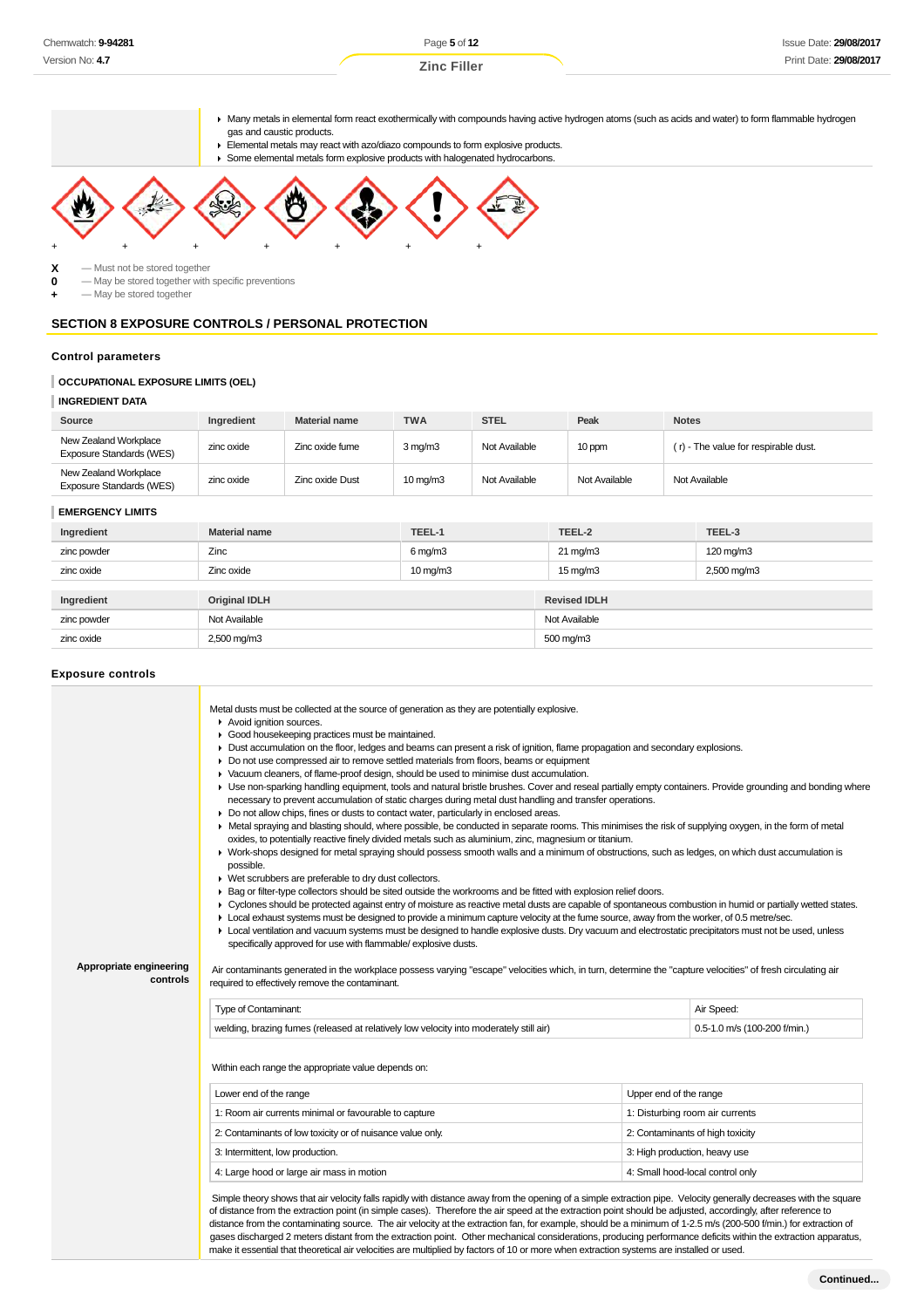| <b>Personal protection</b> |                                                                                                                                                                                                                                                                                                                                                                                                                                                                                                                                                                                                                                                                                                                                                                                                                                                                                                                                                                                                                                                                                                                                                                                                                                                                                                                                                                                                                                                                                                                                                                                                                                                                                                                                                                                                                                                                                                                                                                                                                                                                                                                                                                                                                                                                                                                                                                                                                                                                                                                                                                                                                                                                                                                                                                                                                                                                                                                                                                                                                                                                                                                                                                                                                                                                                                                                                                                                                                                                                                                                                                                                                                                                                                                                                 |
|----------------------------|-------------------------------------------------------------------------------------------------------------------------------------------------------------------------------------------------------------------------------------------------------------------------------------------------------------------------------------------------------------------------------------------------------------------------------------------------------------------------------------------------------------------------------------------------------------------------------------------------------------------------------------------------------------------------------------------------------------------------------------------------------------------------------------------------------------------------------------------------------------------------------------------------------------------------------------------------------------------------------------------------------------------------------------------------------------------------------------------------------------------------------------------------------------------------------------------------------------------------------------------------------------------------------------------------------------------------------------------------------------------------------------------------------------------------------------------------------------------------------------------------------------------------------------------------------------------------------------------------------------------------------------------------------------------------------------------------------------------------------------------------------------------------------------------------------------------------------------------------------------------------------------------------------------------------------------------------------------------------------------------------------------------------------------------------------------------------------------------------------------------------------------------------------------------------------------------------------------------------------------------------------------------------------------------------------------------------------------------------------------------------------------------------------------------------------------------------------------------------------------------------------------------------------------------------------------------------------------------------------------------------------------------------------------------------------------------------------------------------------------------------------------------------------------------------------------------------------------------------------------------------------------------------------------------------------------------------------------------------------------------------------------------------------------------------------------------------------------------------------------------------------------------------------------------------------------------------------------------------------------------------------------------------------------------------------------------------------------------------------------------------------------------------------------------------------------------------------------------------------------------------------------------------------------------------------------------------------------------------------------------------------------------------------------------------------------------------------------------------------------------------|
| Eye and face protection    | Safety glasses with side shields<br>Chemical goggles.<br>▶ Contact lenses may pose a special hazard; soft contact lenses may absorb and concentrate irritants. A written policy document, describing the wearing of<br>lenses or restrictions on use, should be created for each workplace or task. This should include a review of lens absorption and adsorption for the class of<br>chemicals in use and an account of injury experience. Medical and first-aid personnel should be trained in their removal and suitable equipment should be<br>readily available. In the event of chemical exposure, begin eye irrigation immediately and remove contact lens as soon as practicable. Lens should be removed<br>at the first signs of eye redness or irritation - lens should be removed in a clean environment only after workers have washed hands thoroughly. [CDC NIOSH<br>Current Intelligence Bulletin 59], [AS/NZS 1336 or national equivalent]                                                                                                                                                                                                                                                                                                                                                                                                                                                                                                                                                                                                                                                                                                                                                                                                                                                                                                                                                                                                                                                                                                                                                                                                                                                                                                                                                                                                                                                                                                                                                                                                                                                                                                                                                                                                                                                                                                                                                                                                                                                                                                                                                                                                                                                                                                                                                                                                                                                                                                                                                                                                                                                                                                                                                                                     |
| <b>Skin protection</b>     | See Hand protection below                                                                                                                                                                                                                                                                                                                                                                                                                                                                                                                                                                                                                                                                                                                                                                                                                                                                                                                                                                                                                                                                                                                                                                                                                                                                                                                                                                                                                                                                                                                                                                                                                                                                                                                                                                                                                                                                                                                                                                                                                                                                                                                                                                                                                                                                                                                                                                                                                                                                                                                                                                                                                                                                                                                                                                                                                                                                                                                                                                                                                                                                                                                                                                                                                                                                                                                                                                                                                                                                                                                                                                                                                                                                                                                       |
| Hands/feet protection      | The selection of suitable gloves does not only depend on the material, but also on further marks of quality which vary from manufacturer to manufacturer. Where<br>the chemical is a preparation of several substances, the resistance of the glove material can not be calculated in advance and has therefore to be checked prior<br>to the application.<br>The exact break through time for substances has to be obtained from the manufacturer of the protective gloves and has to be observed when making a final<br>choice.<br>Personal hygiene is a key element of effective hand care. Gloves must only be worn on clean hands. After using gloves, hands should be washed and dried<br>thoroughly. Application of a non-perfumed moisturizer is recommended.<br>Suitability and durability of glove type is dependent on usage. Important factors in the selection of gloves include:<br>frequency and duration of contact,<br>chemical resistance of glove material,<br>$\cdot$<br>glove thickness and<br>dexterity<br>Select gloves tested to a relevant standard (e.g. Europe EN 374, US F739, AS/NZS 2161.1 or national equivalent).<br>When prolonged or frequently repeated contact may occur, a glove with a protection class of 5 or higher (breakthrough time greater than 240<br>minutes according to EN 374, AS/NZS 2161.10.1 or national equivalent) is recommended.<br>When only brief contact is expected, a glove with a protection class of 3 or higher (breakthrough time greater than 60 minutes according to<br>EN 374, AS/NZS 2161.10.1 or national equivalent) is recommended.<br>Some glove polymer types are less affected by movement and this should be taken into account when considering gloves for long-term use.<br>Contaminated gloves should be replaced.<br>For general applications, gloves with a thickness typically greater than 0.35 mm, are recommended.<br>It should be emphasised that glove thickness is not necessarily a good predictor of glove resistance to a specific chemical, as the permeation efficiency of the<br>glove will be dependent on the exact composition of the glove material. Therefore, glove selection should also be based on consideration of the task<br>requirements and knowledge of breakthrough times.<br>Glove thickness may also vary depending on the glove manufacturer, the glove type and the glove model. Therefore, the manufacturers' technical data should<br>always be taken into account to ensure selection of the most appropriate glove for the task.<br>Note: Depending on the activity being conducted, gloves of varying thickness may be required for specific tasks. For example:<br>Thinner gloves (down to 0.1 mm or less) may be required where a high degree of manual dexterity is needed. However, these gloves are only<br>likely to give short duration protection and would normally be just for single use applications, then disposed of.<br>Thicker gloves (up to 3 mm or more) may be required where there is a mechanical (as well as a chemical) risk i.e. where there is abrasion or<br>puncture potential<br>Gloves must only be wom on clean hands. After using gloves, hands should be washed and dried thoroughly. Application of a non-perfumed moisturiser is<br>recommended.<br>▶ Protective gloves eg. Leather gloves or gloves with Leather facing<br>Experience indicates that the following polymers are suitable as glove materials for protection against undissolved, dry solids, where abrasive particles are not<br>present.<br>polychloroprene.<br>nitrile rubber.<br>butyl rubber.<br>• fluorocaoutchouc.<br>polyvinyl chloride.<br>Gloves should be examined for wear and/ or degradation constantly. |
| <b>Body protection</b>     | See Other protection below                                                                                                                                                                                                                                                                                                                                                                                                                                                                                                                                                                                                                                                                                                                                                                                                                                                                                                                                                                                                                                                                                                                                                                                                                                                                                                                                                                                                                                                                                                                                                                                                                                                                                                                                                                                                                                                                                                                                                                                                                                                                                                                                                                                                                                                                                                                                                                                                                                                                                                                                                                                                                                                                                                                                                                                                                                                                                                                                                                                                                                                                                                                                                                                                                                                                                                                                                                                                                                                                                                                                                                                                                                                                                                                      |
| Other protection           | No special equipment needed when handling small quantities.<br><b>OTHERWISE:</b><br>• Overalls.<br>Barrier cream.<br>Eyewash unit.                                                                                                                                                                                                                                                                                                                                                                                                                                                                                                                                                                                                                                                                                                                                                                                                                                                                                                                                                                                                                                                                                                                                                                                                                                                                                                                                                                                                                                                                                                                                                                                                                                                                                                                                                                                                                                                                                                                                                                                                                                                                                                                                                                                                                                                                                                                                                                                                                                                                                                                                                                                                                                                                                                                                                                                                                                                                                                                                                                                                                                                                                                                                                                                                                                                                                                                                                                                                                                                                                                                                                                                                              |
| Thermal hazards            | Not Available                                                                                                                                                                                                                                                                                                                                                                                                                                                                                                                                                                                                                                                                                                                                                                                                                                                                                                                                                                                                                                                                                                                                                                                                                                                                                                                                                                                                                                                                                                                                                                                                                                                                                                                                                                                                                                                                                                                                                                                                                                                                                                                                                                                                                                                                                                                                                                                                                                                                                                                                                                                                                                                                                                                                                                                                                                                                                                                                                                                                                                                                                                                                                                                                                                                                                                                                                                                                                                                                                                                                                                                                                                                                                                                                   |

# **Respiratory protection**

**Particulate. (AS/NZS 1716 & 1715, EN 143:2000 & 149:001, ANSI Z88 or national equivalent)**

| <b>Required Minimum Protection Factor</b> | <b>Half-Face Respirator</b> | <b>Full-Face Respirator</b> | <b>Powered Air Respirator</b> |
|-------------------------------------------|-----------------------------|-----------------------------|-------------------------------|
| up to $10 \times ES$                      | P <sub>1</sub><br>Air-line* |                             | PAPR-P1<br>-                  |
| up to $50 \times ES$                      | Air-line**                  | P <sub>2</sub>              | PAPR-P2                       |
| up to $100 \times ES$                     |                             | P <sub>3</sub>              | $\overline{\phantom{a}}$      |
|                                           |                             | Air-line*                   |                               |
| $100 + x ES$                              |                             | Air-line**                  | PAPR-P3                       |

\* - Negative pressure demand \*\* - Continuous flow

A(All classes) = Organic vapours, B AUS or B1 = Acid gasses, B2 = Acid gas or hydrogen cyanide(HCN), B3 = Acid gas or hydrogen cyanide(HCN), E = Sulfur dioxide(SO2), G = Agricultural chemicals, K = Ammonia(NH3), Hg = Mercury, NO = Oxides of nitrogen, MB = Methyl bromide, AX = Low boiling point organic compounds(below 65 degC)

**Respirators may be necessary when engineering and administrative controls do not adequately prevent exposures.**

**The decision to use respiratory protection should be based on professional judgment that takes into account toxicity information, exposure measurement data, and**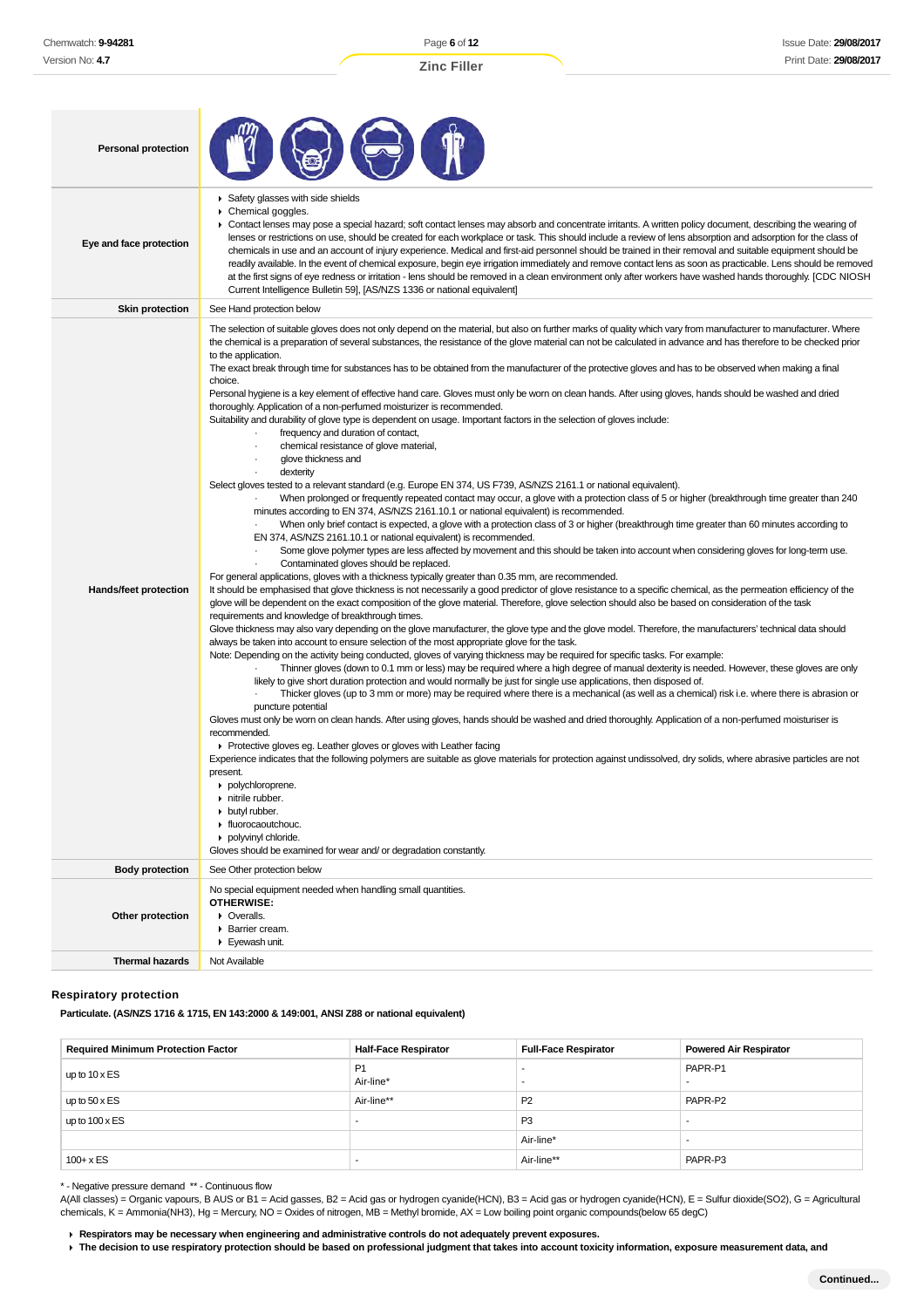| Chemwatch: 9-94281 | Page 7 of 12       | <b>Issue Date: 29/08/2017</b> |
|--------------------|--------------------|-------------------------------|
| Version No: 4.7    | <b>Zinc Filler</b> | Print Date: 29/08/2017        |

- **frequency and likelihood of the worker's exposure ensure users are not subject to high thermal loads which may result in heat stress or distress due to personal protective equipment (powered, positive flow, full face apparatus may be an option).**
- Published occupational exposure limits, where they exist, will assist in determining the adequacy of the selected respiratory protection. These may be government mandated or **vendor recommended.**
- ▶ Certified respirators will be useful for protecting workers from inhalation of particulates when properly selected and fit tested as part of a complete respiratory protection **program.**
- **Use approved positive flow mask if significant quantities of dust becomes airborne.**
- **Try to avoid creating dust conditions.**

# **SECTION 9 PHYSICAL AND CHEMICAL PROPERTIES**

#### **Information on basic physical and chemical properties**

| Appearance                                      | grey powder               |                                                   |                |
|-------------------------------------------------|---------------------------|---------------------------------------------------|----------------|
|                                                 |                           |                                                   |                |
| <b>Physical state</b>                           | <b>Divided Solid Dust</b> | Relative density (Water = 1)                      | 7.6            |
| Odour                                           | Not Available             | <b>Partition coefficient</b><br>n-octanol / water | Not Available  |
| Odour threshold                                 | Not Available             | Auto-ignition temperature<br>$(^{\circ}C)$        | Not Available  |
| pH (as supplied)                                | Not Available             | Decomposition<br>temperature                      | Not Available  |
| Melting point / freezing<br>point $(^{\circ}C)$ | Not Available             | Viscosity (cSt)                                   | Not Available  |
| Initial boiling point and<br>boiling range (°C) | Not Available             | Molecular weight (g/mol)                          | Not Available  |
| Flash point (°C)                                | Not Applicable            | <b>Taste</b>                                      | Not Available  |
| <b>Evaporation rate</b>                         | Not Available             | <b>Explosive properties</b>                       | Not Available  |
| Flammability                                    | Not Applicable            | <b>Oxidising properties</b>                       | Not Available  |
| <b>Upper Explosive Limit (%)</b>                | Not Available             | Surface Tension (dyn/cm or<br>$mN/m$ )            | Not Applicable |
| Lower Explosive Limit (%)                       | Not Available             | <b>Volatile Component (%vol)</b>                  | Negligible     |
| Vapour pressure (kPa)                           | Not Available             | Gas group                                         | Not Available  |
| Solubility in water (g/L)                       | Immiscible                | pH as a solution (1%)                             | Not Available  |
| Vapour density ( $Air = 1$ )                    | Not Available             | VOC g/L                                           | 0.00           |

## **SECTION 10 STABILITY AND REACTIVITY**

| Reactivity                                 | See section 7                                                                                                                      |
|--------------------------------------------|------------------------------------------------------------------------------------------------------------------------------------|
| <b>Chemical stability</b>                  | • Unstable in the presence of incompatible materials.<br>Product is considered stable.<br>Hazardous polymerisation will not occur. |
| Possibility of hazardous<br>reactions      | See section 7                                                                                                                      |
| <b>Conditions to avoid</b>                 | See section 7                                                                                                                      |
| Incompatible materials                     | See section 7                                                                                                                      |
| <b>Hazardous decomposition</b><br>products | See section 5                                                                                                                      |

# **SECTION 11 TOXICOLOGICAL INFORMATION**

#### **Information on toxicological effects**

| Inhaled             | The material is not thought to produce adverse health effects or irritation of the respiratory tract (as classified by EC Directives using animal models).<br>Nevertheless, good hygiene practice requires that exposure be kept to a minimum and that suitable control measures be used in an occupational setting.<br>Persons with impaired respiratory function, airway diseases and conditions such as emphysema or chronic bronchitis, may incur further disability if excessive<br>concentrations of particulate are inhaled.<br>If prior damage to the circulatory or nervous systems has occurred or if kidney damage has been sustained, proper screenings should be conducted on<br>individuals who may be exposed to further risk if handling and use of the material result<br>in excessive exposures.<br>Not normally a hazard due to non-volatile nature of product<br>The inhalation of small particles of metal oxide results in sudden thirst, a sweet, metallic foul taste, throat irritation, cough, dry mucous membranes, tiredness<br>and general unwellness. Headache, nausea and vomiting, fever or chills, restlessness, sweating, diarrhoea, excessive urination and prostration may also<br>occur. |
|---------------------|------------------------------------------------------------------------------------------------------------------------------------------------------------------------------------------------------------------------------------------------------------------------------------------------------------------------------------------------------------------------------------------------------------------------------------------------------------------------------------------------------------------------------------------------------------------------------------------------------------------------------------------------------------------------------------------------------------------------------------------------------------------------------------------------------------------------------------------------------------------------------------------------------------------------------------------------------------------------------------------------------------------------------------------------------------------------------------------------------------------------------------------------------------------------------------------------------------------------------|
| Ingestion           | The material has NOT been classified by EC Directives or other classification systems as "harmful by ingestion". This is because of the lack of corroborating<br>animal or human evidence.                                                                                                                                                                                                                                                                                                                                                                                                                                                                                                                                                                                                                                                                                                                                                                                                                                                                                                                                                                                                                                   |
| <b>Skin Contact</b> | The material is not thought to produce adverse health effects or skin irritation following contact (as classified by EC Directives using animal models).<br>Nevertheless, good hygiene practice requires that exposure be kept to a minimum and that suitable gloves be used in an occupational setting.                                                                                                                                                                                                                                                                                                                                                                                                                                                                                                                                                                                                                                                                                                                                                                                                                                                                                                                     |
| Eye                 | Although the material is not thought to be an irritant (as classified by EC Directives), direct contact with the eye may cause transient discomfort characterised<br>by tearing or conjunctival redness (as with windburn). Slight abrasive damage may also result.<br>Contact with the eye by metal dusts may cause mechanical abrasion or foreign body penetration of the eyeball.                                                                                                                                                                                                                                                                                                                                                                                                                                                                                                                                                                                                                                                                                                                                                                                                                                         |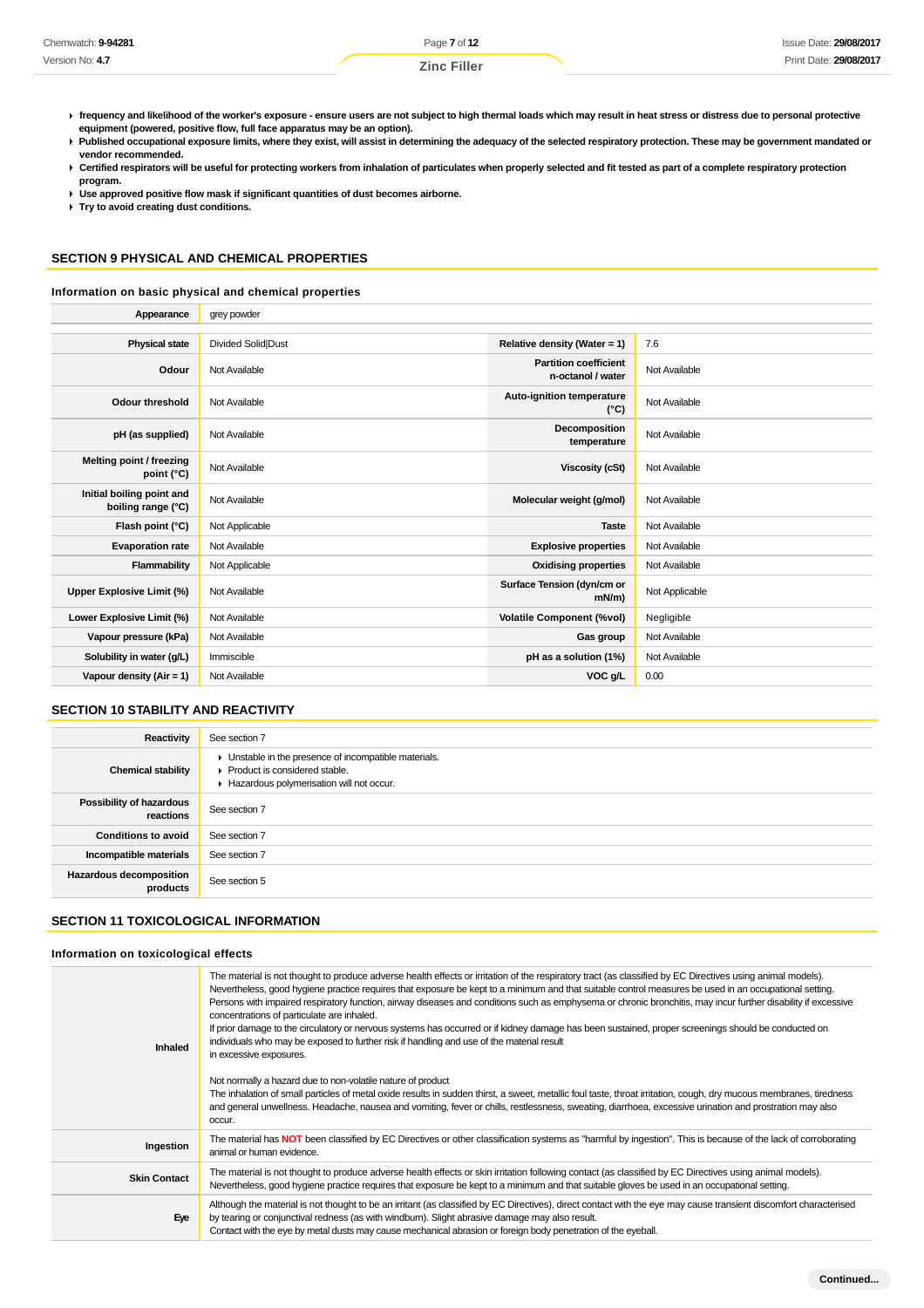| <b>Chronic</b>                                                     | Long-term exposure to the product is not thought to produce chronic effects adverse to the health (as classified by EC Directives using animal models);<br>nevertheless exposure by all routes should be minimised as a matter of course.<br>Long term exposure to high dust concentrations may cause changes in lung function i.e. pneumoconiosis, caused by particles less than 0.5 micron penetrating<br>and remaining in the lung. |                                    |                                                                        |                                                                                                                                                           |  |  |
|--------------------------------------------------------------------|----------------------------------------------------------------------------------------------------------------------------------------------------------------------------------------------------------------------------------------------------------------------------------------------------------------------------------------------------------------------------------------------------------------------------------------|------------------------------------|------------------------------------------------------------------------|-----------------------------------------------------------------------------------------------------------------------------------------------------------|--|--|
| <b>Zinc Filler</b>                                                 | <b>TOXICITY</b><br>Not Available                                                                                                                                                                                                                                                                                                                                                                                                       | <b>IRRITATION</b><br>Not Available |                                                                        |                                                                                                                                                           |  |  |
| zinc powder                                                        | <b>TOXICITY</b><br><b>IRRITATION</b><br>Dermal (rabbit) LD50: 1130 mg/kg <sup>[2]</sup><br>Not Available<br>Oral (rat) LD50: >2000 mg/kg <sup>[1]</sup>                                                                                                                                                                                                                                                                                |                                    |                                                                        |                                                                                                                                                           |  |  |
| zinc oxide                                                         | <b>TOXICITY</b><br>Oral (rat) LD50: >5000 mg/kg <sup>[1]</sup>                                                                                                                                                                                                                                                                                                                                                                         | <b>IRRITATION</b>                  | Eye (rabbit) : 500 mg/24 h - mild<br>Skin (rabbit) : 500 mg/24 h- mild |                                                                                                                                                           |  |  |
| Legend:                                                            | 1. Value obtained from Europe ECHA Registered Substances - Acute toxicity 2.* Value obtained from manufacturer's SDS. Unless otherwise specified data<br>extracted from RTECS - Register of Toxic Effect of chemical Substances                                                                                                                                                                                                        |                                    |                                                                        |                                                                                                                                                           |  |  |
| <b>ZINC POWDER</b><br><b>ZINC OXIDE</b>                            | Inhalation (human) TCLo: 124 mg/m3/50min. Skin (human):0.3mg/3DaysInt. mild<br>The material may cause skin irritation after prolonged or repeated exposure and may produce on contact skin redness, swelling, the production of vesicles,<br>scaling and thickening of the skin.                                                                                                                                                       |                                    |                                                                        |                                                                                                                                                           |  |  |
| <b>Acute Toxicity</b><br><b>Skin Irritation/Corrosion</b>          | $\circledcirc$<br>$\circledcirc$                                                                                                                                                                                                                                                                                                                                                                                                       | Carcinogenicity<br>Reproductivity  | $\circledcirc$<br>$\circledcirc$                                       |                                                                                                                                                           |  |  |
| <b>Serious Eye</b><br>Damage/Irritation                            | ◎                                                                                                                                                                                                                                                                                                                                                                                                                                      | <b>STOT - Single Exposure</b>      | $\circ$                                                                |                                                                                                                                                           |  |  |
| <b>Respiratory or Skin</b><br>sensitisation<br><b>Mutagenicity</b> | ◎<br>$\circledcirc$<br><b>STOT - Repeated Exposure</b><br>$\circledcirc$<br>$\circledcirc$<br><b>Aspiration Hazard</b>                                                                                                                                                                                                                                                                                                                 |                                    |                                                                        |                                                                                                                                                           |  |  |
|                                                                    |                                                                                                                                                                                                                                                                                                                                                                                                                                        | Legend:                            |                                                                        | $\blacktriangleright$ - Data available but does not fill the criteria for classification<br>$\blacktriangleright$ - Data available to make classification |  |  |

 $\bigcirc$  – Data Not Available to make classification

# **SECTION 12 ECOLOGICAL INFORMATION**

| <b>Zinc Filler</b> | <b>ENDPOINT</b> | <b>TEST DURATION (HR)</b> | <b>SPECIES</b>                | <b>VALUE</b>  | <b>SOURCE</b>  |
|--------------------|-----------------|---------------------------|-------------------------------|---------------|----------------|
|                    | Not Available   | Not Available             | Not Available                 | Not Available | Not Available  |
|                    | <b>ENDPOINT</b> | <b>TEST DURATION (HR)</b> | <b>SPECIES</b>                | <b>VALUE</b>  | <b>SOURCE</b>  |
|                    | <b>LC50</b>     | 96                        | Fish                          | 0.00272mg/L   | 4              |
|                    | <b>EC50</b>     | 48                        | Crustacea                     | $0.04$ mg/L   | 5              |
| zinc powder        | <b>EC50</b>     | 72                        | Algae or other aquatic plants | $0.106$ mg/L  | 4              |
|                    | <b>BCF</b>      | 360                       | Algae or other aquatic plants | 9mg/L         | 4              |
|                    | <b>NOEC</b>     | 336                       | Algae or other aquatic plants | 0.00075mg/L   | 4              |
|                    |                 |                           |                               |               |                |
|                    | <b>ENDPOINT</b> | <b>TEST DURATION (HR)</b> | <b>SPECIES</b>                | <b>VALUE</b>  | <b>SOURCE</b>  |
|                    | <b>LC50</b>     | 96                        | Fish                          | 0.439mg/L     | 2              |
| zinc oxide         | <b>EC50</b>     | 48                        | Crustacea                     | $0.105$ mg/L  | 2              |
|                    | <b>EC50</b>     | 72                        | Algae or other aquatic plants | $0.042$ mg/L  | 4              |
|                    | <b>BCF</b>      | 336                       | Fish                          | 4376.673mg/L  | $\overline{4}$ |
|                    | <b>NOEC</b>     | 72                        | Algae or other aquatic plants | 0.0049mg/L    | 2              |

(Japan) - Bioconcentration Data 7. METI (Japan) - Bioconcentration Data 8. Vendor Data

Very toxic to aquatic organisms, may cause long-term adverse effects in the aquatic environment.

Do NOT allow product to come in contact with surface waters or to intertidal areas below the mean high water mark. Do not contaminate water when cleaning equipment or disposing of equipment wash-waters.

Wastes resulting from use of the product must be disposed of on site or at approved waste sites.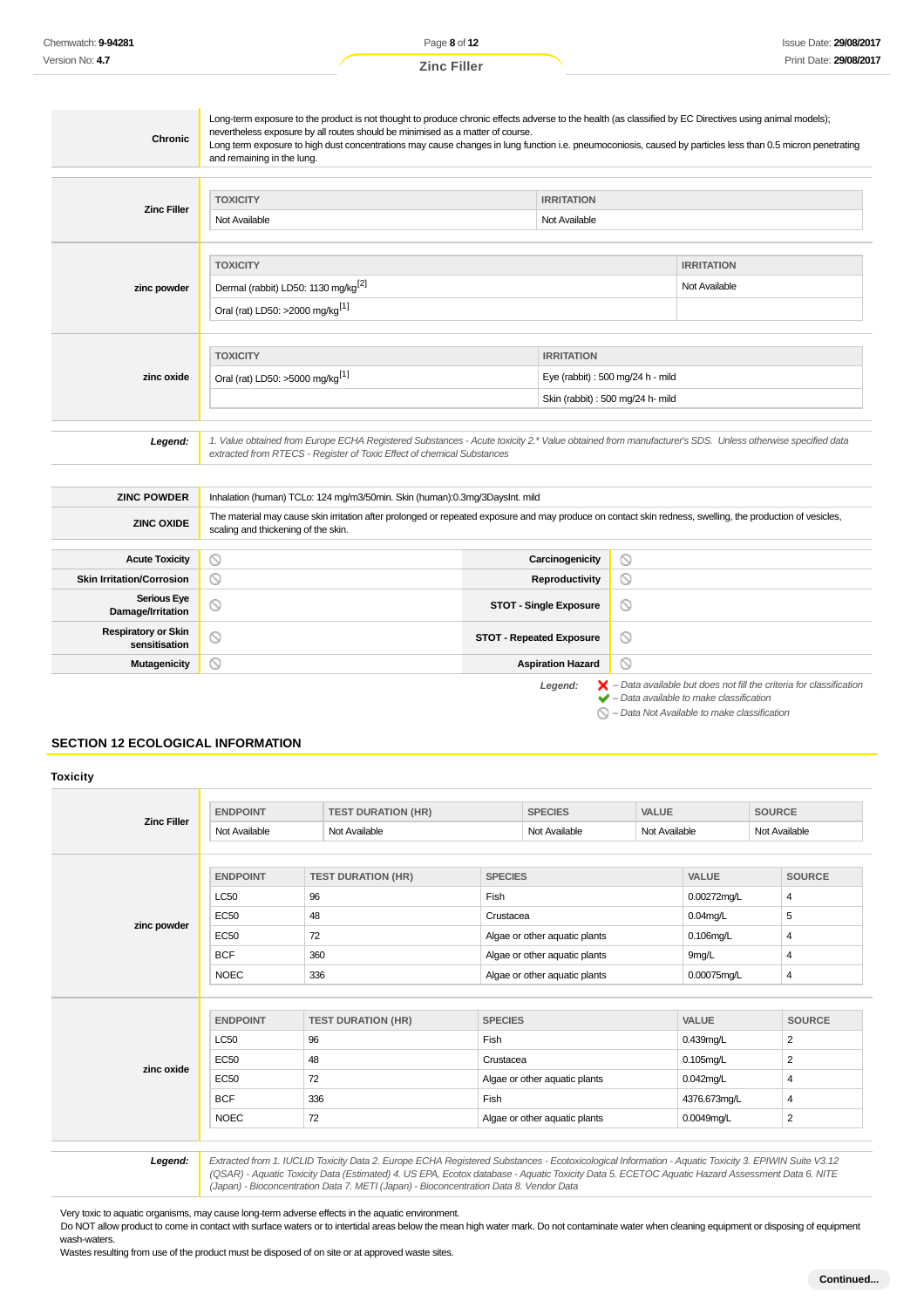#### For Metal:

Atmospheric Fate - Metal-containing inorganic substances generally have negligible vapour pressure and are not expected to partition to air.

Environmental Fate: Environmental processes, such as oxidation, the presence of acids or bases and microbiological processes, may transform insoluble metals to more soluble ionic forms. Environmental processes may enhance bioavailability and may also be important in changing solubilities.

Aquatic/Terrestrial Fate: When released to dry soil, most metals will exhibit limited mobility and remain in the upper layer; some will leach locally into ground water and/ or surface water ecosystems when soaked by rain or melt ice. A metal ion is considered infinitely persistent because it cannot degrade further. Once released to surface waters and moist soils their fate depends on solubility and dissociation in water. A significant proportion of dissolved/ sorbed metals will end up in sediments through the settling of suspended particles. The remaining metal ions can then be taken up by aquatic organisms. Ionic species may bind to dissolved ligands or sorb to solid particles in water.

|  |  |  | Ecotoxicity: Even though many metals show few toxic effects at physiological pH levels, transformation may introduce new or magnified effects. |  |
|--|--|--|------------------------------------------------------------------------------------------------------------------------------------------------|--|

For Zinc and its Compounds: BCF: 4 to 24,000.

Environmental Fate: Zinc is capable of forming complexes with a variety of organic and inorganic groups and is an essential nutrient present in all organisms.

Atmospheric Fate: Zinc concentrations in the air are relatively low, except near industrial sources, such as smelters. There is no estimate for the atmospheric lifetime of zinc, but, since zinc is transported long distances in air, its lifetime in air is at least on the order of days. Zinc is removed from the air by dry/wet deposition.

Terrestrial Fate: Soil � Zinc may magnify in the soil if concentrations of the substance exceed 1632 ppm. The relative mobility of zinc in soil is determined by the same factors that affect its transport in aquatic systems, (i.e. solubility of the compound, pH, and salinity). The mobility of zinc in soil increases at lower soil pH, under oxidizing conditions, and at lower cation, (positive ion), exchange capacities. However, the amount of zinc in solution generally increases @ pH >7, in soils high in organic matter. Clay and metal oxides sorb zinc and tend to retard its mobility in soil. Zinc is more mobile at pH 4 than at pH 6.5 as a consequence of sorption. Under low oxygen conditions, zinc sulfide is the controlling species, which has low mobility. Plants - Zinc is not expected to concentrate in plants, however, this depends on plant species, soil pH, and soil composition.

Aquatic Fate: Zinc readily adsorbs to sediment and suspended particles. The substance can persist in water indefinitely and can be toxic to aquatic life. Hydrous iron, manganese oxides, clay minerals, and organic material may help remove zinc from sediment since they adsorb the substance. Environmental toxicity of zinc in water is dependent upon the concentration of other minerals and the pH of the solution. Zinc remains as the free ion at lower pH levels. At high pH levels, zinc in solution is precipitated as zinc hydroxide, zinc carbonate, or calcium zincate

Ecotoxicity: Zinc concentrates moderately in aquatic organisms; concentration is higher in crustaceans and bivalve species than in fish. Zinc is not expected to magnify as it moves up the land-based food chain. Zinc can concentrate over 200,000 times in oysters. Copper can increase toxicity to fish and calcium can decrease toxicity. Zinc can accumulate in freshwater species at 5 -1,130 times the concentration present in the water. Crustaceans and fish accumulate zinc from water and food. The substance has been found in very high concentration in aquatic invertebrates. Sediment dwelling organisms have higher zinc concentrations than those living in the aqueous layer. Overexposures to zinc also have been associated with toxic effects in mammals, including man. Ingestion of zinc-containing compounds has resulted in a variety of effects in the gastrointestinal tract and blood in humans and animals. The substance may cause lesions in the liver, pancreas, and kidneys.

#### **Persistence and degradability**

| Ingredient                       | Persistence: Water/Soil               | Persistence: Air                      |  |  |  |
|----------------------------------|---------------------------------------|---------------------------------------|--|--|--|
|                                  | No Data available for all ingredients | No Data available for all ingredients |  |  |  |
| <b>Bioaccumulative potential</b> |                                       |                                       |  |  |  |
| Ingredient                       | <b>Bioaccumulation</b>                |                                       |  |  |  |
| zinc oxide                       | LOW (BCF = $217$ )                    |                                       |  |  |  |
| Mobility in soil                 |                                       |                                       |  |  |  |
| Ingredient                       | <b>Mobility</b>                       |                                       |  |  |  |

#### **SECTION 13 DISPOSAL CONSIDERATIONS**

#### **Waste treatment methods**

|                            | Legislation addressing waste disposal requirements may differ by country, state and/ or territory. Each user must refer to laws operating in their area. In some<br>areas, certain wastes must be tracked. |
|----------------------------|------------------------------------------------------------------------------------------------------------------------------------------------------------------------------------------------------------|
|                            | A Hierarchy of Controls seems to be common - the user should investigate:                                                                                                                                  |
|                            | $\blacktriangleright$ Reduction                                                                                                                                                                            |
|                            | $\blacktriangleright$ Reuse                                                                                                                                                                                |
|                            | $\triangleright$ Recycling                                                                                                                                                                                 |
|                            | Disposal (if all else fails)                                                                                                                                                                               |
|                            | This material may be recycled if unused, or if it has not been contaminated so as to make it unsuitable for its intended use. Shelf life considerations should also                                        |
| <b>Product / Packaging</b> | be applied in making decisions of this type. Note that properties of a material may change in use, and recycling or reuse may not always be appropriate. In most                                           |
| disposal                   | instances the supplier of the material should be consulted.                                                                                                                                                |
|                            | DO NOT allow wash water from cleaning or process equipment to enter drains.                                                                                                                                |
|                            | It may be necessary to collect all wash water for treatment before disposal.                                                                                                                               |
|                            | In all cases disposal to sewer may be subject to local laws and regulations and these should be considered first.                                                                                          |
|                            | • Where in doubt contact the responsible authority.                                                                                                                                                        |
|                            | ► Recycle wherever possible or consult manufacturer for recycling options.                                                                                                                                 |
|                            | Consult State Land Waste Management Authority for disposal.                                                                                                                                                |
|                            | Bury residue in an authorised landfill.                                                                                                                                                                    |
|                            | Recycle containers if possible, or dispose of in an authorised landfill.                                                                                                                                   |

Ensure that the disposal of material is carried out in accordance with Hazardous Substances (Disposal) Regulations 2001.

No Data available for all ingredients

#### **SECTION 14 TRANSPORT INFORMATION**

#### **Labels Required**

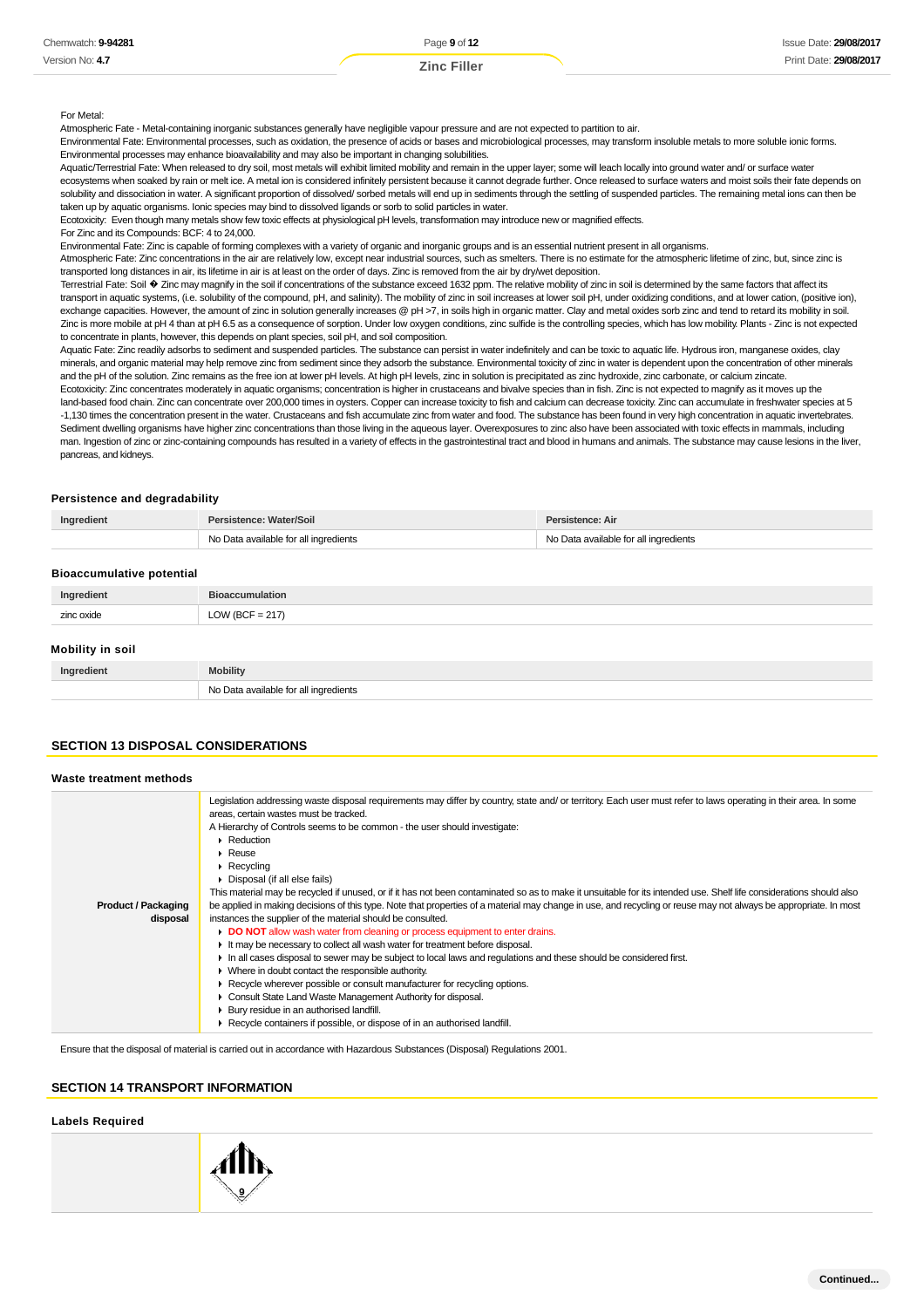| <b>Marine Pollutant</b> |            |
|-------------------------|------------|
| <b>HAZCHEM</b>          | $\vert$ 2Z |
|                         |            |

# **Land transport (UN)**

| <b>UN number</b>             | 3077                                                                      |
|------------------------------|---------------------------------------------------------------------------|
| UN proper shipping name      | ENVIRONMENTALLY HAZARDOUS SUBSTANCE, SOLID, N.O.S. (contains zinc powder) |
| Transport hazard class(es)   | Class<br>9<br>Subrisk<br>Not Applicable                                   |
| Packing group                | Ш                                                                         |
| <b>Environmental hazard</b>  | Environmentally hazardous                                                 |
| Special precautions for user | Special provisions<br>274; 331; 335; 375<br>5 kg<br>Limited quantity      |

# **Air transport (ICAO-IATA / DGR)**

| UN number                    | 3077                                                                                   |                                                                                                                                                                                                   |                                                                         |  |
|------------------------------|----------------------------------------------------------------------------------------|---------------------------------------------------------------------------------------------------------------------------------------------------------------------------------------------------|-------------------------------------------------------------------------|--|
| UN proper shipping name      |                                                                                        | Environmentally hazardous substance, solid, n.o.s. * (contains zinc powder)                                                                                                                       |                                                                         |  |
| Transport hazard class(es)   | <b>ICAO/IATA Class</b><br>ICAO / IATA Subrisk<br><b>ERG Code</b>                       | 9<br>Not Applicable<br>9L                                                                                                                                                                         |                                                                         |  |
| Packing group                | Ш                                                                                      |                                                                                                                                                                                                   |                                                                         |  |
| <b>Environmental hazard</b>  | Environmentally hazardous                                                              |                                                                                                                                                                                                   |                                                                         |  |
| Special precautions for user | Special provisions<br>Cargo Only Packing Instructions<br>Cargo Only Maximum Qty / Pack | Passenger and Cargo Packing Instructions<br>Passenger and Cargo Maximum Qty / Pack<br>Passenger and Cargo Limited Quantity Packing Instructions<br>Passenger and Cargo Limited Maximum Qty / Pack | A97 A158 A179 A197<br>956<br>400 kg<br>956<br>400 kg<br>Y956<br>30 kg G |  |

## **Sea transport (IMDG-Code / GGVSee)**

| <b>UN number</b>             | 3077                                                                                                               |
|------------------------------|--------------------------------------------------------------------------------------------------------------------|
| UN proper shipping name      | ENVIRONMENTALLY HAZARDOUS SUBSTANCE, SOLID, N.O.S. (contains zinc powder)                                          |
| Transport hazard class(es)   | <b>IMDG Class</b><br>9<br>Not Applicable<br><b>IMDG Subrisk</b>                                                    |
| Packing group                | Ш                                                                                                                  |
| <b>Environmental hazard</b>  | Marine Pollutant                                                                                                   |
| Special precautions for user | $F-A$ , S-F<br><b>EMS Number</b><br>Special provisions<br>274 335 966 967 969<br><b>Limited Quantities</b><br>5 kg |

**Transport in bulk according to Annex II of MARPOL and the IBC code**

Not Applicable

# **SECTION 15 REGULATORY INFORMATION**

**Safety, health and environmental regulations / legislation specific for the substance or mixture**

This substance is to be managed using the conditions specified in an applicable Group Standard

| <b>HSR Number</b> | <b>Group Standard</b> |
|-------------------|-----------------------|
|-------------------|-----------------------|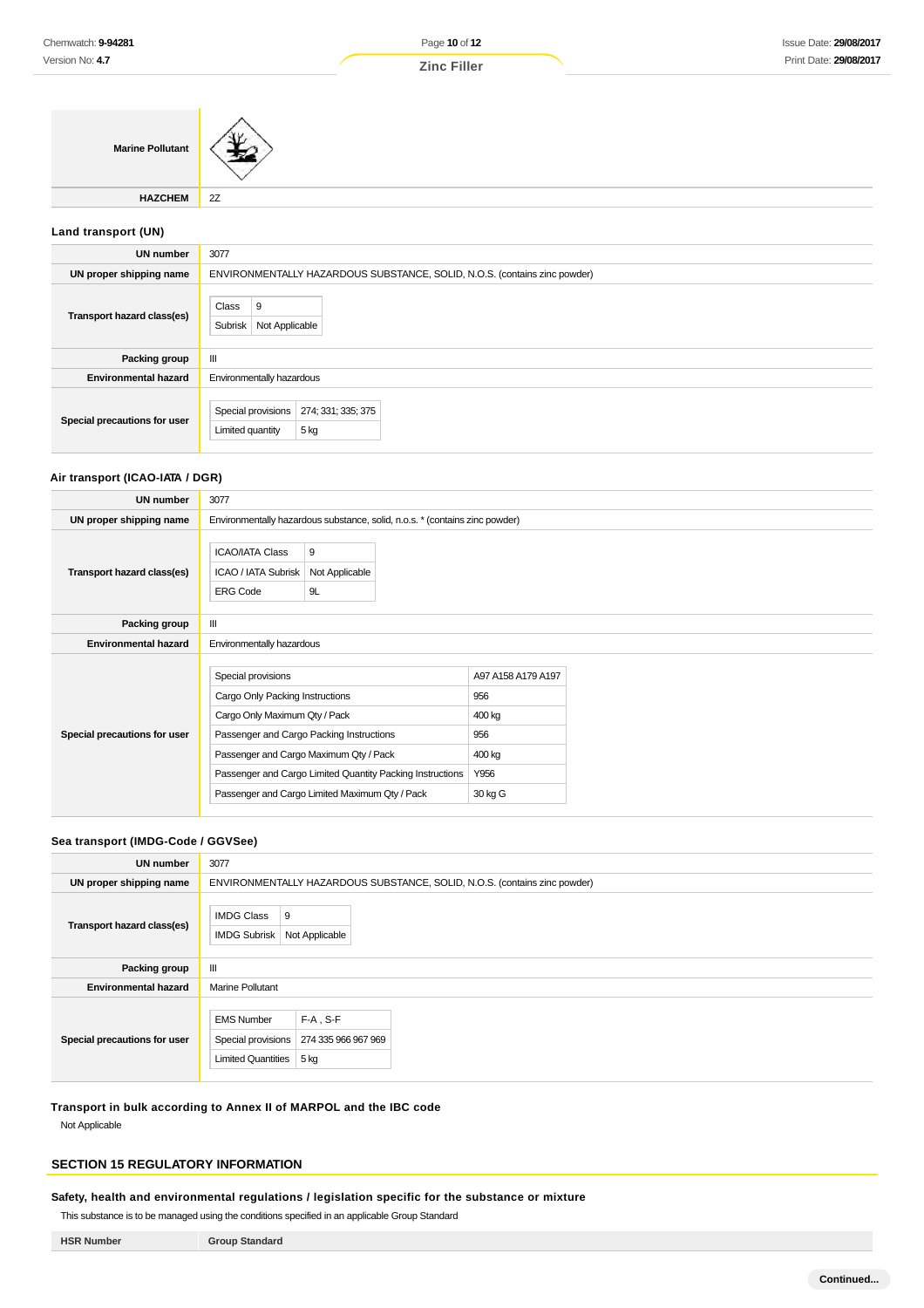Page **11** of **12 Zinc Filler**

| HSR002670                                                                                      | Surface Coatings and Colourants (Subsidiary Hazard) Group Standard 2006            |                                                |  |
|------------------------------------------------------------------------------------------------|------------------------------------------------------------------------------------|------------------------------------------------|--|
|                                                                                                | ZINC POWDER(7440-66-6) IS FOUND ON THE FOLLOWING REGULATORY LISTS                  |                                                |  |
|                                                                                                | International Agency for Research on Cancer (IARC) - Agents Classified by the IARC | New Zealand Inventory of Chemicals (NZIoC)     |  |
| Monographs                                                                                     |                                                                                    | New Zealand Workplace Exposure Standards (WES) |  |
| International Air Transport Association (IATA) Dangerous Goods Regulations - Prohibited List   |                                                                                    |                                                |  |
| Passenger and Cargo Aircraft                                                                   |                                                                                    |                                                |  |
| New Zealand Hazardous Substances and New Organisms (HSNO) Act - Classification of<br>Chemicals |                                                                                    |                                                |  |
|                                                                                                | ZINC OXIDE(1314-13-2) IS FOUND ON THE FOLLOWING REGULATORY LISTS                   |                                                |  |
|                                                                                                | New Zealand Hazardous Substances and New Organisms (HSNO) Act - Classification of  | New Zealand Workplace Exposure Standards (WES) |  |
| Chemicals                                                                                      |                                                                                    |                                                |  |
| New Zealand Inventory of Chemicals (NZIoC)                                                     |                                                                                    |                                                |  |
|                                                                                                |                                                                                    |                                                |  |
| <b>Location Test Certificate</b>                                                               |                                                                                    |                                                |  |

Subject to Regulation 55 of the Hazardous Substances (Classes 1 to 5 Controls) Regulations, a location test certificate is required when quantity greater than or equal to those indicated below are present.

| <b>Hazard Class</b> | Quantity beyond which controls apply for closed containers | Quantity beyond which controls apply when use occurring in open containers |
|---------------------|------------------------------------------------------------|----------------------------------------------------------------------------|
| Not Applicable      | Not Applicable                                             | Not Applicable                                                             |

#### **Approved Handler**

Subject to Regulation 56 of the Hazardous Substances (Classes 1 to 5 Controls) Regulations and Regulation 9 of the Hazardous Substances (Classes 6, 8, and 9 Controls) Regulations, the substance must be under the personal control of an Approved Handler when present in a quantity greater than or equal to those indicated below.

| Class                      |              |
|----------------------------|--------------|
| 9.1A, 9.2A, 9.3A, and 9.4A | Any quantity |

Refer Group Standards for further information

#### **Tracking Requirements**

Subject to Hazardous Substances (Tracking) Regulation 2001 - Refer to the regulation for more information

| <b>National Inventory</b>               | <b>Status</b>                                                                                                                                                                              |
|-----------------------------------------|--------------------------------------------------------------------------------------------------------------------------------------------------------------------------------------------|
| Australia - AICS                        | Y                                                                                                                                                                                          |
| Canada - DSL                            | Y                                                                                                                                                                                          |
| Canada - NDSL                           | N (zinc powder)                                                                                                                                                                            |
| China - IECSC                           | Y                                                                                                                                                                                          |
| Europe - EINEC / ELINCS /<br><b>NLP</b> | Y                                                                                                                                                                                          |
| Japan - ENCS                            | N (zinc oxide; zinc powder)                                                                                                                                                                |
| Korea - KECI                            | Y                                                                                                                                                                                          |
| New Zealand - NZIoC                     | Y                                                                                                                                                                                          |
| Philippines - PICCS                     | Y                                                                                                                                                                                          |
| USA - TSCA                              | Y                                                                                                                                                                                          |
| Legend:                                 | $Y = All$ ingredients are on the inventory<br>N = Not determined or one or more ingredients are not on the inventory and are not exempt from listing(see specific ingredients in brackets) |

# **SECTION 16 OTHER INFORMATION**

## **Other information**

## **Ingredients with multiple cas numbers**

| Name            | AS No                   |
|-----------------|-------------------------|
| zinc oxide<br>. | -449-32-8<br>314-1<br>. |

Classification of the preparation and its individual components has drawn on official and authoritative sources as well as independent review by the Chemwatch Classification committee using available literature references.

The SDS is a Hazard Communication tool and should be used to assist in the Risk Assessment. Many factors determine whether the reported Hazards are Risks in the workplace or other settings. Risks may be determined by reference to Exposures Scenarios. Scale of use, frequency of use and current or available engineering controls must be considered.

#### **Definitions and abbreviations**

PC-TWA: Permissible Concentration-Time Weighted Average PC-STEL: Permissible Concentration-Short Term Exposure Limit IARC: International Agency for Research on Cancer ACGIH: American Conference of Governmental Industrial Hygienists STEL: Short Term Exposure Limit TEEL: Temporary Emergency Exposure Limit。 IDLH: Immediately Dangerous to Life or Health Concentrations OSF: Odour Safety Factor

NOAEL :No Observed Adverse Effect Level

LOAEL: Lowest Observed Adverse Effect Level

TLV: Threshold Limit Value